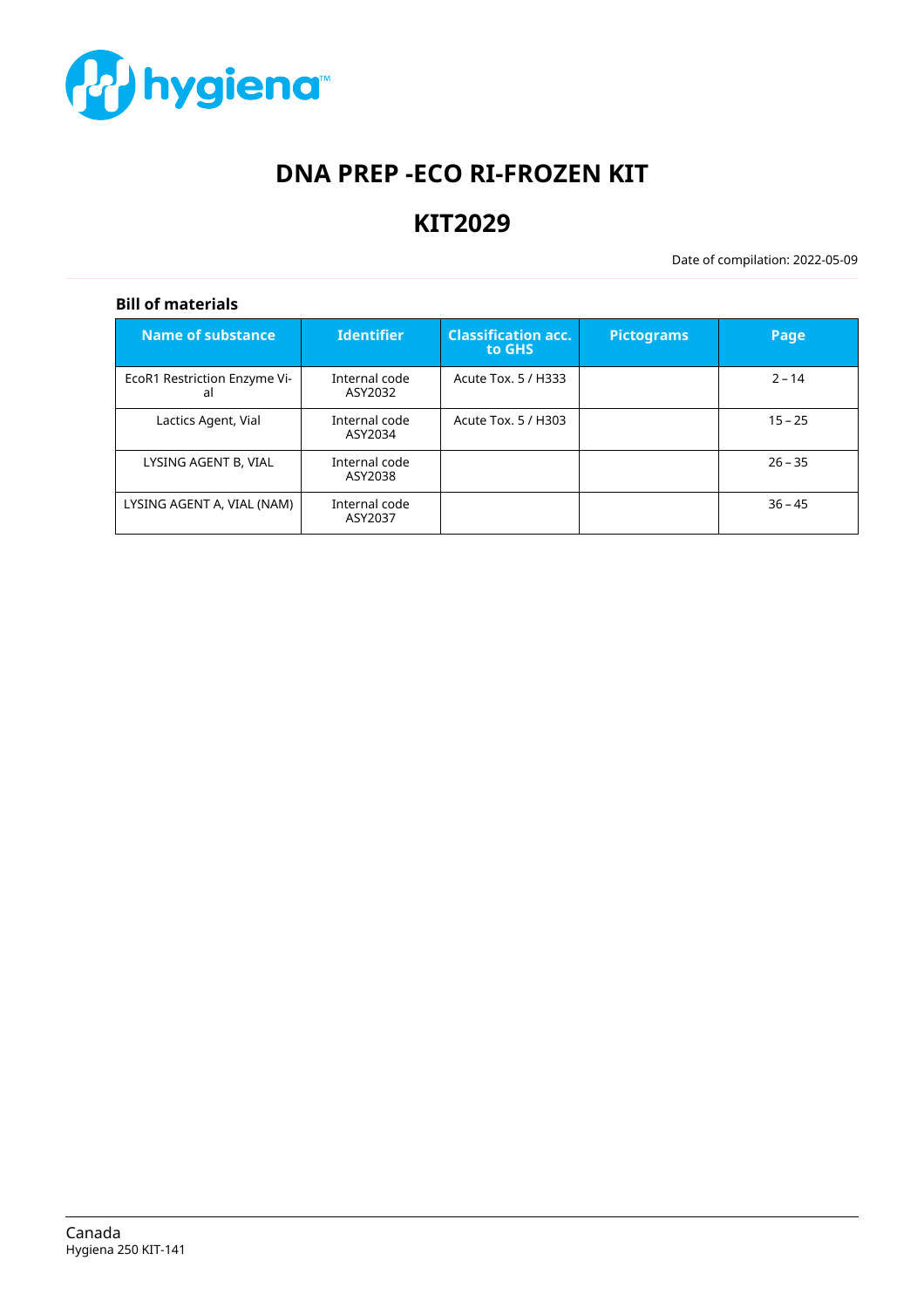<span id="page-1-0"></span>

acc. to Hazardous Products Regulations (HPR)

# **EcoR1 Restriction Enzyme Vial**

Version number: 1.2 Date of compilation: 2022-04-25

| <b>EcoR1 Restriction Enzyme Vial</b>                                          |
|-------------------------------------------------------------------------------|
|                                                                               |
| Relevant identified uses of the substance or mixture and uses advised against |
| Laboratory and analytical use                                                 |
|                                                                               |
|                                                                               |
|                                                                               |
| info@hygiena.com                                                              |
|                                                                               |
|                                                                               |

Emergency information service 1-888-494-4362

This number is only available during the following office hours: Mon-Fri 08:00 AM - 05:00 PM

# **SECTION 2: Hazard identification**

# **2.1 Classification of the substance or mixture**

Classification acc. to GHS

This mixture does not meet the criteria for classification.

# **2.2 Label elements**

Labeling

not required

# **2.3 Other hazards**

of no significance

# **SECTION 3: Composition/information on ingredients**

### **3.1 Substances**

Not relevant (mixture)

# **3.2 Mixtures**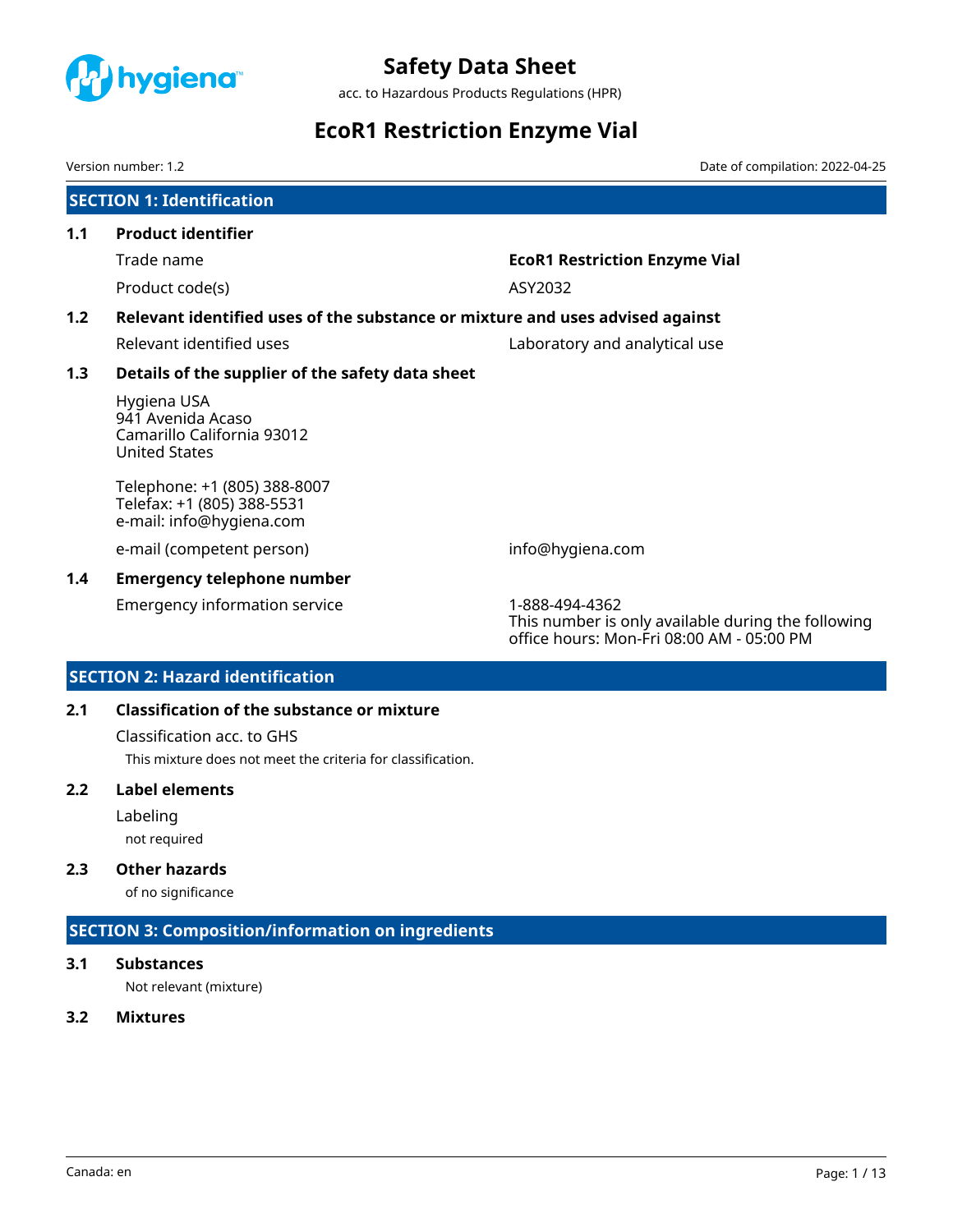

acc. to Hazardous Products Regulations (HPR)

# **EcoR1 Restriction Enzyme Vial**

Version number: 1.2 Date of compilation: 2022-04-25

### Description of the mixture

| <b>Name of substance</b>           | <b>Identifier</b>       | Wt%        | <b>Classification acc. to GHS</b> | <b>Pictograms</b> |
|------------------------------------|-------------------------|------------|-----------------------------------|-------------------|
| Glycerol                           | CAS No<br>$56 - 81 - 5$ | $50 - 75$  |                                   |                   |
| Water, distilled                   | CAS No<br>7732-18-5     | $25 - 50$  |                                   |                   |
| Sodium Chloride                    | CAS No<br>7647-14-5     | $1 - 3$    |                                   |                   |
| Triton X 100                       | CAS No<br>9002-93-1     | $0.1 - 1$  |                                   |                   |
| Tris HCl                           | CAS No<br>1185-53-1     | $0.1 - 1$  |                                   |                   |
| EcoR1 enzyme                       | CAS No<br>80498-17-5    | $0.1 - 1$  |                                   |                   |
| Bovine Serum Albumin               | CAS No<br>9048-46-8     | ${}_{0.1}$ |                                   |                   |
| <b>DTT</b>                         | CAS No<br>3483-12-3     | < 0.1      |                                   |                   |
| Ethylenediaminetetraacetic<br>acid | CAS No<br>60-00-4       | < 0.1      |                                   |                   |

For full text of abbreviations: see SECTION 16.

### **SECTION 4: First-aid measures**

### **4.1 Description of first-aid measures**

#### General notes

Do not leave affected person unattended. Remove victim out of the danger area. Keep affected person warm, still and covered. Take off immediately all contaminated clothing. In all cases of doubt, or when symptoms persist, seek medical advice. In case of unconsciousness place person in the recovery position. Never give anything by mouth.

#### Following inhalation

If breathing is irregular or stopped, immediately seek medical assistance and start first aid actions. Provide fresh air.

#### Following skin contact

Wash with plenty of soap and water.

#### Following eye contact

Remove contact lenses, if present and easy to do. Continue rinsing. Irrigate copiously with clean, fresh water for at least 10 minutes, holding the eyelids apart.

#### Following ingestion

Rinse mouth with water (only if the person is conscious). Do NOT induce vomiting.

### **4.2 Most important symptoms and effects, both acute and delayed**

Symptoms and effects are not known to date.

#### **4.3 Indication of any immediate medical attention and special treatment needed**

none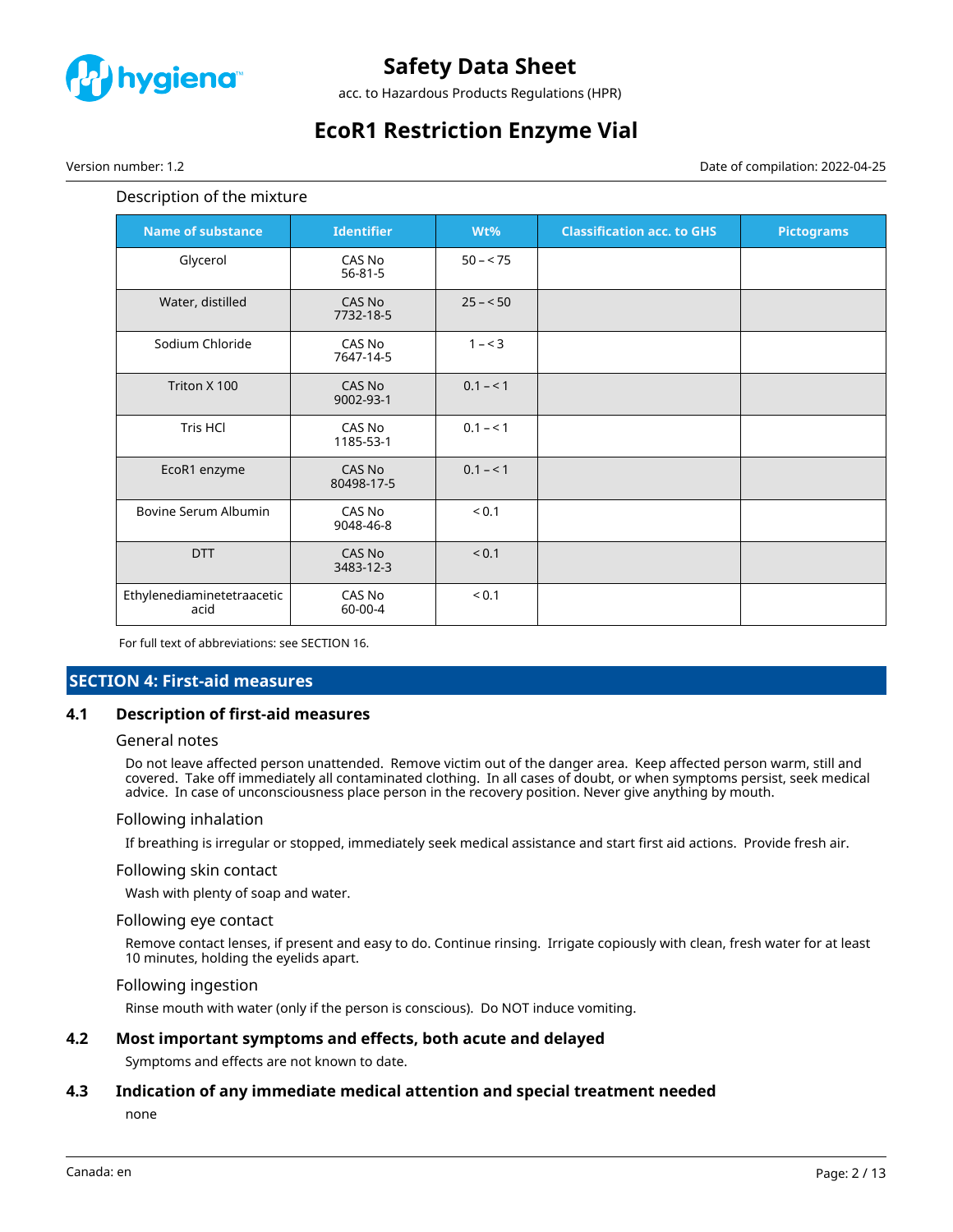

acc. to Hazardous Products Regulations (HPR)

# **EcoR1 Restriction Enzyme Vial**

Version number: 1.2 Date of compilation: 2022-04-25

# **SECTION 5: Fire-fighting measures**

# **5.1 Extinguishing media**

Suitable extinguishing media

Water spray, BC-powder, Carbon dioxide (CO2)

Unsuitable extinguishing media

Water jet

# **5.2 Special hazards arising from the substance or mixture**

Hazardous combustion products

Nitrogen oxides (NOx), Carbon monoxide (CO), Carbon dioxide (CO2)

# **5.3 Advice for firefighters**

In case of fire and/or explosion do not breathe fumes. Coordinate firefighting measures to the fire surroundings. Do not allow firefighting water to enter drains or water courses. Collect contaminated firefighting water separately. Fight fire with normal precautions from a reasonable distance.

# **SECTION 6: Accidental release measures**

### **6.1 Personal precautions, protective equipment and emergency procedures**

For non-emergency personnel

Remove persons to safety.

#### For emergency responders

Wear breathing apparatus if exposed to vapors/dust/aerosols/gases.

### **6.2 Environmental precautions**

Keep away from drains, surface and ground water. Retain contaminated washing water and dispose of it.

### **6.3 Methods and material for containment and cleaning up**

Advice on how to contain a spill

Covering of drains

### Advice on how to clean up a spill

Wipe up with absorbent material (e.g. cloth, fleece). Collect spillage: sawdust, kieselgur (diatomite), sand, universal binder

### Appropriate containment techniques

Use of adsorbent materials.

### Other information relating to spills and releases

Place in appropriate containers for disposal. Ventilate affected area.

### **6.4 Reference to other sections**

Hazardous combustion products: see section 5. Personal protective equipment: see section 8. Incompatible materials: see section 10. Disposal considerations: see section 13.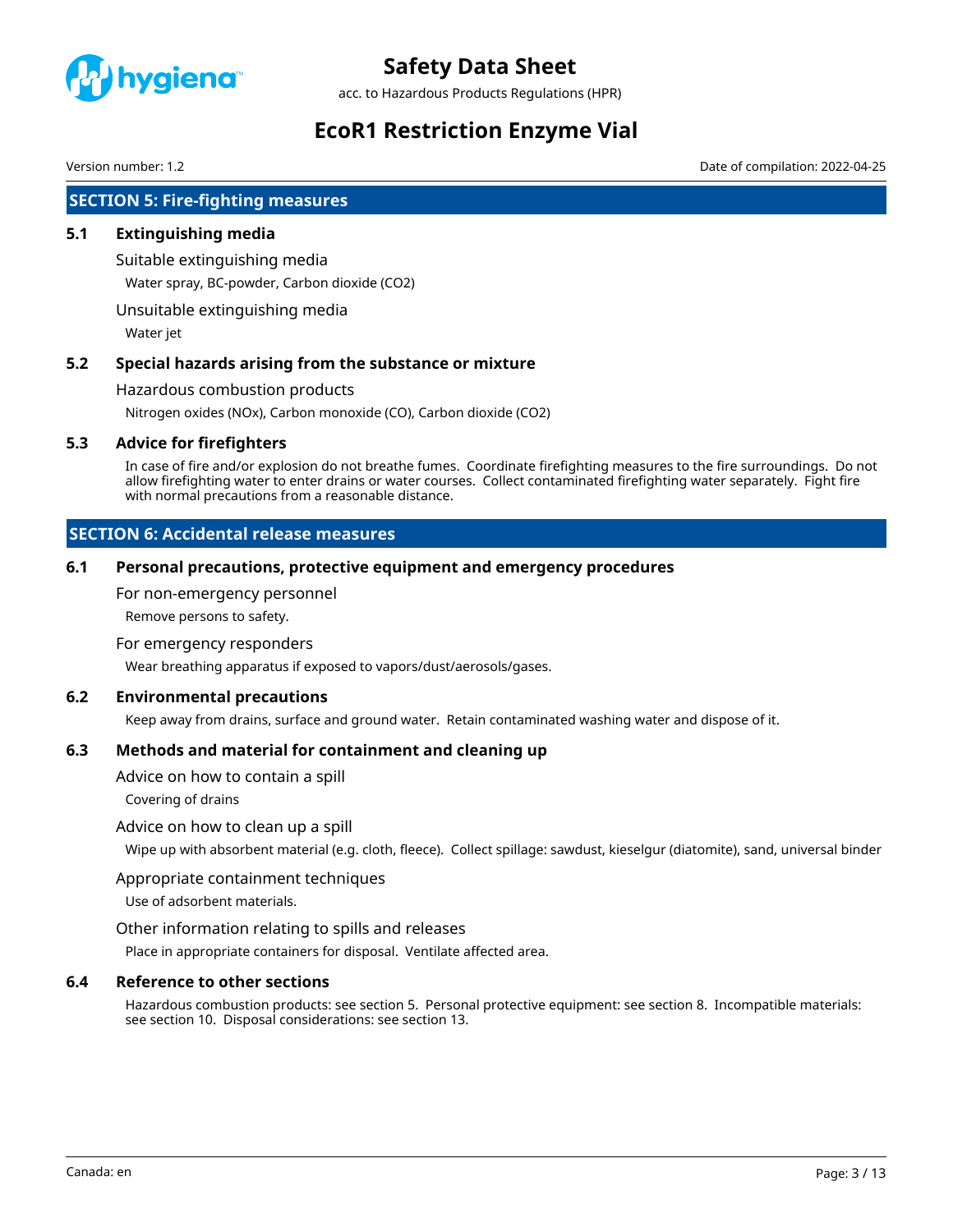

acc. to Hazardous Products Regulations (HPR)

# **EcoR1 Restriction Enzyme Vial**

Version number: 1.2 Date of compilation: 2022-04-25

# **SECTION 7: Handling and storage**

# **7.1 Precautions for safe handling**

#### Recommendations

- Measures to prevent fire as well as aerosol and dust generation

Use local and general ventilation. Use only in well-ventilated areas.

#### Advice on general occupational hygiene

Wash hands after use. Do not eat, drink and smoke in work areas. Remove contaminated clothing and protective equipment before entering eating areas. Never keep food or drink in the vicinity of chemicals. Never place chemicals in containers that are normally used for food or drink. Keep away from food, drink and animal feedingstuffs.

# **7.2 Conditions for safe storage, including any incompatibilities**

#### Control of the effects

Protect against external exposure, such as

frost

#### **7.3 Specific end use(s)**

See section 16 for a general overview.

# **SECTION 8: Exposure controls/personal protection**

#### **8.1 Control parameters**

Occupational exposure limit values (Workplace Exposure Limits)

| Coun-<br>try | Name of agent | <b>CAS No</b> | Identi-<br>fier    | <b>TWA</b><br>[ppm] | <b>TWA</b><br>[mg/m <sup>3</sup> ] | <b>STEL</b><br>[ppm] | <b>STEL</b><br>[ $mq/m3$ ] | <b>Ceiling-C Ceiling-C</b><br>[ppm] | [mq/m <sup>3</sup> ] | Nota-<br>tion | <b>Source</b>        |
|--------------|---------------|---------------|--------------------|---------------------|------------------------------------|----------------------|----------------------------|-------------------------------------|----------------------|---------------|----------------------|
| CA           | glycerine     | $56 - 81 - 5$ | OEL<br>(BC)        |                     | 10                                 |                      |                            |                                     |                      | i, mist       | "BC Reg-<br>ulation" |
| CA           | glycerine     | $56 - 81 - 5$ | <b>OEL</b><br>(AB) |                     | 10                                 |                      |                            |                                     |                      | mist          | <b>OHS</b><br>Code   |
| CA           | glycerine     | $56 - 81 - 5$ | PEV/<br><b>VEA</b> |                     | 10                                 |                      |                            |                                     |                      | mist          | Regula-<br>tion OHS  |
| CA           | glycerine     | $56 - 81 - 5$ | OEL<br>(BC)        |                     | 3                                  |                      |                            |                                     |                      | r, mist       | "BC Reg-<br>ulation" |

Notation

| Ceiling-C   | ceiling value is a limit value above which exposure should not occur                                                                                                        |
|-------------|-----------------------------------------------------------------------------------------------------------------------------------------------------------------------------|
|             | inhalable fraction                                                                                                                                                          |
| mist        | as mists                                                                                                                                                                    |
|             | respirable fraction                                                                                                                                                         |
| <b>STEL</b> | short-term exposure limit: a limit value above which exposure should not occur and which is related to a 15-minute period<br>(unless otherwise specified)                   |
| <b>TWA</b>  | time-weighted average (long-term exposure limit): measured or calculated in relation to a reference period of 8 hours time-<br>weighted average (unless otherwise specified |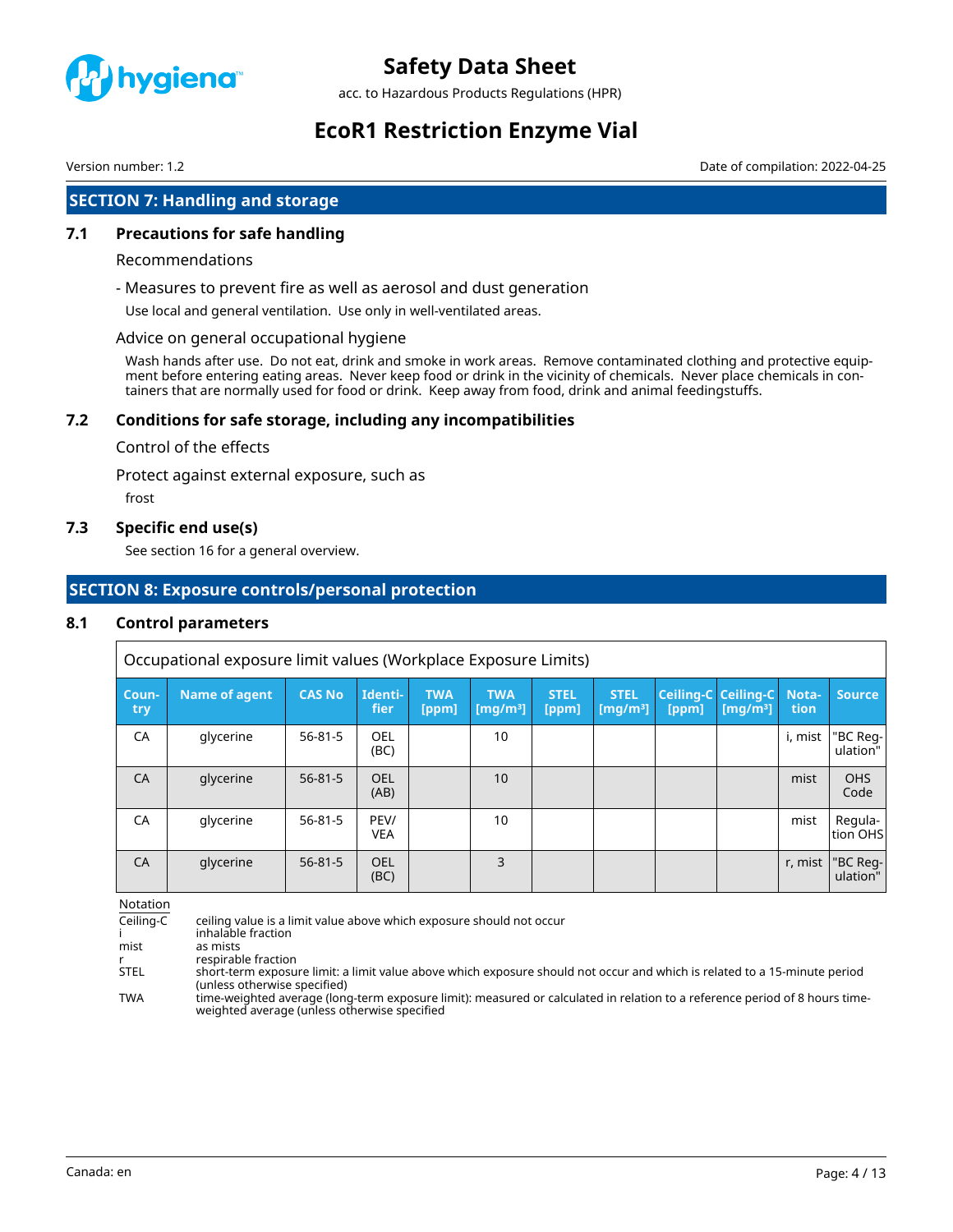

acc. to Hazardous Products Regulations (HPR)

# **EcoR1 Restriction Enzyme Vial**

Version number: 1.2 Date of compilation: 2022-04-25

| Relevant DNELs of components of the mixture |               |                 |                                  |                                              |                   |                                 |
|---------------------------------------------|---------------|-----------------|----------------------------------|----------------------------------------------|-------------------|---------------------------------|
| <b>Name of substance</b>                    | <b>CAS No</b> | <b>Endpoint</b> | <b>Threshold</b><br><b>level</b> | <b>Protection goal,</b><br>route of exposure | Used in           | <b>Exposure time</b>            |
| Glycerol                                    | $56 - 81 - 5$ | <b>DNEL</b>     | $220 \text{ mg/m}^3$             | human, inhalatory                            | worker (industry) | chronic - local effects         |
| Tris HCl                                    | 1185-53-1     | <b>DNEL</b>     | 152.8 mg/m <sup>3</sup>          | human, inhalatory                            | worker (industry) | chronic - systemic ef-<br>fects |
| Tris HCl                                    | 1185-53-1     | <b>DNEL</b>     | 216.6 mg/kg<br>bw/day            | human, dermal                                | worker (industry) | chronic - systemic ef-<br>fects |
| Ethylenediaminetet-<br>raacetic acid        | $60-00-4$     | <b>DNEL</b>     | 1.5 mg/m $3$                     | human, inhalatory                            | worker (industry) | chronic - local effects         |
| Ethylenediaminetet-<br>raacetic acid        | 60-00-4       | <b>DNEL</b>     | $3$ mg/m <sup>3</sup>            | human, inhalatory                            | worker (industry) | acute - local effects           |

| <b>Name of substance</b>             | <b>CAS No</b> | <b>Endpoint</b> | <b>Threshold</b><br>level | <b>Organism</b>            | <b>Environmental com-</b><br>partment | <b>Exposure time</b>              |
|--------------------------------------|---------------|-----------------|---------------------------|----------------------------|---------------------------------------|-----------------------------------|
| Glycerol                             | $56 - 81 - 5$ | <b>PNEC</b>     | $1,000 \frac{mg}{l}$      | aquatic organisms          | sewage treatment<br>plant (STP)       | short-term (single in-<br>stance) |
| Ethylenediaminetet-<br>raacetic acid | $60 - 00 - 4$ | <b>PNEC</b>     | $2.2 \frac{mg}{l}$        | aquatic organisms          | freshwater                            | short-term (single in-<br>stance) |
| Ethylenediaminetet-<br>raacetic acid | $60 - 00 - 4$ | <b>PNEC</b>     | $0.22 \text{ mg}$ /       | aquatic organisms          | marine water                          | short-term (single in-<br>stance) |
| Ethylenediaminetet-<br>raacetic acid | $60 - 00 - 4$ | <b>PNEC</b>     | $43 \frac{mg}{l}$         | aquatic organisms          | sewage treatment<br>plant (STP)       | short-term (single in-<br>stance) |
| Ethylenediaminetet-<br>raacetic acid | $60 - 00 - 4$ | <b>PNEC</b>     | 0.72 $mg/_{ka}$           | terrestrial organ-<br>isms | soil                                  | short-term (single in-<br>stance) |

# **8.2 Exposure controls**

### Appropriate engineering controls

General ventilation.

Individual protection measures (personal protective equipment)

#### Eye/face protection

Wear eye/face protection.

#### Skin protection

- Hand protection

Wear suitable gloves. Chemical protection gloves are suitable, which are tested according to EN 374. Check leak-tightness/impermeability prior to use. In the case of wanting to use the gloves again, clean them before taking off and air them well. For special purposes, it is recommended to check the resistance to chemicals of the protective gloves mentioned above together with the supplier of these gloves.

#### - Other protection measures

Take recovery periods for skin regeneration. Preventive skin protection (barrier creams/ointments) is recommended. Wash hands thoroughly after handling.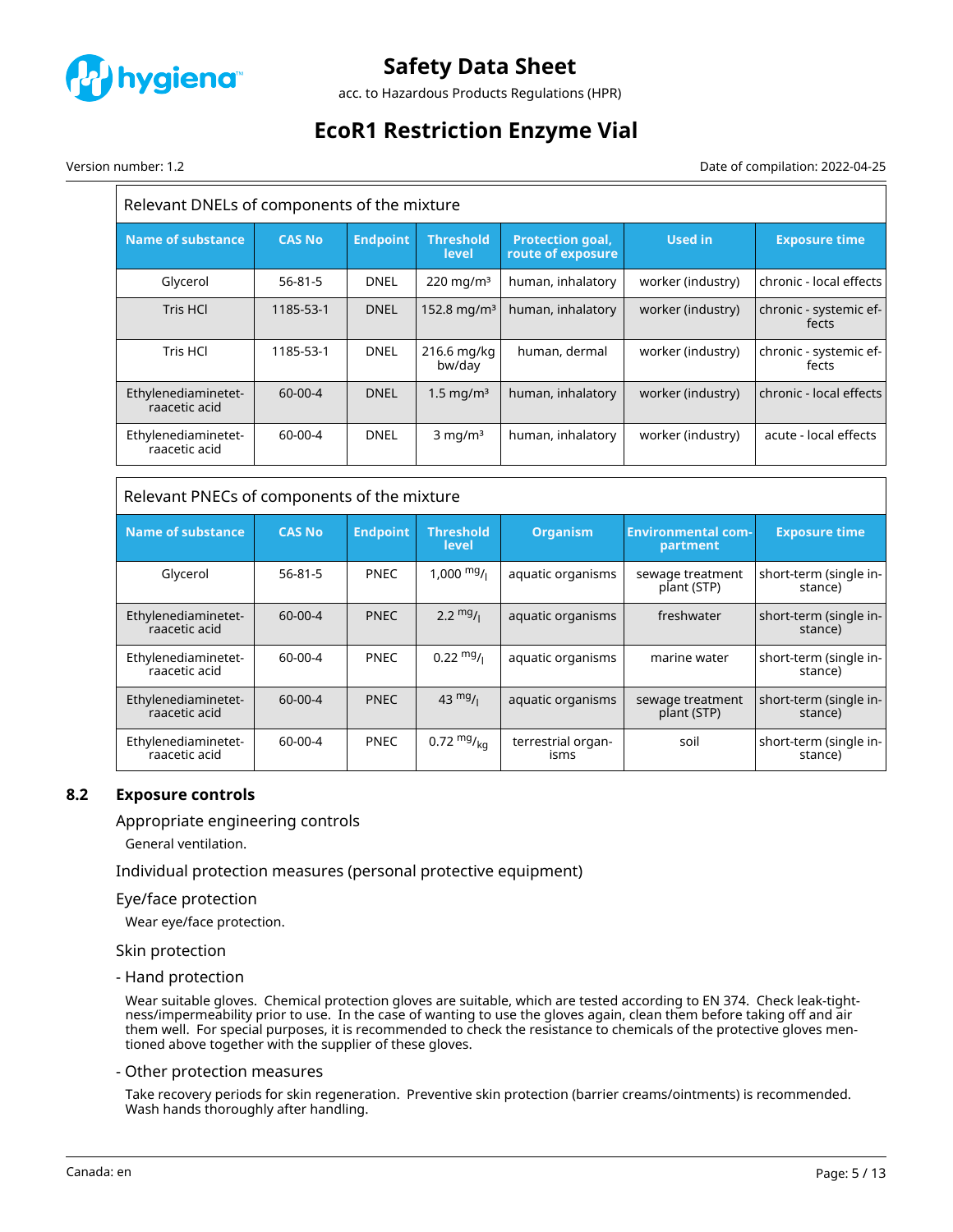

acc. to Hazardous Products Regulations (HPR)

# **EcoR1 Restriction Enzyme Vial**

Version number: 1.2 Date of compilation: 2022-04-25

Respiratory protection

In case of inadequate ventilation wear respiratory protection.

### Environmental exposure controls

Use appropriate container to avoid environmental contamination. Keep away from drains, surface and ground water.

# **SECTION 9: Physical and chemical properties**

# **9.1 Information on basic physical and chemical properties**

# **Appearance**

| Physical state | liquid                |
|----------------|-----------------------|
| Color          | not determined        |
| Particle       | not relevant (liquid) |
| Odor           | characteristic        |

# **Other safety parameters**

| pH (value)                              | not determined        |
|-----------------------------------------|-----------------------|
| Melting point/freezing point            | not determined        |
| Initial boiling point and boiling range | 100 °C                |
| Flash point                             | not determined        |
| Evaporation rate                        | Not determined        |
| Flammability (solid, gas)               | not relevant, (fluid) |

Explosive limits

| - Lower explosion limit (LEL) | $2.7$ vol%                                    |
|-------------------------------|-----------------------------------------------|
| - Upper explosion limit (UEL) | 19 vol%                                       |
| Vapor pressure                | 0.003 mmHg at 50 $^{\circ}$ C                 |
| Density                       | not determined                                |
| Vapor density                 | this information is not available             |
| Relative density              | Information on this property is not available |
| Solubility(ies)               | not determined                                |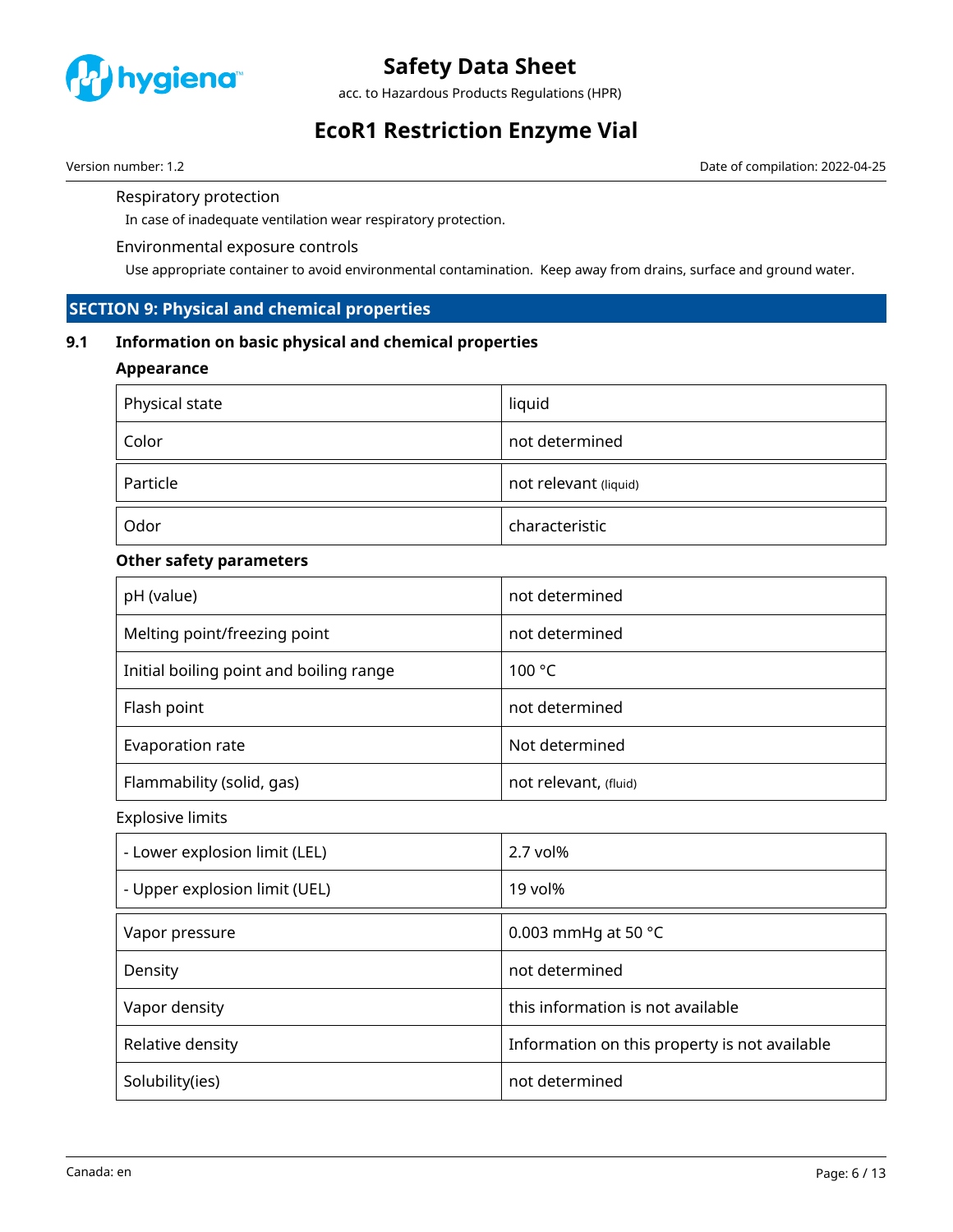

acc. to Hazardous Products Regulations (HPR)

# **EcoR1 Restriction Enzyme Vial**

Version number: 1.2 Date of compilation: 2022-04-25

| Partition coefficient       |                                                    |
|-----------------------------|----------------------------------------------------|
| - n-octanol/water (log KOW) | this information is not available                  |
| Auto-ignition temperature   | 370 $\degree$ C                                    |
| Viscosity                   | not determined                                     |
| <b>Explosive properties</b> | not explosive (GHS of the United Nations, annex 4) |
| Oxidizing properties        | none                                               |

### **9.2 Other information**

| Solvent content                          | 97.63 %                                                                           |
|------------------------------------------|-----------------------------------------------------------------------------------|
| Solid content                            | 2.46 %                                                                            |
| Temperature class (USA, acc. to NEC 500) | T2 (maximum permissible surface temperature on the equipment:<br>$300^{\circ}$ C) |

# **SECTION 10: Stability and reactivity**

### **10.1 Reactivity**

Concerning incompatibility: see below "Conditions to avoid" and "Incompatible materials".

### **10.2 Chemical stability**

The material is stable under normal ambient and anticipated storage and handling conditions of temperature and pressure.

### **10.3 Possibility of hazardous reactions**

No known hazardous reactions.

#### **10.4 Conditions to avoid**

There are no specific conditions known which have to be avoided.

### **10.5 Incompatible materials**

Oxidizers

### **10.6 Hazardous decomposition products**

Reasonably anticipated hazardous decomposition products produced as a result of use, storage, spill and heating are not known. Hazardous combustion products: see section 5.

# **SECTION 11: Toxicological information**

### **11.1 Information on toxicological effects**

Test data are not available for the complete mixture.

#### Classification procedure

The method for classification of the mixture is based on ingredients of the mixture (additivity formula).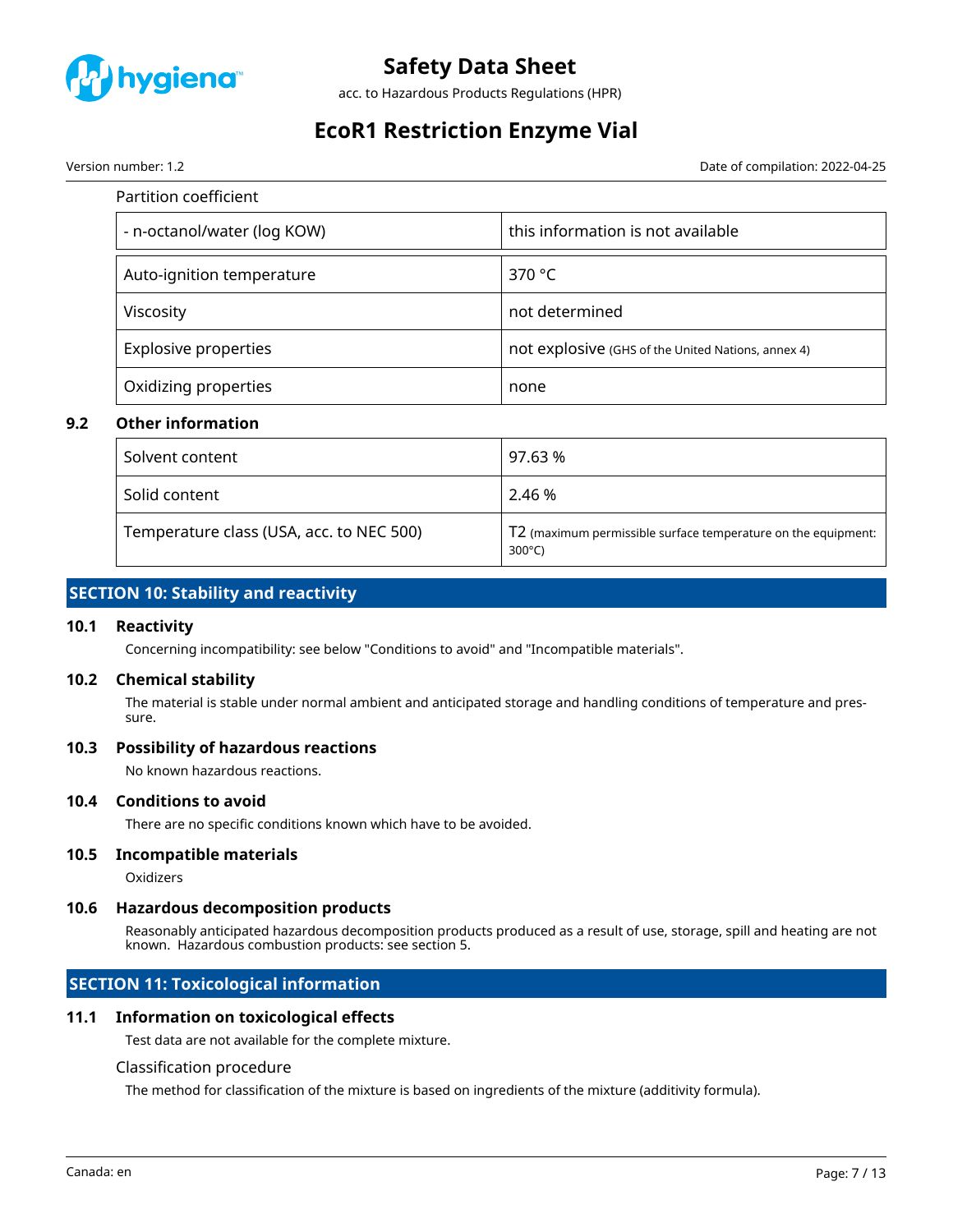

acc. to Hazardous Products Regulations (HPR)

# **EcoR1 Restriction Enzyme Vial**

Version number: 1.2 Date of compilation: 2022-04-25

# **Classification acc. to GHS**

This mixture does not meet the criteria for classification.

### Acute toxicity

Shall not be classified as acutely toxic.

GHS of the United Nations, annex 4: May be harmful if inhaled.

# Skin corrosion/irritation

Shall not be classified as corrosive/irritant to skin.

#### Serious eye damage/eye irritation

Shall not be classified as seriously damaging to the eye or eye irritant.

### Respiratory or skin sensitization

Shall not be classified as a respiratory or skin sensitizer.

#### Germ cell mutagenicity

Shall not be classified as germ cell mutagenic.

# Carcinogenicity

Shall not be classified as carcinogenic.

#### Reproductive toxicity

Shall not be classified as a reproductive toxicant.

### Specific target organ toxicity - single exposure

Shall not be classified as a specific target organ toxicant (single exposure).

### Specific target organ toxicity - repeated exposure

Shall not be classified as a specific target organ toxicant (repeated exposure).

### Aspiration hazard

Shall not be classified as presenting an aspiration hazard.

# **SECTION 12: Ecological information**

### **12.1 Toxicity**

Shall not be classified as hazardous to the aquatic environment.

### **12.2 Persistence and degradability**

Data are not available.

# **12.3 Bioaccumulative potential**

Data are not available.

# **12.4 Mobility in soil**

Data are not available.

# **12.5 Results of PBT and vPvB assessment**

Data are not available.

### **12.6 Endocrine disrupting properties**

None of the ingredients are listed.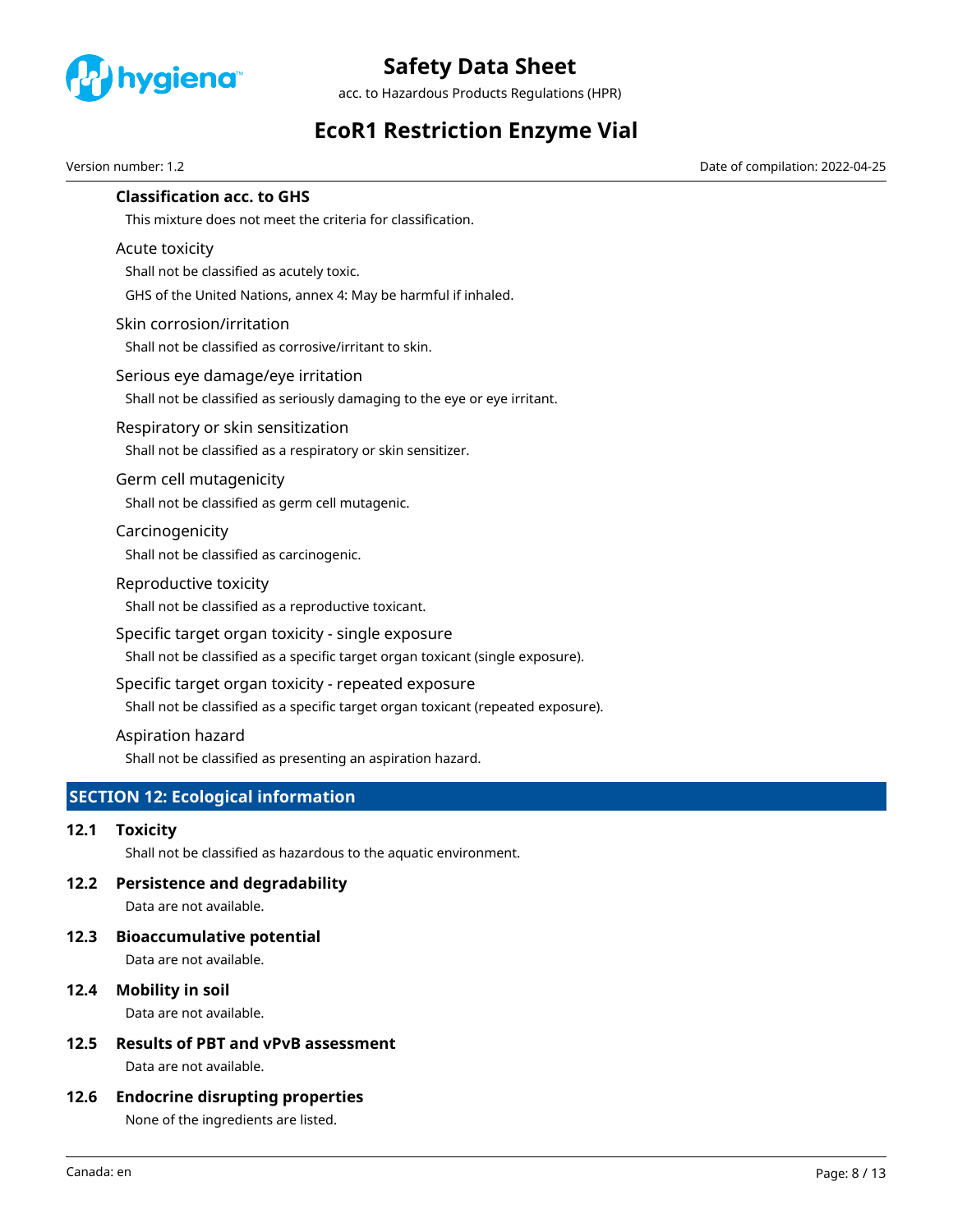

acc. to Hazardous Products Regulations (HPR)

# **EcoR1 Restriction Enzyme Vial**

Version number: 1.2 Date of compilation: 2022-04-25

### **12.7 Other adverse effects**

Data are not available.

# **SECTION 13: Disposal considerations**

#### **13.1 Waste treatment methods**

Sewage disposal-relevant information

Do not empty into drains. Avoid release to the environment. Refer to special instructions/safety data sheets.

#### Waste treatment of containers/packages

Completely emptied packages can be recycled. Handle contaminated packages in the same way as the substance itself.

#### **Remarks**

Please consider the relevant national or regional provisions. Waste shall be separated into the categories that can be handled separately by the local or national waste management facilities.

# **SECTION 14: Transport information**

- **14.1 UN number 14.1 UN** number
- **14.2 UN proper shipping name** not relevant
- **14.3 Transport hazard class(es)** not assigned
- **14.4 Packing group not assigned**
- 

- 
- 

**14.5 Environmental hazards** non-environmentally hazardous acc. to the dangerous goods regulations

# **14.6 Special precautions for user**

There is no additional information.

### **14.7 Transport in bulk according to IMO instruments**

The cargo is not intended to be carried in bulk.

### **Information for each of the UN Model Regulations**

**Transport information - National regulations - Additional information (UN RTDG)** Not subject to transport regulations: UN RTDG

# **International Maritime Dangerous Goods Code (IMDG) - Additional information** Not subject to IMDG.

# **International Civil Aviation Organization (ICAO-IATA/DGR) - Additional information** Not subject to ICAO-IATA.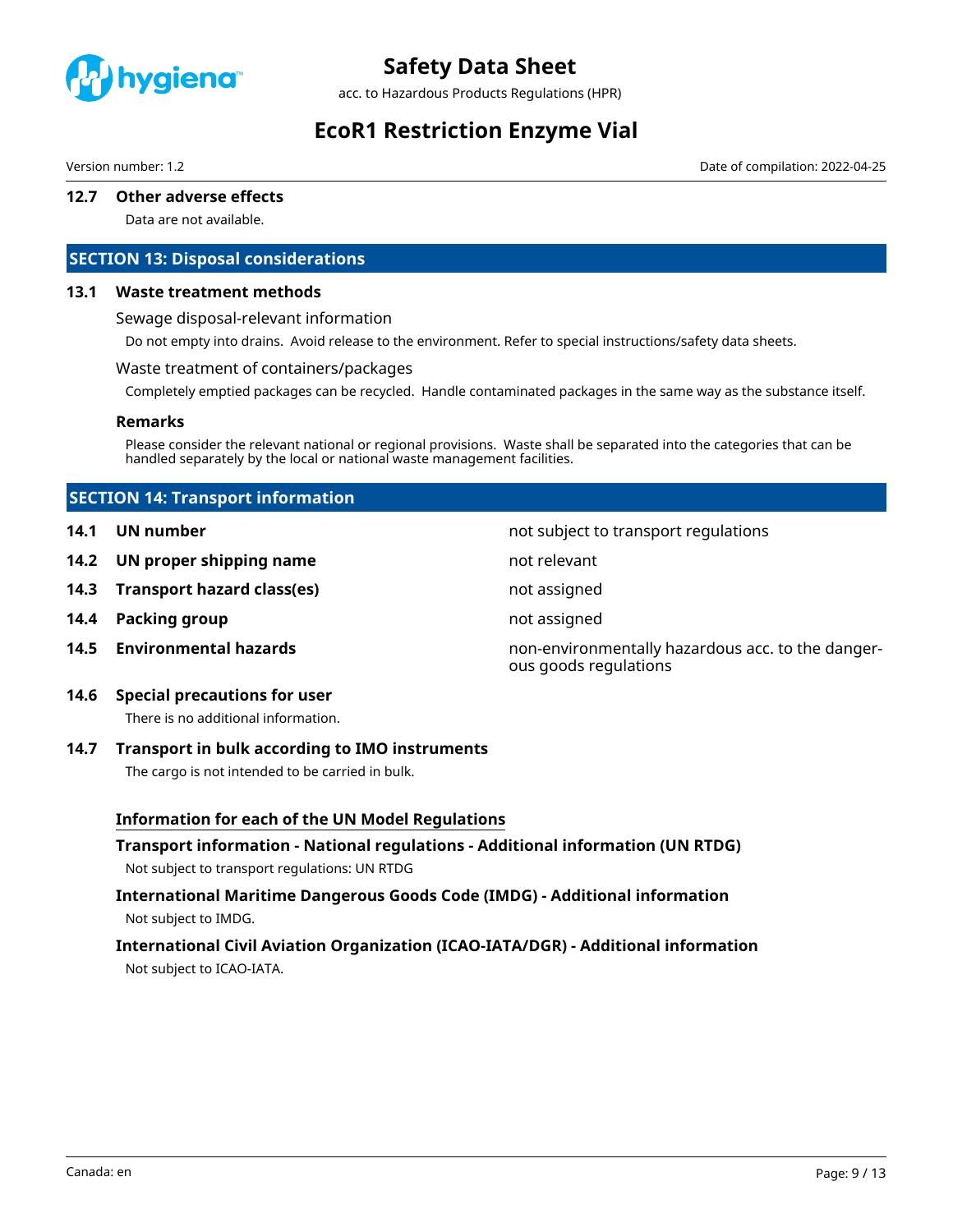

acc. to Hazardous Products Regulations (HPR)

# **EcoR1 Restriction Enzyme Vial**

Version number: 1.2 Date of compilation: 2022-04-25

# **SECTION 15: Regulatory information**

# **15.1 Safety, health and environmental regulations specific for the product in question**

# **National regulations (United States)**

# **Superfund Amendment and Reauthorization Act (SARA TITLE III )**

- The List of Extremely Hazardous Substances and Their Threshold Planning Quantities (EPCRA Section 302, 304)

none of the ingredients are listed

- Specific Toxic Chemical Listings (EPCRA Section 313) none of the ingredients are listed

# **Comprehensive Environmental Response, Compensation, and Liability Act (CERCLA)**

- List of Hazardous Substances and Reportable Quantities (CERCLA section 102a) (40 CFR 302.4)

| Name of substance               | CAS No  | <b>Remarks</b> | $\sqrt{1 + 1}$ Statutory code Final RQ pounds (Kq) |
|---------------------------------|---------|----------------|----------------------------------------------------|
| Ethylenediaminetetraacetic acid | 60-00-4 |                | 5000 (2270)                                        |

Legend

"1" indicates that the statutory source is section 311(b)(2) of the Clean Water Act

# **Clean Air Act**

none of the ingredients are listed

### **Right to Know Hazardous Substance List**

- Hazardous Substance List (NJ-RTK)

| Name of substance               | <b>CAS No</b> | <b>Remarks</b> | <b>Classifications</b> |
|---------------------------------|---------------|----------------|------------------------|
| Ethylenediaminetetraacetic acid | 60-00-4       |                |                        |
| Glycerol                        | $56 - 81 - 5$ |                |                        |

# **California Environmental Protection Agency (Cal/EPA): Proposition 65 - Safe Drinking Water and Toxic Enforcement Act of 1987**

none of the ingredients are listed

# **Industry or sector specific available guidance(s)**

# **NPCA-HMIS® III**

Hazardous Materials Identification System. American Coatings Association.

| <b>Category</b>      | <b>Rating</b> | <b>Description</b>                                                                                                                                            |
|----------------------|---------------|---------------------------------------------------------------------------------------------------------------------------------------------------------------|
| Chronic              |               | none                                                                                                                                                          |
| Health               |               | no significant risk to health                                                                                                                                 |
| Flammability         |               | material that must be preheated before ignition can occur                                                                                                     |
| Physical hazard<br>0 |               | material that is normally stable, even under fire conditions, and will not react with water,<br>polymerize, decompose, condense, or self-react. Non-explosive |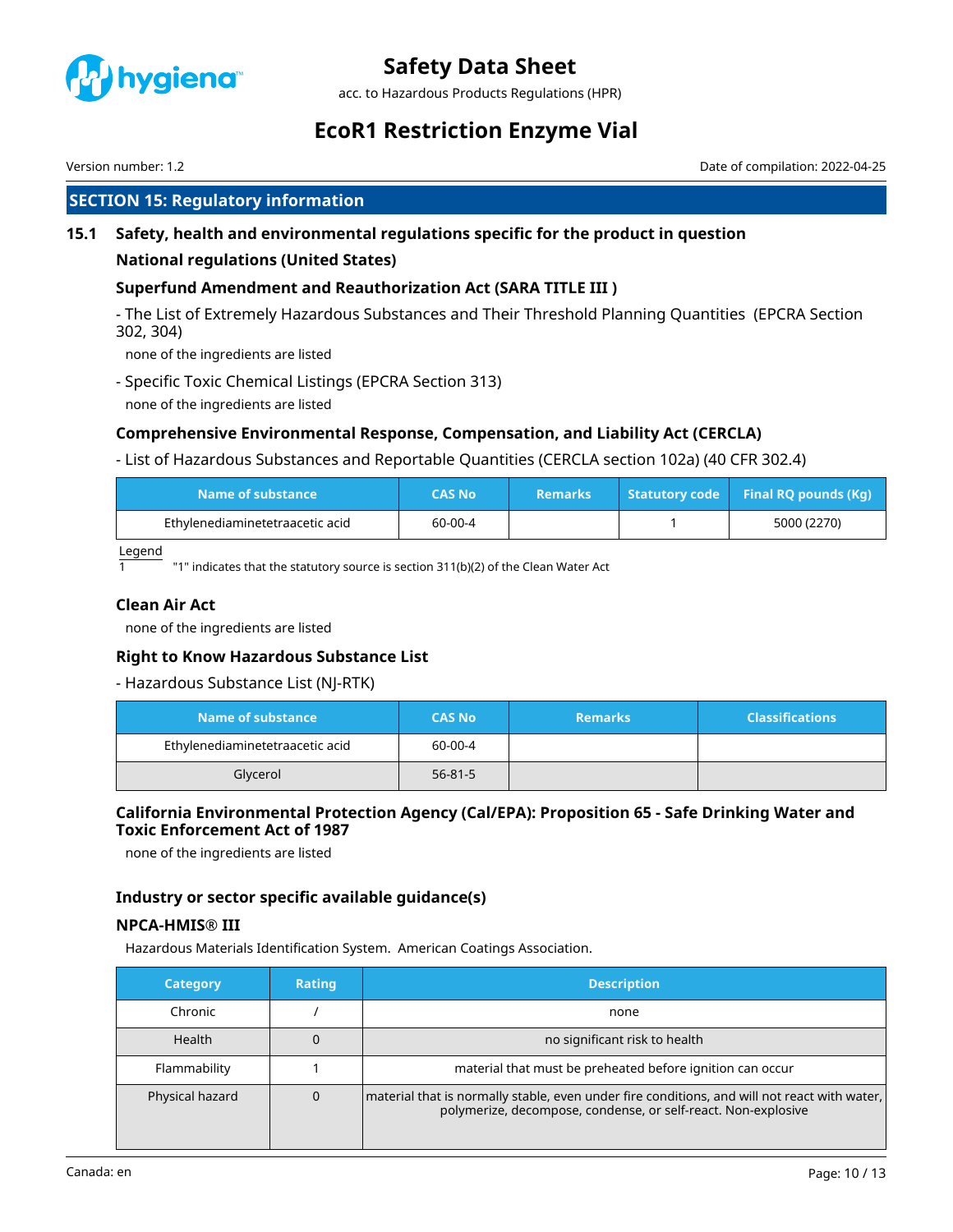

acc. to Hazardous Products Regulations (HPR)

# **EcoR1 Restriction Enzyme Vial**

Version number: 1.2 Date of compilation: 2022-04-25

| <b>Category</b>     | <b>Rating</b> | <b>Description</b> |
|---------------------|---------------|--------------------|
| Personal protection | -             |                    |

# **NFPA® 704**

National Fire Protection Association: Standard System for the Identification of the Hazards of Materials for Emergency Response (United States).

| <b>Category</b> | Degree of<br><b>hazard</b> | <b>Description</b>                                                                                                 |
|-----------------|----------------------------|--------------------------------------------------------------------------------------------------------------------|
| Flammability    |                            | material that must be preheated before ignition can occur                                                          |
| <b>Health</b>   |                            | material that, under emergency conditions, would offer no hazard beyond that of ordin-<br>ary combustible material |
| Instability     |                            | material that is normally stable, even under fire conditions                                                       |
| Special hazard  |                            |                                                                                                                    |

# **National inventories**

| <b>Country</b> | <b>Inventory</b> | <b>Status</b>                  |
|----------------|------------------|--------------------------------|
| AU             | AIIC             | not all ingredients are listed |
| CA             | <b>DSL</b>       | not all ingredients are listed |
| <b>CN</b>      | <b>IECSC</b>     | not all ingredients are listed |
| EU             | <b>ECSI</b>      | not all ingredients are listed |
| EU             | REACH Reg.       | not all ingredients are listed |
| JP             | <b>CSCL-ENCS</b> | not all ingredients are listed |
| <b>KR</b>      | KECI             | not all ingredients are listed |
| <b>MX</b>      | <b>INSQ</b>      | not all ingredients are listed |
| NZ             | NZIOC            | not all ingredients are listed |
| PH             | <b>PICCS</b>     | not all ingredients are listed |
| <b>TR</b>      | <b>CICR</b>      | not all ingredients are listed |
| <b>TW</b>      | <b>TCSI</b>      | not all ingredients are listed |
| US             | <b>TSCA</b>      | not all ingredients are listed |

Legend

| Australian Inventory of Industrial Chemicals                            |
|-------------------------------------------------------------------------|
| Chemical Inventory and Control Regulation                               |
| List of Existing and New Chemical Substances (CSCL-ENCS)                |
| Domestic Substances List (DSL)                                          |
| EC Substance Inventory (EINECS, ELINCS, NLP)                            |
| Inventory of Existing Chemical Substances Produced or Imported in China |
| National Inventory of Chemical Substances                               |
| Korea Existing Chemicals Inventory                                      |
| New Zealand Inventory of Chemicals                                      |
| Philippine Inventory of Chemicals and Chemical Substances (PICCS)       |
| REACH registered substances                                             |
| Taiwan Chemical Substance Inventory                                     |
| Toxic Substance Control Act                                             |
|                                                                         |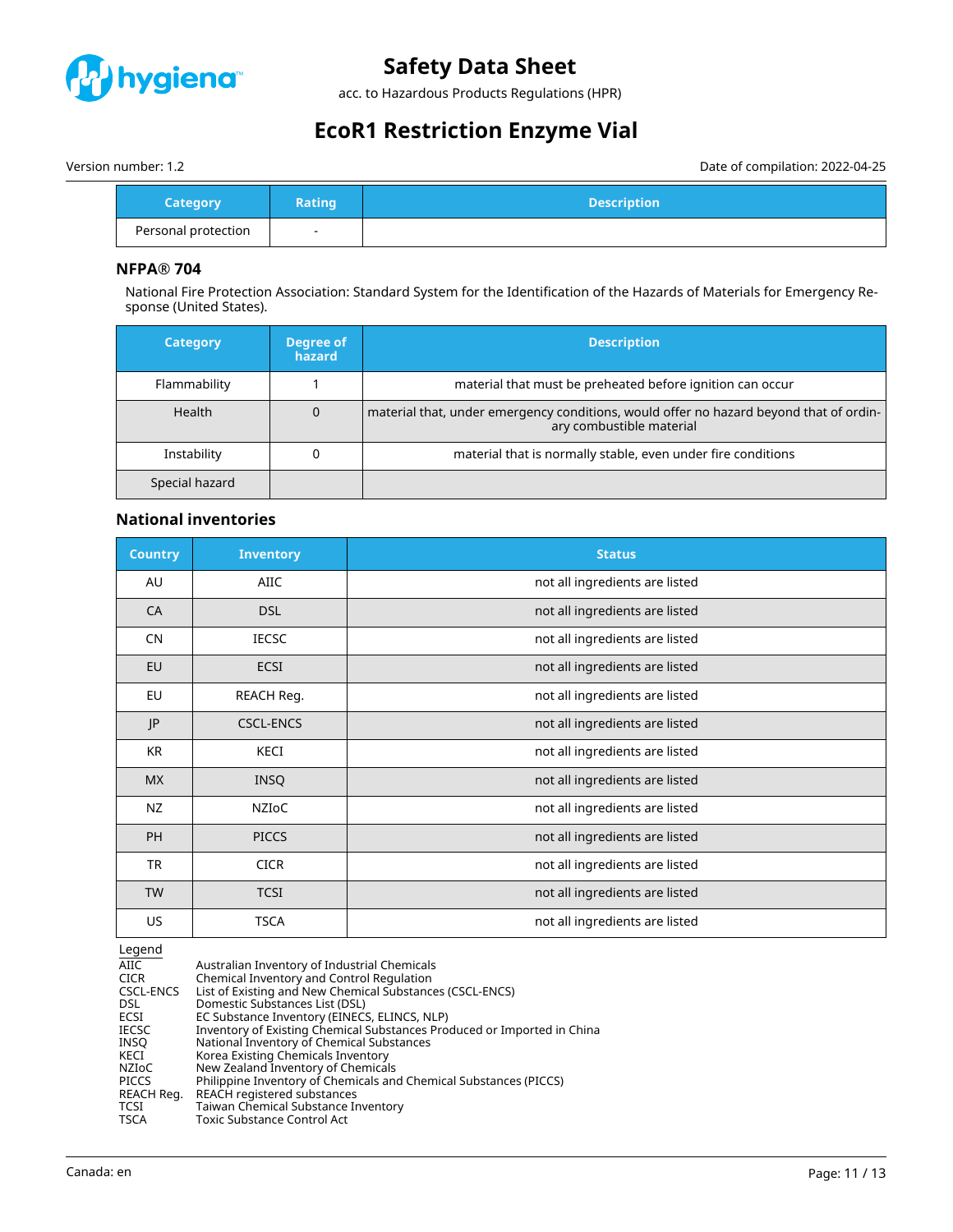

acc. to Hazardous Products Regulations (HPR)

# **EcoR1 Restriction Enzyme Vial**

Version number: 1.2 Date of compilation: 2022-04-25

# **15.2 Chemical Safety Assessment**

Chemical safety assessments for substances in this mixture were not carried out.

# **SECTION 16: Other information**

### **Abbreviations and acronyms**

| Abbr.                 | <b>Descriptions of used abbreviations</b>                                                                                 |
|-----------------------|---------------------------------------------------------------------------------------------------------------------------|
| "BC Regulation"       | OHS Regulation: Section 5.48 (British Columbia)                                                                           |
| CAS                   | Chemical Abstracts Service (service that maintains the most comprehensive list of chemical substances)                    |
| Ceiling-C             | Ceiling value                                                                                                             |
| <b>DGR</b>            | Dangerous Goods Regulations (see IATA/DGR)                                                                                |
| <b>DNEL</b>           | Derived No-Effect Level                                                                                                   |
| <b>EINECS</b>         | European Inventory of Existing Commercial Chemical Substances                                                             |
| <b>ELINCS</b>         | European List of Notified Chemical Substances                                                                             |
| <b>GHS</b>            | "Globally Harmonized System of Classification and Labelling of Chemicals" developed by the United Nations                 |
| <b>IATA</b>           | <b>International Air Transport Association</b>                                                                            |
| <b>IATA/DGR</b>       | Dangerous Goods Regulations (DGR) for the air transport (IATA)                                                            |
| <b>ICAO</b>           | International Civil Aviation Organization                                                                                 |
| <b>IMDG</b>           | International Maritime Dangerous Goods Code                                                                               |
| <b>NLP</b>            | No-Longer Polymer                                                                                                         |
| <b>NPCA-HMIS® III</b> | National Paint and Coatings Association: Hazardous Materials Identification System - HMIS® III, Third Edition             |
| OHS Code              | Occupational Health and Safety Code: Occupational exposure limits for chemical substances (Alberta)                       |
| <b>PBT</b>            | Persistent, Bioaccumulative and Toxic                                                                                     |
| PNEC                  | <b>Predicted No-Effect Concentration</b>                                                                                  |
| ppm                   | Parts per million                                                                                                         |
| <b>Regulation OHS</b> | Regulation respecting occupational health and safety: Permissible exposure values for airborne contamin-<br>ants (Quebec) |
| <b>RTECS</b>          | Registry of Toxic Effects of Chemical Substances (database of NIOSH with toxicological information)                       |
| <b>STEL</b>           | Short-term exposure limit                                                                                                 |
| <b>TWA</b>            | Time-weighted average                                                                                                     |
| UN RTDG               | UN Recommendations on the Transport of Dangerous Good                                                                     |
| vPvB                  | Very Persistent and very Bioaccumulative                                                                                  |

# **Key literature references and sources for data**

Hazardous Products Regulations (HPR).

UN Recommendations on the Transport of Dangerous Good. International Maritime Dangerous Goods Code (IMDG). Dangerous Goods Regulations (DGR) for the air transport (IATA).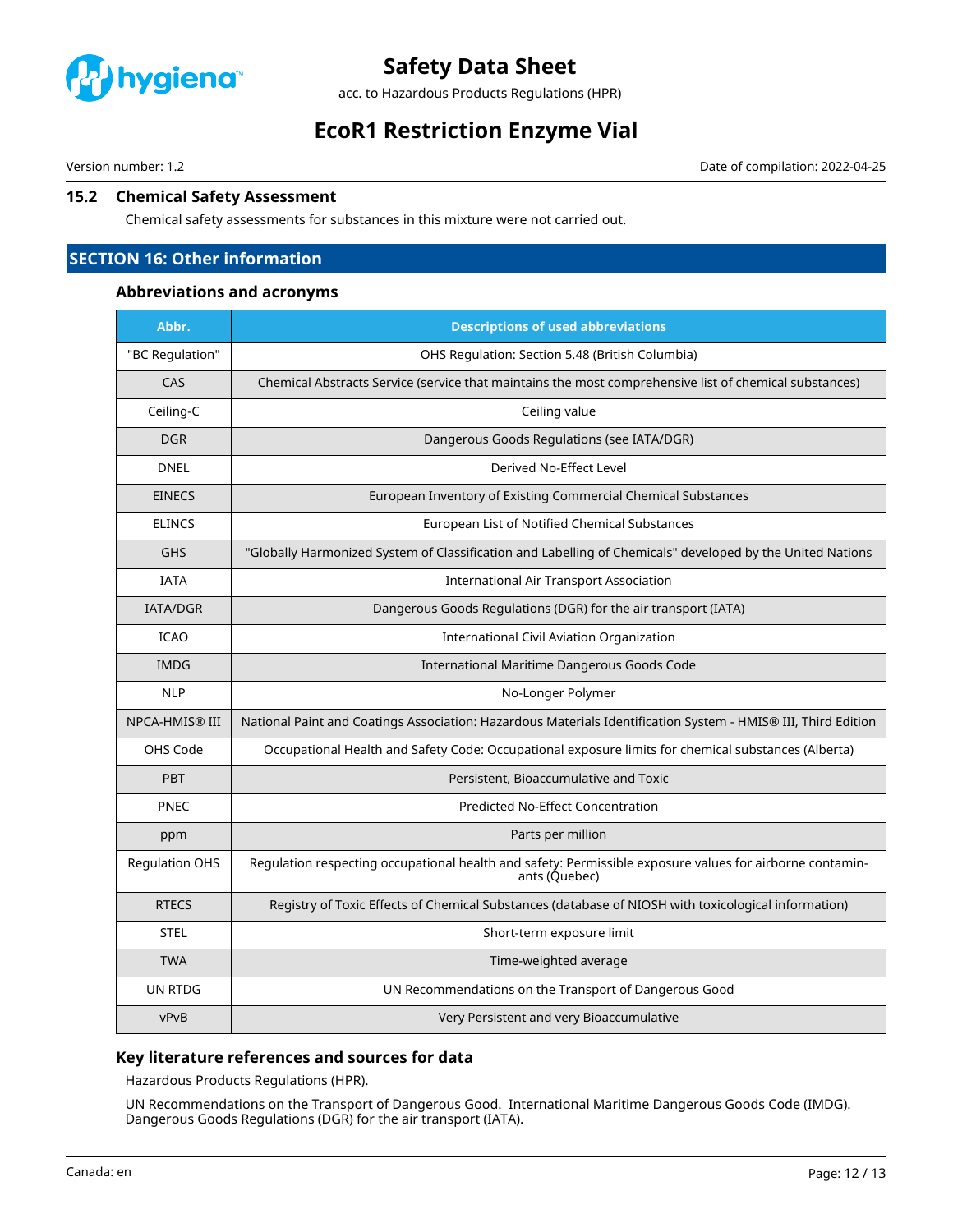

acc. to Hazardous Products Regulations (HPR)

# **EcoR1 Restriction Enzyme Vial**

Version number: 1.2 Date of compilation: 2022-04-25

# **Classification procedure**

Physical and chemical properties: The classification is based on tested mixture. Health hazards, Environmental hazards: The method for classification of the mixture is based on ingredients of the mixture (additivity formula).

#### **Disclaimer**

This information is based upon the present state of our knowledge. This SDS has been compiled and is solely intended for this product.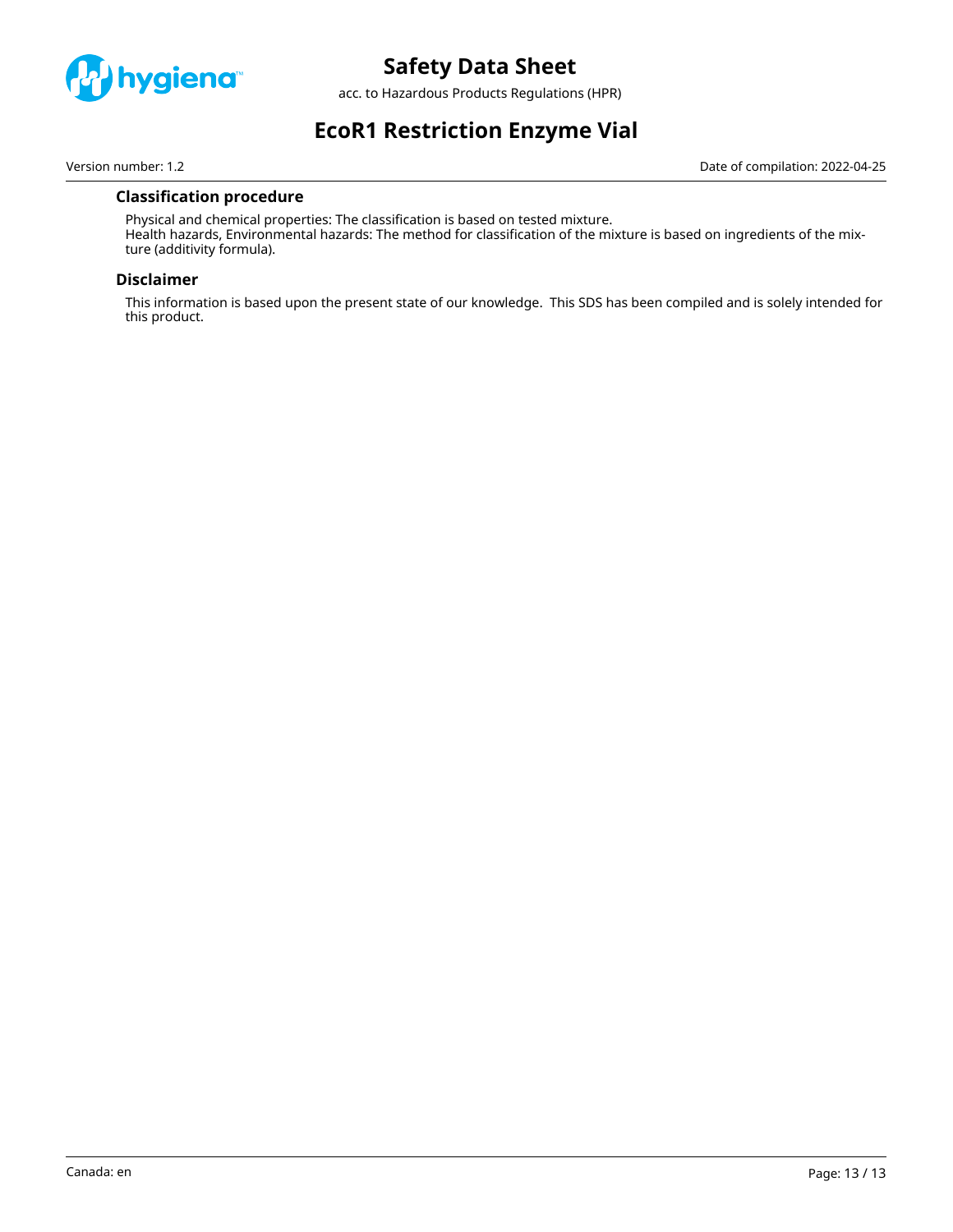<span id="page-14-0"></span>

acc. to Hazardous Products Regulations (HPR)

# **Lactics Agent, Vial**

Version number: 1.1 Date of compilation: 2022-05-09

|     | <b>SECTION 1: Identification</b>                                                       |                                                                                                                   |
|-----|----------------------------------------------------------------------------------------|-------------------------------------------------------------------------------------------------------------------|
| 1.1 | <b>Product identifier</b>                                                              |                                                                                                                   |
|     | Trade name                                                                             | <b>Lactics Agent, Vial</b>                                                                                        |
|     | Alternative name(s)                                                                    | Spermidine                                                                                                        |
|     | Product code(s)                                                                        | ASY2034                                                                                                           |
| 1.2 | Relevant identified uses of the substance or mixture and uses advised against          |                                                                                                                   |
|     | Relevant identified uses                                                               | Laboratory and analytical use                                                                                     |
| 1.3 | Details of the supplier of the safety data sheet                                       |                                                                                                                   |
|     | Hygiena USA<br>941 Avenida Acaso<br>Camarillo California 93012<br><b>United States</b> |                                                                                                                   |
|     | Telephone: +1 (805) 388-8007<br>Telefax: +1 (805) 388-5531<br>e-mail: info@hygiena.com |                                                                                                                   |
|     | e-mail (competent person)                                                              | info@hygiena.com                                                                                                  |
| 1.4 | <b>Emergency telephone number</b>                                                      |                                                                                                                   |
|     | <b>Emergency information service</b>                                                   | 1-888-494-4362<br>This number is only available during the following<br>office hours: Mon-Fri 08:00 AM - 05:00 PM |

# **SECTION 2: Hazard identification**

# **2.1 Classification of the substance or mixture**

Classification acc. to GHS

This mixture does not meet the criteria for classification.

# **2.2 Label elements**

Labeling

not required

# **2.3 Other hazards**

of no significance

# **SECTION 3: Composition/information on ingredients**

# **3.1 Substances**

Not relevant (mixture)

# **3.2 Mixtures**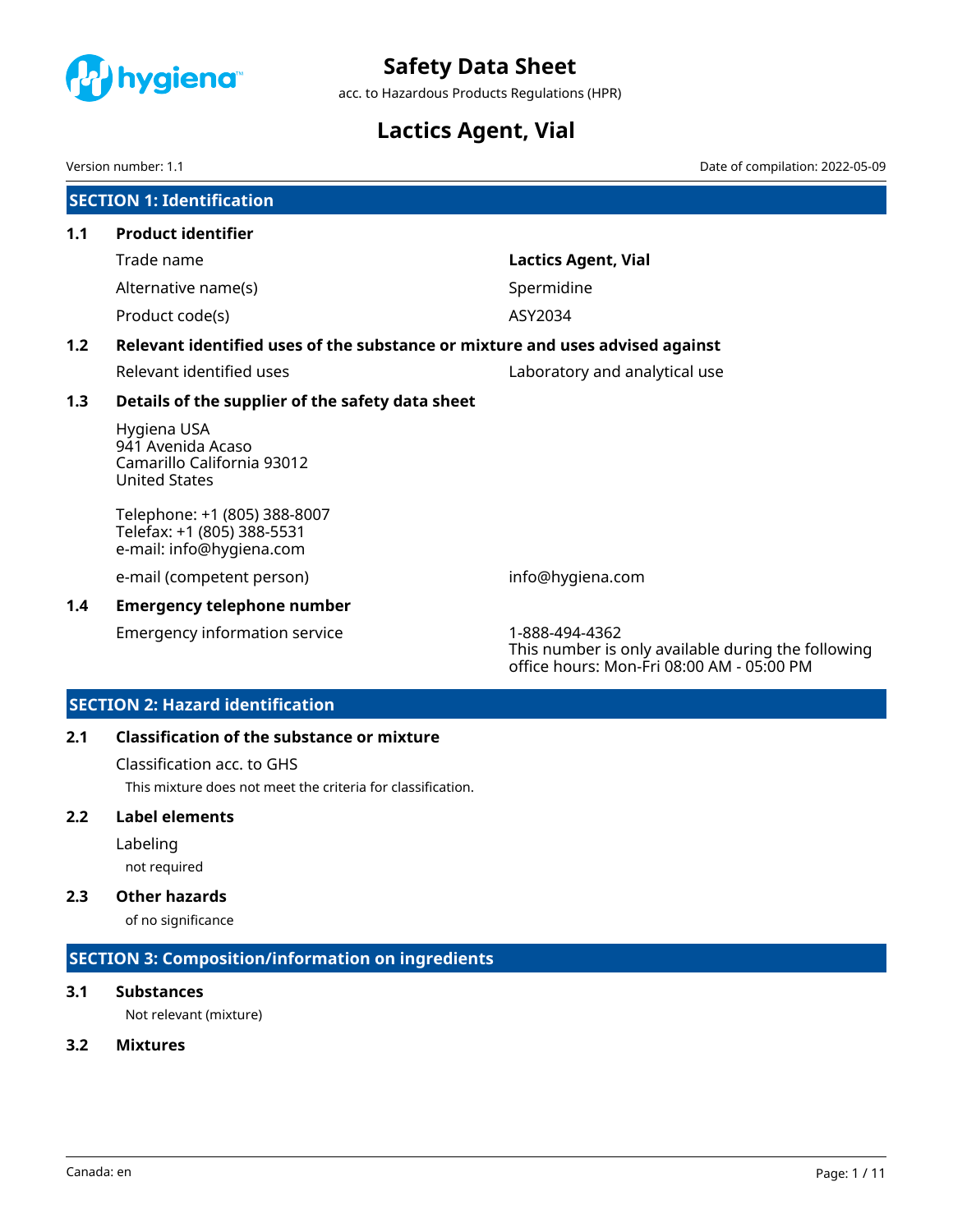

acc. to Hazardous Products Regulations (HPR)

# **Lactics Agent, Vial**

Version number: 1.1 Date of compilation: 2022-05-09

| Name of substance            | <b>Identifier</b>   | $Wt\%$    | <b>Classification acc. to GHS</b> | <b>Pictograms</b> |
|------------------------------|---------------------|-----------|-----------------------------------|-------------------|
| Pyrogen Free Water           | CAS No<br>7732-18-5 | $75 - 90$ |                                   |                   |
| Spermidine, Trihydrochloride | CAS No<br>334-50-9  | $10 - 25$ | Acute Tox. 4 / H302               |                   |

For full text of abbreviations: see SECTION 16.

# **SECTION 4: First-aid measures**

### **4.1 Description of first-aid measures**

#### General notes

Do not leave affected person unattended. Remove victim out of the danger area. Keep affected person warm, still and covered. Take off immediately all contaminated clothing. In all cases of doubt, or when symptoms persist, seek medical advice. In case of unconsciousness place person in the recovery position. Never give anything by mouth.

#### Following inhalation

If breathing is irregular or stopped, immediately seek medical assistance and start first aid actions. Provide fresh air.

#### Following skin contact

Wash with plenty of soap and water.

#### Following eye contact

Remove contact lenses, if present and easy to do. Continue rinsing. Irrigate copiously with clean, fresh water for at least 10 minutes, holding the eyelids apart.

#### Following ingestion

Rinse mouth with water (only if the person is conscious). Do NOT induce vomiting.

### **4.2 Most important symptoms and effects, both acute and delayed**

Symptoms and effects are not known to date.

# **4.3 Indication of any immediate medical attention and special treatment needed**

none

# **SECTION 5: Fire-fighting measures**

### **5.1 Extinguishing media**

Suitable extinguishing media

Water spray, BC-powder, Carbon dioxide (CO2)

Unsuitable extinguishing media

Water jet

# **5.2 Special hazards arising from the substance or mixture**

### Hazardous combustion products

Carbon monoxide (CO), Carbon dioxide (CO2)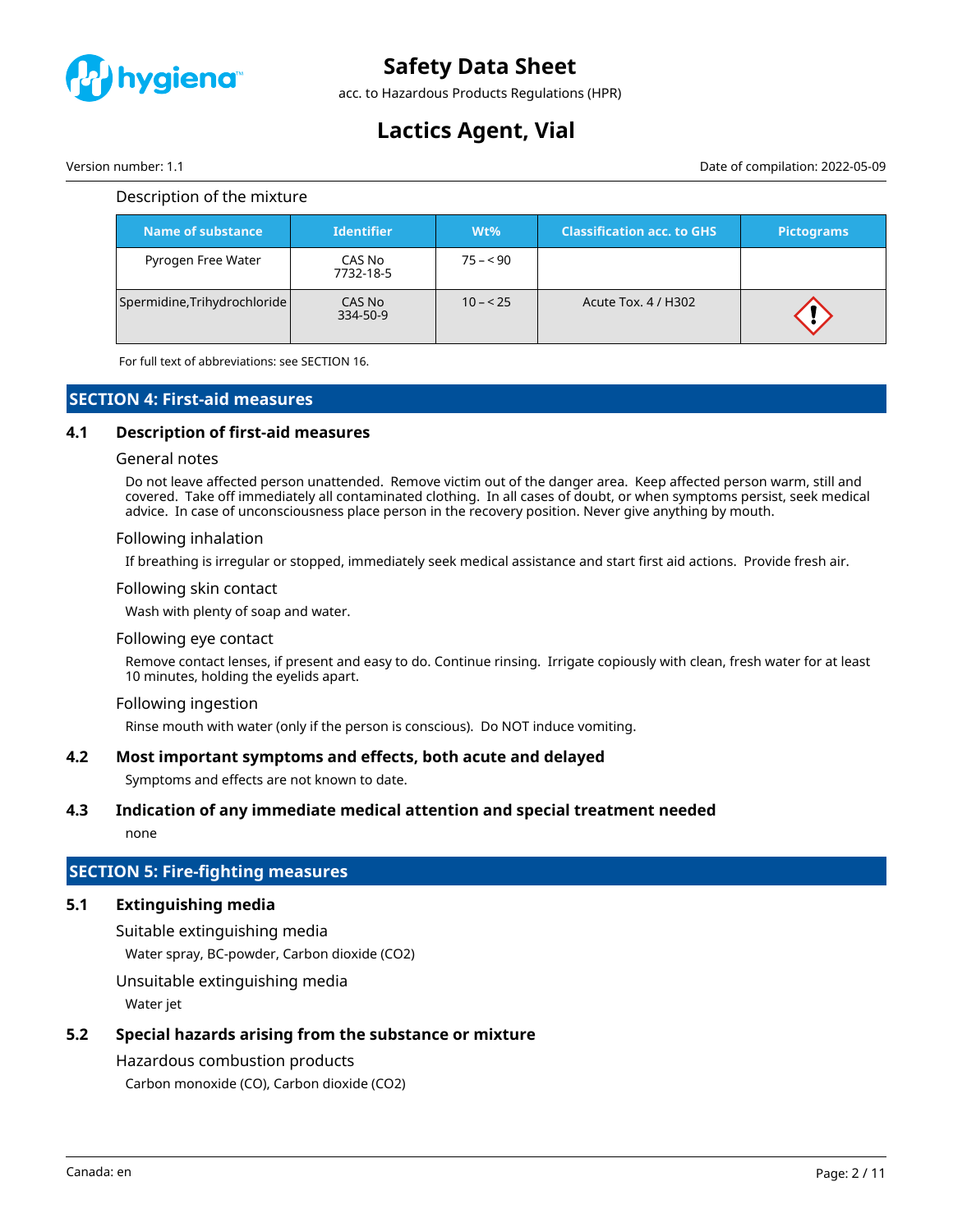

acc. to Hazardous Products Regulations (HPR)

# **Lactics Agent, Vial**

Version number: 1.1 Date of compilation: 2022-05-09

### **5.3 Advice for firefighters**

In case of fire and/or explosion do not breathe fumes. Coordinate firefighting measures to the fire surroundings. Do not allow firefighting water to enter drains or water courses. Collect contaminated firefighting water separately. Fight fire with normal precautions from a reasonable distance.

# **SECTION 6: Accidental release measures**

#### **6.1 Personal precautions, protective equipment and emergency procedures**

For non-emergency personnel

Remove persons to safety.

#### For emergency responders

Wear breathing apparatus if exposed to vapors/dust/aerosols/gases.

#### **6.2 Environmental precautions**

Keep away from drains, surface and ground water. Retain contaminated washing water and dispose of it.

### **6.3 Methods and material for containment and cleaning up**

Advice on how to contain a spill

Covering of drains

#### Advice on how to clean up a spill

Wipe up with absorbent material (e.g. cloth, fleece). Collect spillage: sawdust, kieselgur (diatomite), sand, universal binder

#### Appropriate containment techniques

Use of adsorbent materials.

#### Other information relating to spills and releases

Place in appropriate containers for disposal. Ventilate affected area.

#### **6.4 Reference to other sections**

Hazardous combustion products: see section 5. Personal protective equipment: see section 8. Incompatible materials: see section 10. Disposal considerations: see section 13.

# **SECTION 7: Handling and storage**

### **7.1 Precautions for safe handling**

#### Recommendations

- Measures to prevent fire as well as aerosol and dust generation

Use local and general ventilation. Use only in well-ventilated areas.

#### Advice on general occupational hygiene

Wash hands after use. Do not eat, drink and smoke in work areas. Remove contaminated clothing and protective equipment before entering eating areas. Never keep food or drink in the vicinity of chemicals. Never place chemicals in containers that are normally used for food or drink. Keep away from food, drink and animal feedingstuffs.

### **7.2 Conditions for safe storage, including any incompatibilities**

#### Control of the effects

Protect against external exposure, such as

frost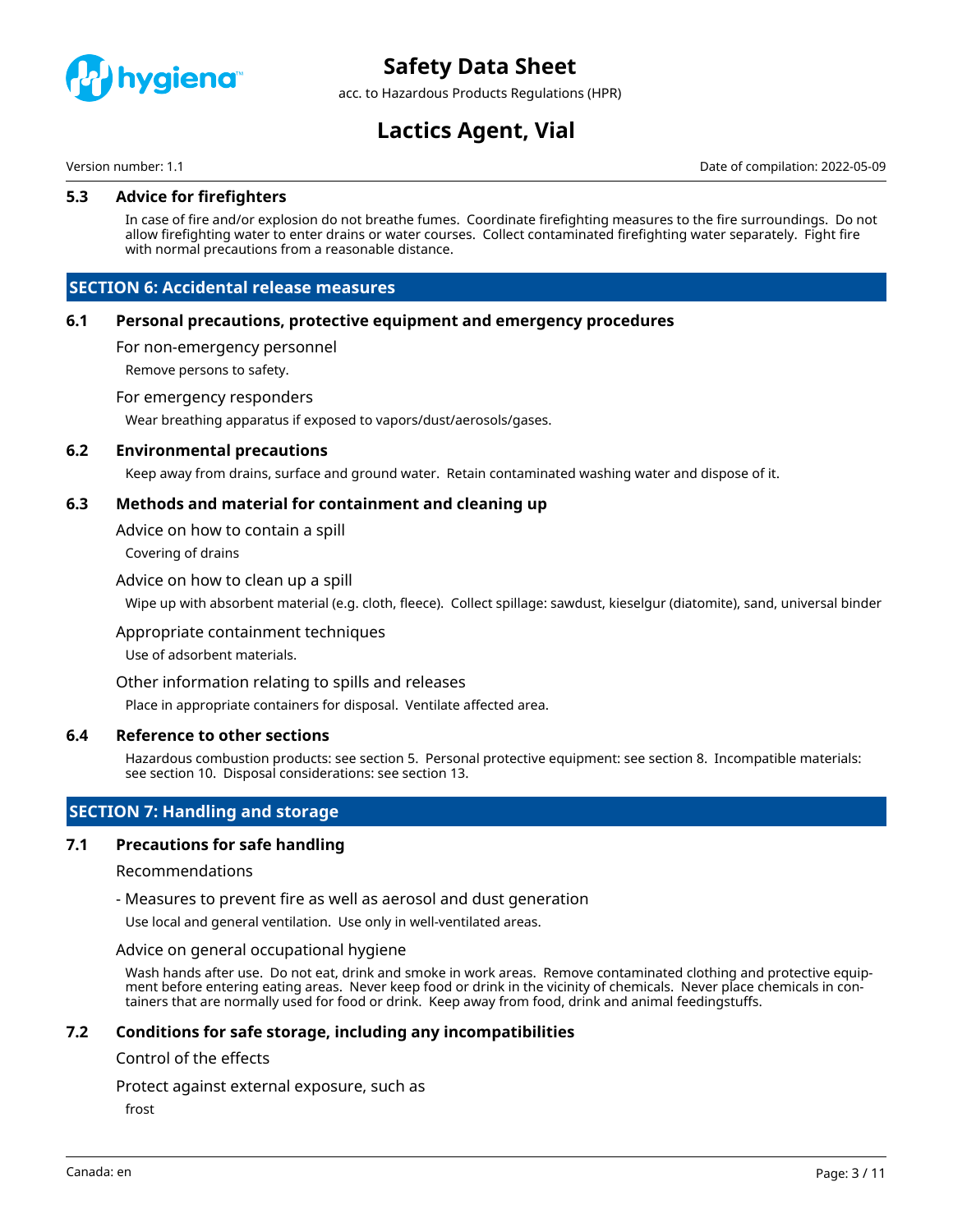

acc. to Hazardous Products Regulations (HPR)

# **Lactics Agent, Vial**

Version number: 1.1 Date of compilation: 2022-05-09

# **7.3 Specific end use(s)**

See section 16 for a general overview.

# **SECTION 8: Exposure controls/personal protection**

### **8.1 Control parameters**

This information is not available.

#### **8.2 Exposure controls**

Appropriate engineering controls

General ventilation.

#### Individual protection measures (personal protective equipment)

#### Eye/face protection

Wear eye/face protection.

#### Skin protection

#### - Hand protection

Wear suitable gloves. Chemical protection gloves are suitable, which are tested according to EN 374. Check leak-tightness/impermeability prior to use. In the case of wanting to use the gloves again, clean them before taking off and air them well. For special purposes, it is recommended to check the resistance to chemicals of the protective gloves mentioned above together with the supplier of these gloves.

#### - Other protection measures

Take recovery periods for skin regeneration. Preventive skin protection (barrier creams/ointments) is recommended. Wash hands thoroughly after handling.

#### Respiratory protection

In case of inadequate ventilation wear respiratory protection.

#### Environmental exposure controls

Use appropriate container to avoid environmental contamination. Keep away from drains, surface and ground water.

# **SECTION 9: Physical and chemical properties**

### **9.1 Information on basic physical and chemical properties**

#### **Appearance**

| Physical state | liquid                |
|----------------|-----------------------|
| Color          | not determined        |
| Particle       | not relevant (liquid) |
| Odor           | characteristic        |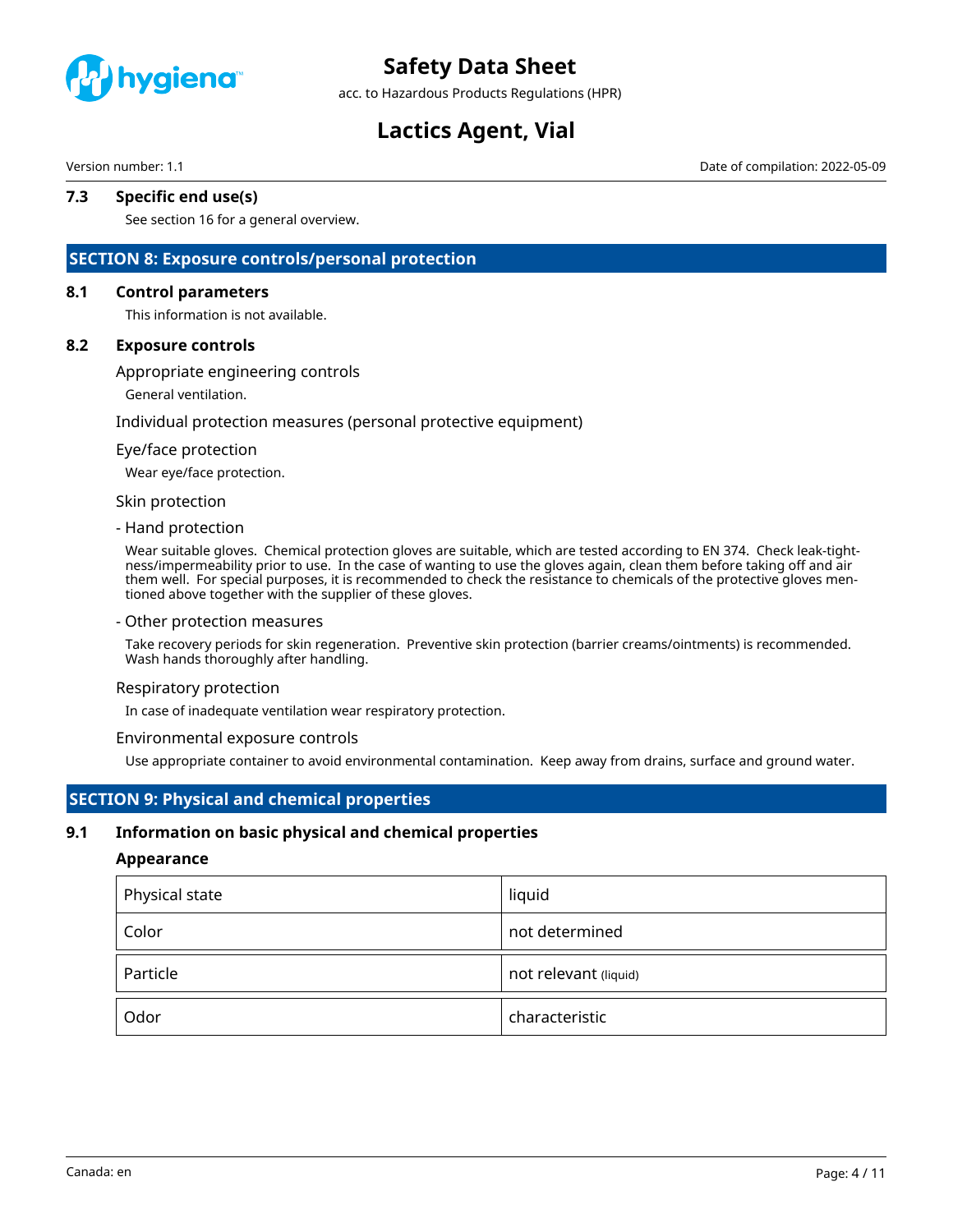

acc. to Hazardous Products Regulations (HPR)

# **Lactics Agent, Vial**

Version number: 1.1 Date of compilation: 2022-05-09

| <b>Other safety parameters</b>          |                                                    |
|-----------------------------------------|----------------------------------------------------|
| pH (value)                              | not determined                                     |
| Melting point/freezing point            | not determined                                     |
| Initial boiling point and boiling range | not determined                                     |
| Flash point                             | not determined                                     |
| Evaporation rate                        | Not determined                                     |
| Flammability (solid, gas)               | not relevant, (fluid)                              |
| Vapor pressure                          | not determined                                     |
| Density                                 | not determined                                     |
| Vapor density                           | this information is not available                  |
| Relative density                        | Information on this property is not available      |
| Solubility(ies)                         | not determined                                     |
| Partition coefficient                   |                                                    |
| - n-octanol/water (log KOW)             | this information is not available                  |
| Auto-ignition temperature               | not determined                                     |
| Viscosity                               | not determined                                     |
| <b>Explosive properties</b>             | not explosive (GHS of the United Nations, annex 4) |
| Oxidizing properties                    | none                                               |
| <b>Other information</b>                |                                                    |
| Solvent content                         | 80 %                                               |

# **SECTION 10: Stability and reactivity**

# **10.1 Reactivity**

**9.2 Other information**

Concerning incompatibility: see below "Conditions to avoid" and "Incompatible materials".

Solid content 20 %

# **10.2 Chemical stability**

The material is stable under normal ambient and anticipated storage and handling conditions of temperature and pressure.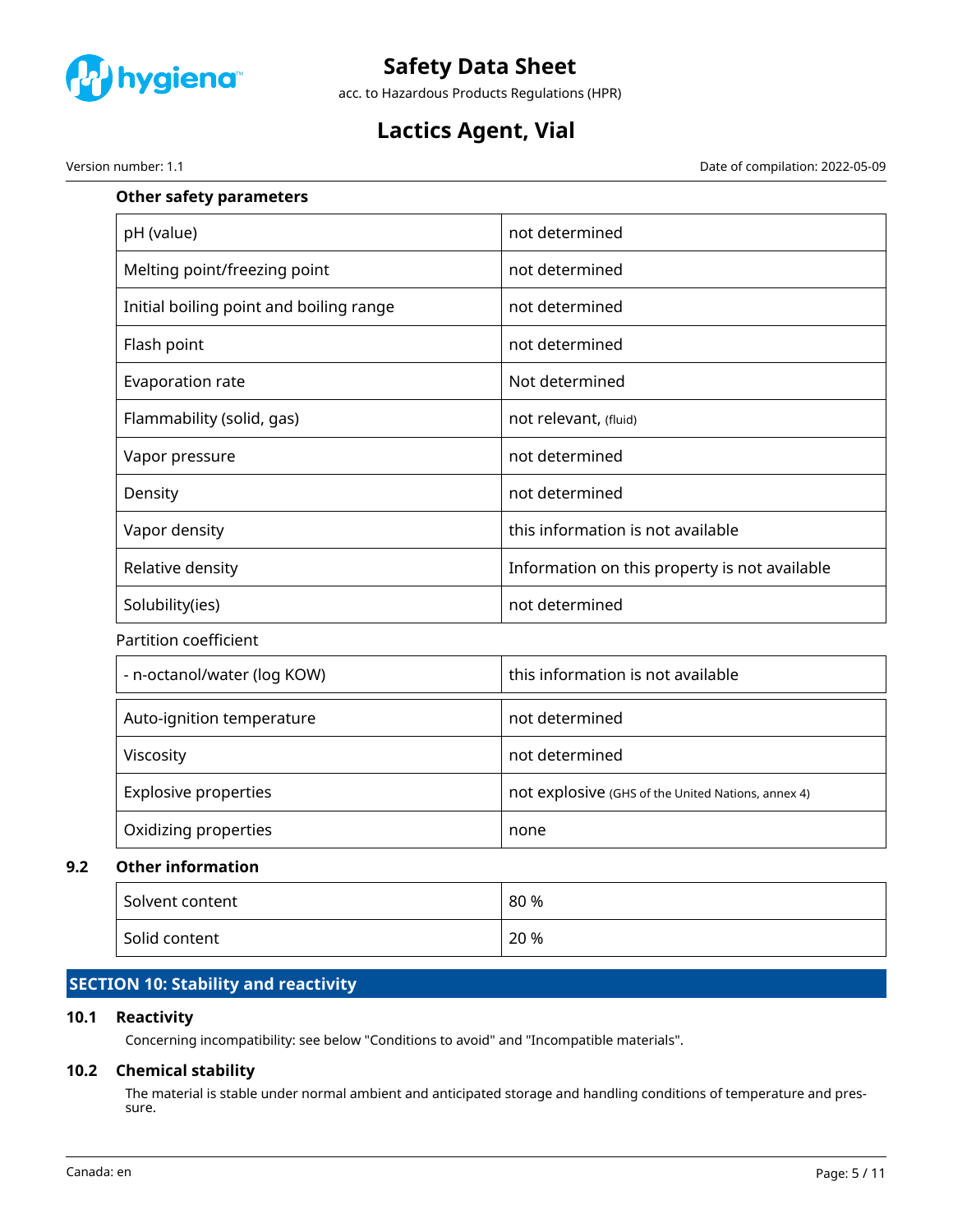

acc. to Hazardous Products Regulations (HPR)

# **Lactics Agent, Vial**

Version number: 1.1 Date of compilation: 2022-05-09

### **10.3 Possibility of hazardous reactions**

No known hazardous reactions.

#### **10.4 Conditions to avoid**

There are no specific conditions known which have to be avoided.

#### **10.5 Incompatible materials**

**Oxidizers** 

#### **10.6 Hazardous decomposition products**

Reasonably anticipated hazardous decomposition products produced as a result of use, storage, spill and heating are not known. Hazardous combustion products: see section 5.

# **SECTION 11: Toxicological information**

#### **11.1 Information on toxicological effects**

Test data are not available for the complete mixture.

#### Classification procedure

The method for classification of the mixture is based on ingredients of the mixture (additivity formula).

#### **Classification acc. to GHS**

This mixture does not meet the criteria for classification.

#### Acute toxicity

Shall not be classified as acutely toxic.

GHS of the United Nations, annex 4: May be harmful if swallowed.

| Acute toxicity estimate (ATE) of components of the mixture |               |                       |                |
|------------------------------------------------------------|---------------|-----------------------|----------------|
| Name of substance                                          | <b>CAS No</b> | <b>Exposure route</b> | ATE.           |
| Spermidine, Trihydrochloride                               | 334-50-9      | oral                  | 870 $mg/_{kq}$ |

#### Skin corrosion/irritation

Shall not be classified as corrosive/irritant to skin.

#### Serious eye damage/eye irritation

Shall not be classified as seriously damaging to the eye or eye irritant.

#### Respiratory or skin sensitization

Shall not be classified as a respiratory or skin sensitizer.

#### Germ cell mutagenicity

Shall not be classified as germ cell mutagenic.

#### Carcinogenicity

Shall not be classified as carcinogenic.

#### Reproductive toxicity

Shall not be classified as a reproductive toxicant.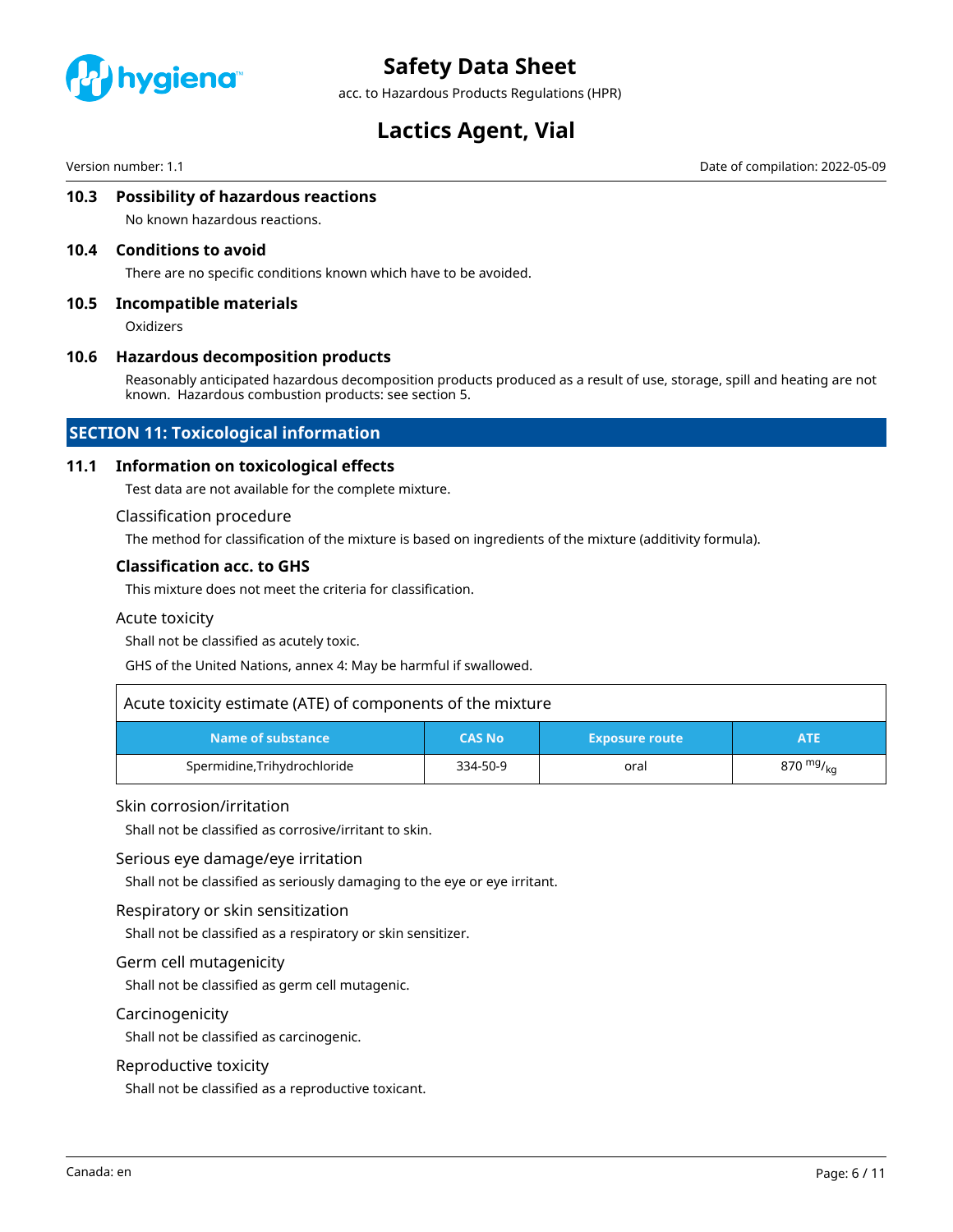

acc. to Hazardous Products Regulations (HPR)

# **Lactics Agent, Vial**

Version number: 1.1 Date of compilation: 2022-05-09

### Specific target organ toxicity - single exposure

Shall not be classified as a specific target organ toxicant (single exposure).

# Specific target organ toxicity - repeated exposure

Shall not be classified as a specific target organ toxicant (repeated exposure).

#### Aspiration hazard

Shall not be classified as presenting an aspiration hazard.

# **SECTION 12: Ecological information**

### **12.1 Toxicity**

Shall not be classified as hazardous to the aquatic environment.

### **12.2 Persistence and degradability**

Data are not available.

# **12.3 Bioaccumulative potential**

Data are not available.

**12.4 Mobility in soil**

Data are not available.

- **12.5 Results of PBT and vPvB assessment** Data are not available.
- **12.6 Endocrine disrupting properties** None of the ingredients are listed.

### **12.7 Other adverse effects**

Data are not available.

# **SECTION 13: Disposal considerations**

### **13.1 Waste treatment methods**

#### Sewage disposal-relevant information

Do not empty into drains. Avoid release to the environment. Refer to special instructions/safety data sheets.

#### Waste treatment of containers/packages

Completely emptied packages can be recycled. Handle contaminated packages in the same way as the substance itself.

### **Remarks**

Please consider the relevant national or regional provisions. Waste shall be separated into the categories that can be handled separately by the local or national waste management facilities.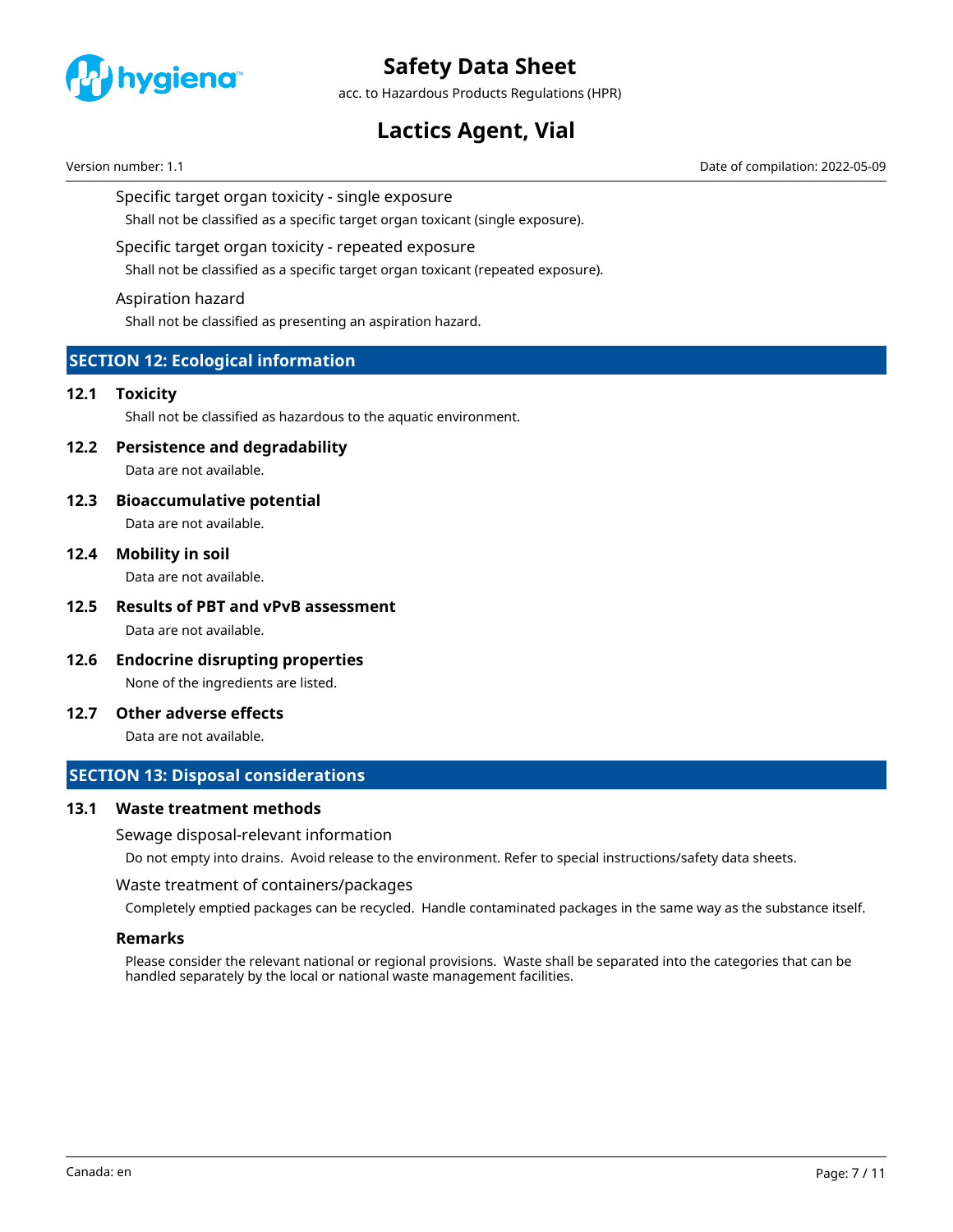

acc. to Hazardous Products Regulations (HPR)

# **Lactics Agent, Vial**

Version number: 1.1 Date of compilation: 2022-05-09

|      | <b>SECTION 14: Transport information</b>                                                                                         |                                                                            |
|------|----------------------------------------------------------------------------------------------------------------------------------|----------------------------------------------------------------------------|
| 14.1 | <b>UN number</b>                                                                                                                 | not subject to transport regulations                                       |
| 14.2 | UN proper shipping name                                                                                                          | not relevant                                                               |
| 14.3 | <b>Transport hazard class(es)</b>                                                                                                | not assigned                                                               |
| 14.4 | <b>Packing group</b>                                                                                                             | not assigned                                                               |
| 14.5 | <b>Environmental hazards</b>                                                                                                     | non-environmentally hazardous acc. to the danger-<br>ous goods regulations |
| 14.6 | <b>Special precautions for user</b><br>There is no additional information.                                                       |                                                                            |
| 14.7 | <b>Transport in bulk according to IMO instruments</b><br>The cargo is not intended to be carried in bulk.                        |                                                                            |
|      | <b>Information for each of the UN Model Regulations</b>                                                                          |                                                                            |
|      | Transport information - National regulations - Additional information (UN RTDG)<br>Not subject to transport regulations: UN RTDG |                                                                            |
|      | International Maritime Dangerous Goods Code (IMDG) - Additional information<br>Not subject to IMDG.                              |                                                                            |
|      | International Civil Aviation Organization (ICAO-IATA/DGR) - Additional information<br>Not subject to ICAO-IATA.                  |                                                                            |
|      | <b>SECTION 15: Regulatory information</b>                                                                                        |                                                                            |
| 15.1 | Safety, health and environmental regulations specific for the product in question                                                |                                                                            |
|      | <b>National regulations (United States)</b>                                                                                      |                                                                            |
|      | <b>Toxic Substance Control Act (TSCA)</b>                                                                                        | all ingredients are listed                                                 |
|      | <b>Superfund Amendment and Reauthorization Act (SARA TITLE III)</b>                                                              |                                                                            |
|      | - The List of Extremely Hazardous Substances and Their Threshold Planning Quantities (EPCRA Section                              |                                                                            |

- The List of Extremely Hazardous Substances and Their Threshold Planning Quantities (EPCRA Section 302, 304)

none of the ingredients are listed

- Specific Toxic Chemical Listings (EPCRA Section 313) none of the ingredients are listed

# **Comprehensive Environmental Response, Compensation, and Liability Act (CERCLA)**

- List of Hazardous Substances and Reportable Quantities (CERCLA section 102a) (40 CFR 302.4) none of the ingredients are listed

# **Clean Air Act**

none of the ingredients are listed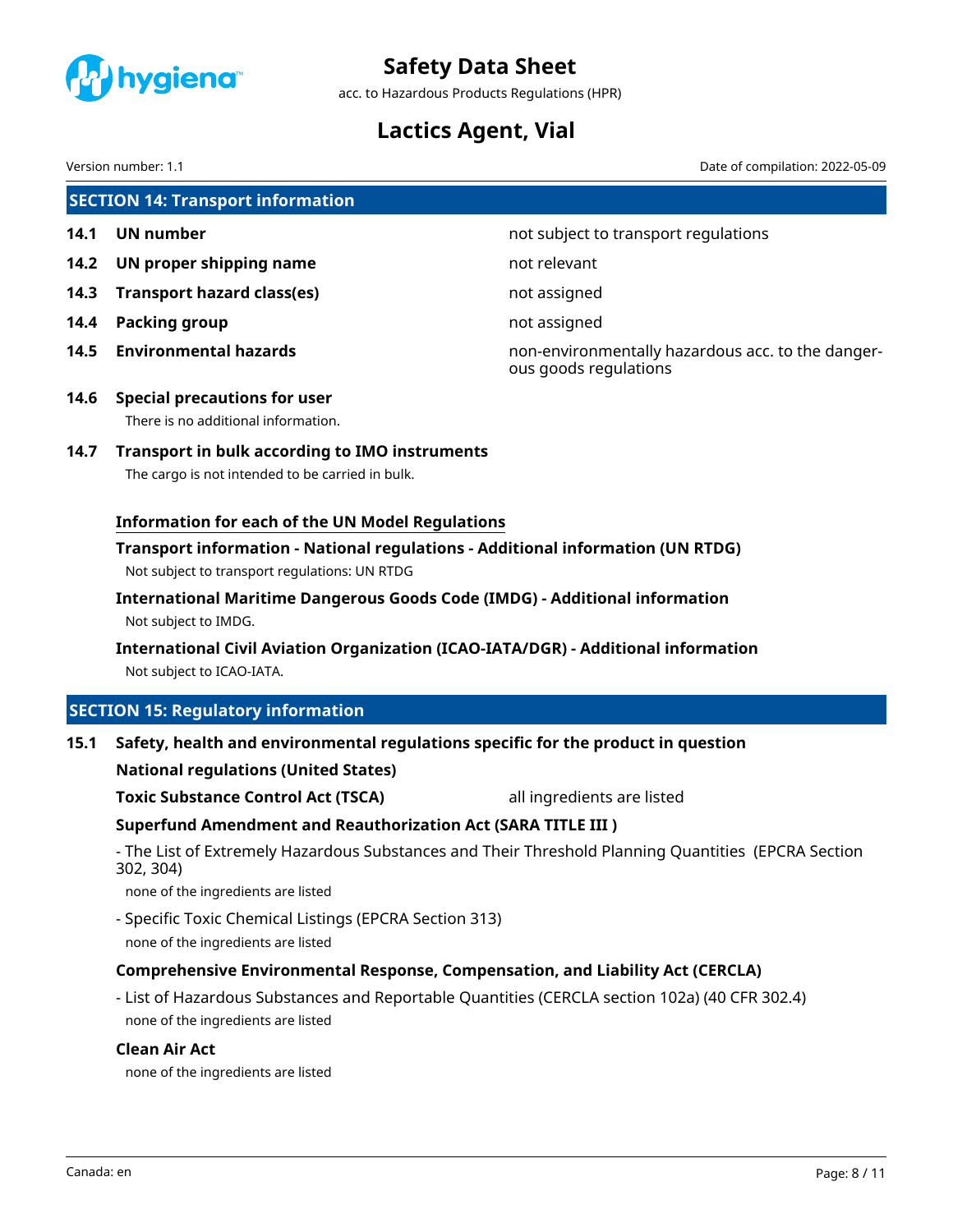

acc. to Hazardous Products Regulations (HPR)

# **Lactics Agent, Vial**

Version number: 1.1 Date of compilation: 2022-05-09

# **Right to Know Hazardous Substance List**

- Hazardous Substance List (NJ-RTK)

none of the ingredients are listed

### **California Environmental Protection Agency (Cal/EPA): Proposition 65 - Safe Drinking Water and Toxic Enforcement Act of 1987**

none of the ingredients are listed

### **Industry or sector specific available guidance(s)**

# **NPCA-HMIS® III**

Hazardous Materials Identification System. American Coatings Association.

| <b>Category</b>     | <b>Rating</b> | <b>Description</b>                                                                                                                                            |
|---------------------|---------------|---------------------------------------------------------------------------------------------------------------------------------------------------------------|
| Chronic             |               | none                                                                                                                                                          |
| <b>Health</b>       |               | no significant risk to health                                                                                                                                 |
| Flammability        |               | material that must be preheated before ignition can occur                                                                                                     |
| Physical hazard     |               | material that is normally stable, even under fire conditions, and will not react with water,<br>polymerize, decompose, condense, or self-react. Non-explosive |
| Personal protection |               |                                                                                                                                                               |

### **NFPA® 704**

National Fire Protection Association: Standard System for the Identification of the Hazards of Materials for Emergency Response (United States).

| <b>Category</b> | Degree of<br>hazard | <b>Description</b>                                                                                                 |
|-----------------|---------------------|--------------------------------------------------------------------------------------------------------------------|
| Flammability    |                     | material that must be preheated before ignition can occur                                                          |
| <b>Health</b>   | 0                   | material that, under emergency conditions, would offer no hazard beyond that of ordin-<br>ary combustible material |
| Instability     |                     | material that is normally stable, even under fire conditions                                                       |
| Special hazard  |                     |                                                                                                                    |

### **National regulations (Canada)**

# **Domestic Substances List (DSL)/Non-domestic Substances List (NDSL)**

all ingredients are listed

# **National inventories**

| <b>Country</b> | <b>Inventory</b> | <b>Status</b>                  |
|----------------|------------------|--------------------------------|
| AU             | AIIC             | not all ingredients are listed |
| CA             | <b>DSL</b>       | not all ingredients are listed |
| СA             | <b>NDSL</b>      | not all ingredients are listed |
| <b>CN</b>      | <b>IECSC</b>     | all ingredients are listed     |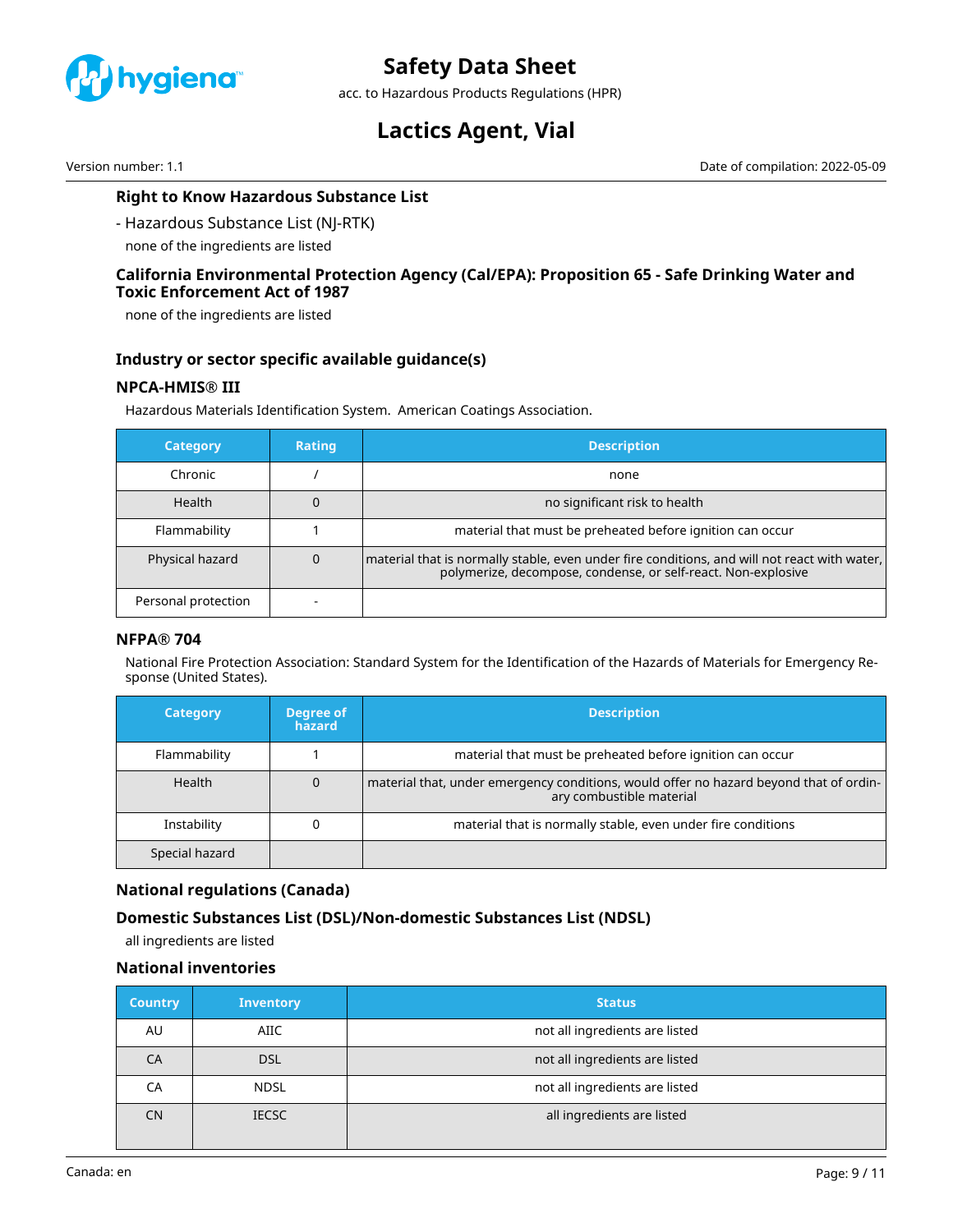

acc. to Hazardous Products Regulations (HPR)

# **Lactics Agent, Vial**

Version number: 1.1 Date of compilation: 2022-05-09

| <b>Country</b> | <b>Inventory</b> | <b>Status</b>                  |
|----------------|------------------|--------------------------------|
| EU             | <b>ECSI</b>      | all ingredients are listed     |
| EU             | REACH Req.       | not all ingredients are listed |
| JP             | <b>CSCL-ENCS</b> | not all ingredients are listed |
| <b>KR</b>      | <b>KECI</b>      | not all ingredients are listed |
| <b>MX</b>      | <b>INSQ</b>      | not all ingredients are listed |
| NZ             | <b>NZIOC</b>     | all ingredients are listed     |
| <b>PH</b>      | <b>PICCS</b>     | not all ingredients are listed |
| <b>TR</b>      | <b>CICR</b>      | not all ingredients are listed |
| <b>TW</b>      | <b>TCSI</b>      | all ingredients are listed     |
| US.            | <b>TSCA</b>      | all ingredients are listed     |

| Legend       |                                                                         |
|--------------|-------------------------------------------------------------------------|
| AIIC         | Australian Inventory of Industrial Chemicals                            |
| <b>CICR</b>  | Chemical Inventory and Control Regulation                               |
| CSCL-ENCS    | List of Existing and New Chemical Substances (CSCL-ENCS)                |
| DSL          | Domestic Substances List (DSL)                                          |
| ECSI         | EC Substance Inventory (EINECS, ELINCS, NLP)                            |
| <b>IECSC</b> | Inventory of Existing Chemical Substances Produced or Imported in China |
| INSO         | National Inventory of Chemical Substances                               |
| KECI         | Korea Existing Chemicals Inventory                                      |
| <b>NDSL</b>  | Non-domestic Substances List (NDSL)                                     |
| <b>NZIOC</b> | New Zealand Inventory of Chemicals                                      |
| <b>PICCS</b> | Philippine Inventory of Chemicals and Chemical Substances (PICCS)       |
| REACH Reg.   | REACH registered substances                                             |
| <b>TCSI</b>  | Taiwan Chemical Substance Inventory                                     |
| <b>TSCA</b>  | Toxic Substance Control Act                                             |

# **15.2 Chemical Safety Assessment**

Chemical safety assessments for substances in this mixture were not carried out.

# **SECTION 16: Other information**

# **Abbreviations and acronyms**

| Abbr.           | <b>Descriptions of used abbreviations</b>                                                                 |
|-----------------|-----------------------------------------------------------------------------------------------------------|
| Acute Tox.      | Acute toxicity                                                                                            |
| <b>ATE</b>      | <b>Acute Toxicity Estimate</b>                                                                            |
| <b>CAS</b>      | Chemical Abstracts Service (service that maintains the most comprehensive list of chemical substances)    |
| <b>DGR</b>      | Dangerous Goods Regulations (see IATA/DGR)                                                                |
| <b>EINECS</b>   | European Inventory of Existing Commercial Chemical Substances                                             |
| <b>ELINCS</b>   | European List of Notified Chemical Substances                                                             |
| <b>GHS</b>      | "Globally Harmonized System of Classification and Labelling of Chemicals" developed by the United Nations |
| <b>IATA</b>     | International Air Transport Association                                                                   |
| <b>IATA/DGR</b> | Dangerous Goods Regulations (DGR) for the air transport (IATA)                                            |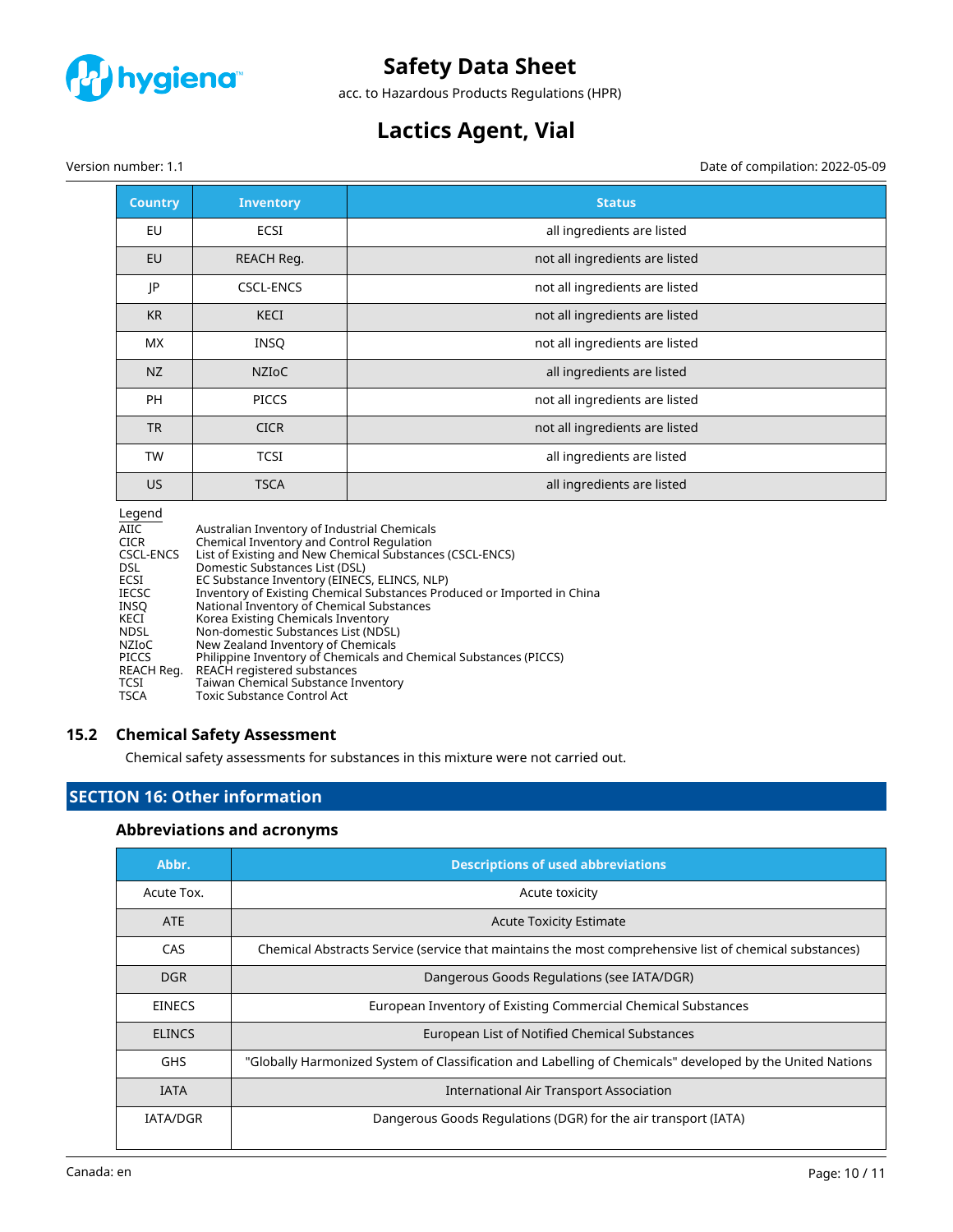

acc. to Hazardous Products Regulations (HPR)

# **Lactics Agent, Vial**

Version number: 1.1 Date of compilation: 2022-05-09

| Abbr.          | <b>Descriptions of used abbreviations</b>                                                                     |
|----------------|---------------------------------------------------------------------------------------------------------------|
| <b>ICAO</b>    | International Civil Aviation Organization                                                                     |
| IMDG           | International Maritime Dangerous Goods Code                                                                   |
| <b>NLP</b>     | No-Longer Polymer                                                                                             |
| NPCA-HMIS® III | National Paint and Coatings Association: Hazardous Materials Identification System - HMIS® III, Third Edition |
| <b>PBT</b>     | Persistent, Bioaccumulative and Toxic                                                                         |
| <b>RTECS</b>   | Registry of Toxic Effects of Chemical Substances (database of NIOSH with toxicological information)           |
| UN RTDG        | UN Recommendations on the Transport of Dangerous Good                                                         |
| vPvB           | Very Persistent and very Bioaccumulative                                                                      |

# **Key literature references and sources for data**

Hazardous Products Regulations (HPR).

UN Recommendations on the Transport of Dangerous Good. International Maritime Dangerous Goods Code (IMDG). Dangerous Goods Regulations (DGR) for the air transport (IATA).

#### **Classification procedure**

Physical and chemical properties: The classification is based on tested mixture. Health hazards, Environmental hazards: The method for classification of the mixture is based on ingredients of the mixture (additivity formula).

# **List of relevant phrases (code and full text as stated in section 2 and 3)**

| Code | Text                  |
|------|-----------------------|
| H302 | Harmful if swallowed. |

### **Disclaimer**

This information is based upon the present state of our knowledge. This SDS has been compiled and is solely intended for this product.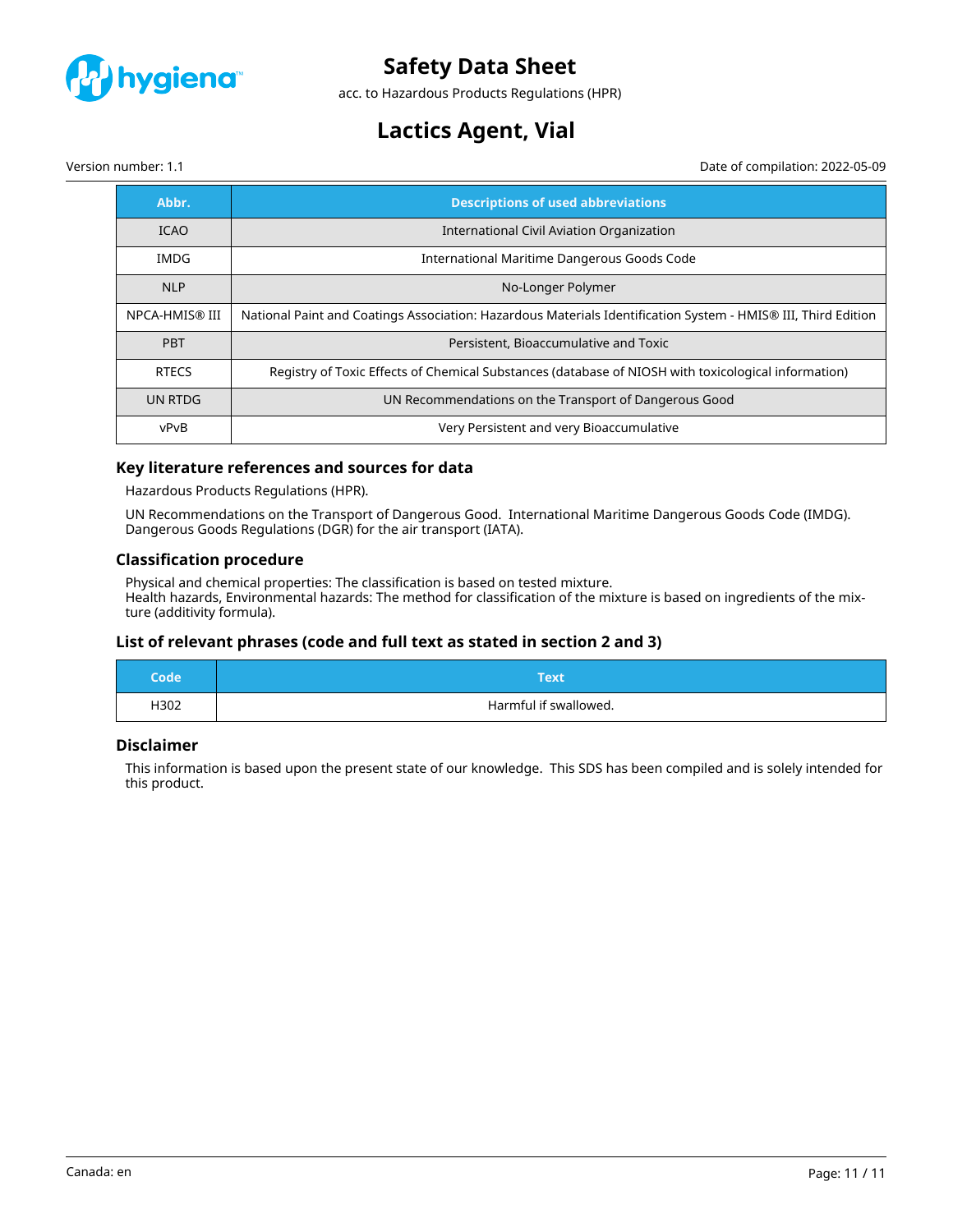<span id="page-25-0"></span>

acc. to Hazardous Products Regulations (HPR)

# **LYSING AGENT B, VIAL**

Version number: 1.1 Date of compilation: 2022-05-04

|     | <b>SECTION 1: Identification</b>                                                       |                                                                                                                   |  |  |
|-----|----------------------------------------------------------------------------------------|-------------------------------------------------------------------------------------------------------------------|--|--|
| 1.1 | <b>Product identifier</b>                                                              |                                                                                                                   |  |  |
|     | Trade name                                                                             | <b>LYSING AGENT B, VIAL</b>                                                                                       |  |  |
|     | Alternative name(s)                                                                    | Lysostaphin                                                                                                       |  |  |
|     | Product code(s)                                                                        | ASY2038                                                                                                           |  |  |
| 1.2 | Relevant identified uses of the substance or mixture and uses advised against          |                                                                                                                   |  |  |
|     | Relevant identified uses                                                               | Laboratory and analytical use                                                                                     |  |  |
| 1.3 | Details of the supplier of the safety data sheet                                       |                                                                                                                   |  |  |
|     | Hygiena USA<br>941 Avenida Acaso<br>Camarillo California 93012<br><b>United States</b> |                                                                                                                   |  |  |
|     | Telephone: +1 (805) 388-8007<br>Telefax: +1 (805) 388-5531<br>e-mail: info@hygiena.com |                                                                                                                   |  |  |
|     | e-mail (competent person)                                                              | info@hygiena.com                                                                                                  |  |  |
| 1.4 | <b>Emergency telephone number</b>                                                      |                                                                                                                   |  |  |
|     | Emergency information service                                                          | 1-888-494-4362<br>This number is only available during the following<br>office hours: Mon-Fri 08:00 AM - 05:00 PM |  |  |

# **SECTION 2: Hazard identification**

# **2.1 Classification of the substance or mixture**

Classification acc. to GHS

This mixture does not meet the criteria for classification.

### **2.2 Label elements**

Labeling

not required

# **2.3 Other hazards**

of no significance

# **SECTION 3: Composition/information on ingredients**

# **3.1 Substances**

Not relevant (mixture)

# **3.2 Mixtures**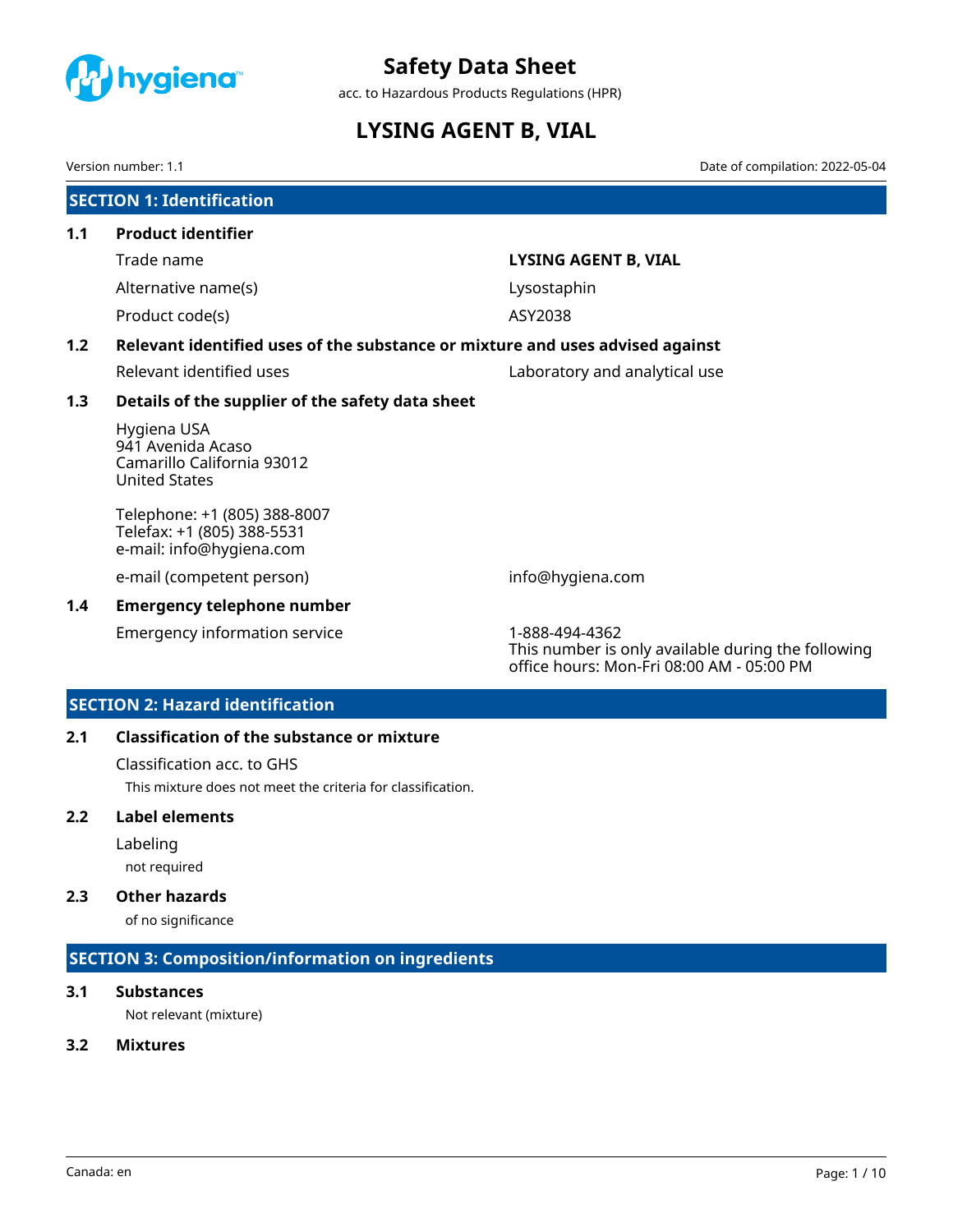

acc. to Hazardous Products Regulations (HPR)

# **LYSING AGENT B, VIAL**

Version number: 1.1 Date of compilation: 2022-05-04

### Description of the mixture

| Name of substance  | <b>Identifier</b>   | $Wt\%$    | <b>Classification acc. to GHS</b> | <b>Pictograms</b> |
|--------------------|---------------------|-----------|-----------------------------------|-------------------|
| Pyrogen Free Water | CAS No<br>7732-18-5 | $\geq 90$ |                                   |                   |
| Lysostaphin        | CAS No<br>9011-93-2 | $0.1 - 1$ |                                   |                   |
| Stabiliser         |                     | $0.1 - 1$ |                                   |                   |

For full text of abbreviations: see SECTION 16.

# **SECTION 4: First-aid measures**

#### **4.1 Description of first-aid measures**

#### General notes

Do not leave affected person unattended. Remove victim out of the danger area. Keep affected person warm, still and covered. Take off immediately all contaminated clothing. In all cases of doubt, or when symptoms persist, seek medical advice. In case of unconsciousness place person in the recovery position. Never give anything by mouth.

#### Following inhalation

If breathing is irregular or stopped, immediately seek medical assistance and start first aid actions. Provide fresh air.

#### Following skin contact

Wash with plenty of soap and water.

#### Following eye contact

Remove contact lenses, if present and easy to do. Continue rinsing. Irrigate copiously with clean, fresh water for at least 10 minutes, holding the eyelids apart.

#### Following ingestion

Rinse mouth with water (only if the person is conscious). Do NOT induce vomiting.

### **4.2 Most important symptoms and effects, both acute and delayed**

Symptoms and effects are not known to date.

#### **4.3 Indication of any immediate medical attention and special treatment needed**

none

### **SECTION 5: Fire-fighting measures**

# **5.1 Extinguishing media**

Suitable extinguishing media

Water spray, BC-powder, Carbon dioxide (CO2)

Unsuitable extinguishing media

Water jet

# **5.2 Special hazards arising from the substance or mixture**

# Hazardous combustion products

Carbon monoxide (CO), Carbon dioxide (CO2)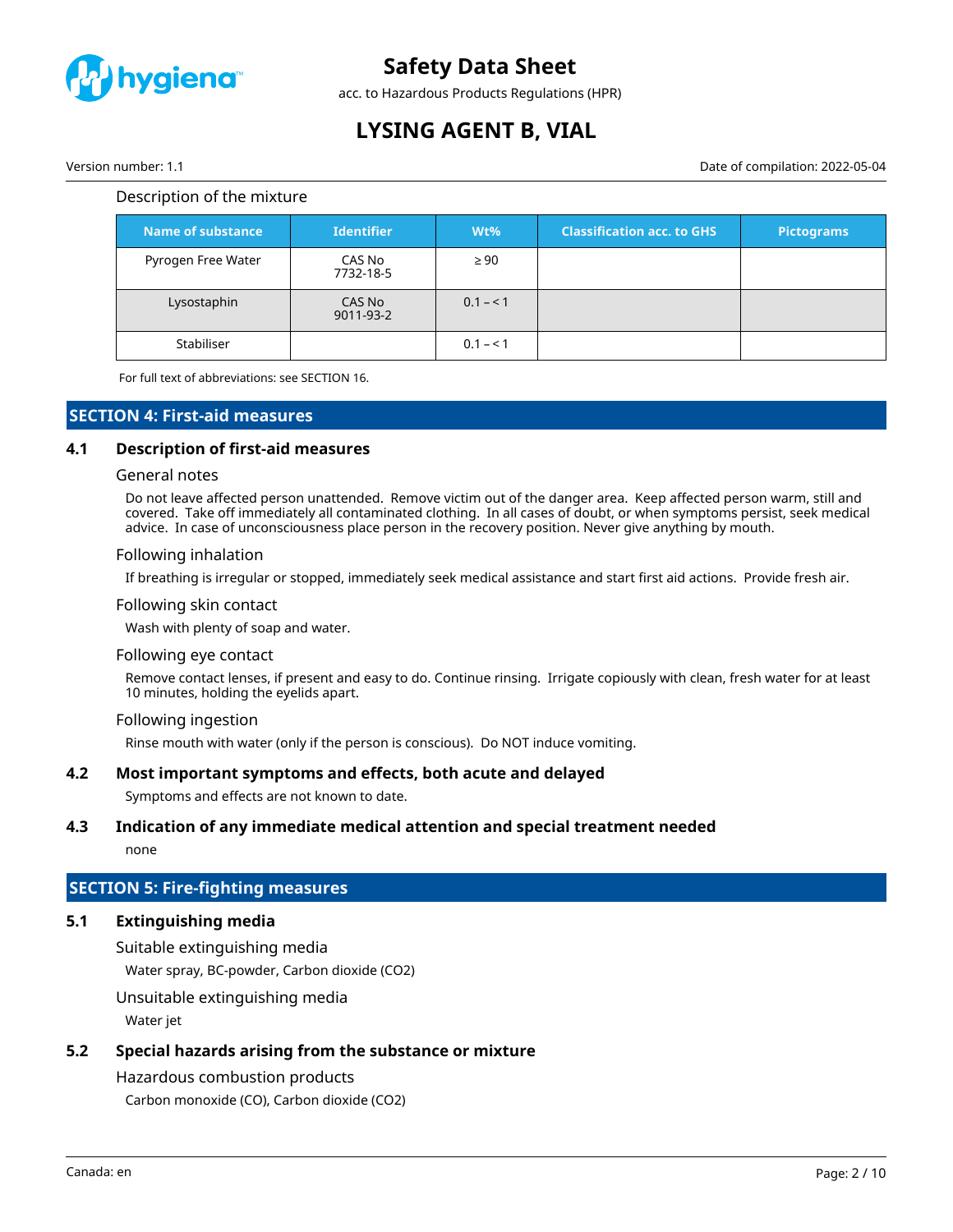

acc. to Hazardous Products Regulations (HPR)

# **LYSING AGENT B, VIAL**

Version number: 1.1 Date of compilation: 2022-05-04

### **5.3 Advice for firefighters**

In case of fire and/or explosion do not breathe fumes. Coordinate firefighting measures to the fire surroundings. Do not allow firefighting water to enter drains or water courses. Collect contaminated firefighting water separately. Fight fire with normal precautions from a reasonable distance.

# **SECTION 6: Accidental release measures**

#### **6.1 Personal precautions, protective equipment and emergency procedures**

For non-emergency personnel

Remove persons to safety.

#### For emergency responders

Wear breathing apparatus if exposed to vapors/dust/aerosols/gases.

#### **6.2 Environmental precautions**

Keep away from drains, surface and ground water. Retain contaminated washing water and dispose of it.

### **6.3 Methods and material for containment and cleaning up**

Advice on how to contain a spill

Covering of drains

#### Advice on how to clean up a spill

Wipe up with absorbent material (e.g. cloth, fleece). Collect spillage: sawdust, kieselgur (diatomite), sand, universal binder

#### Appropriate containment techniques

Use of adsorbent materials.

#### Other information relating to spills and releases

Place in appropriate containers for disposal. Ventilate affected area.

#### **6.4 Reference to other sections**

Hazardous combustion products: see section 5. Personal protective equipment: see section 8. Incompatible materials: see section 10. Disposal considerations: see section 13.

# **SECTION 7: Handling and storage**

#### **7.1 Precautions for safe handling**

#### Recommendations

- Measures to prevent fire as well as aerosol and dust generation

Use local and general ventilation. Use only in well-ventilated areas.

#### Advice on general occupational hygiene

Wash hands after use. Do not eat, drink and smoke in work areas. Remove contaminated clothing and protective equipment before entering eating areas. Never keep food or drink in the vicinity of chemicals. Never place chemicals in containers that are normally used for food or drink. Keep away from food, drink and animal feedingstuffs.

#### **7.2 Conditions for safe storage, including any incompatibilities**

#### Control of the effects

Protect against external exposure, such as

frost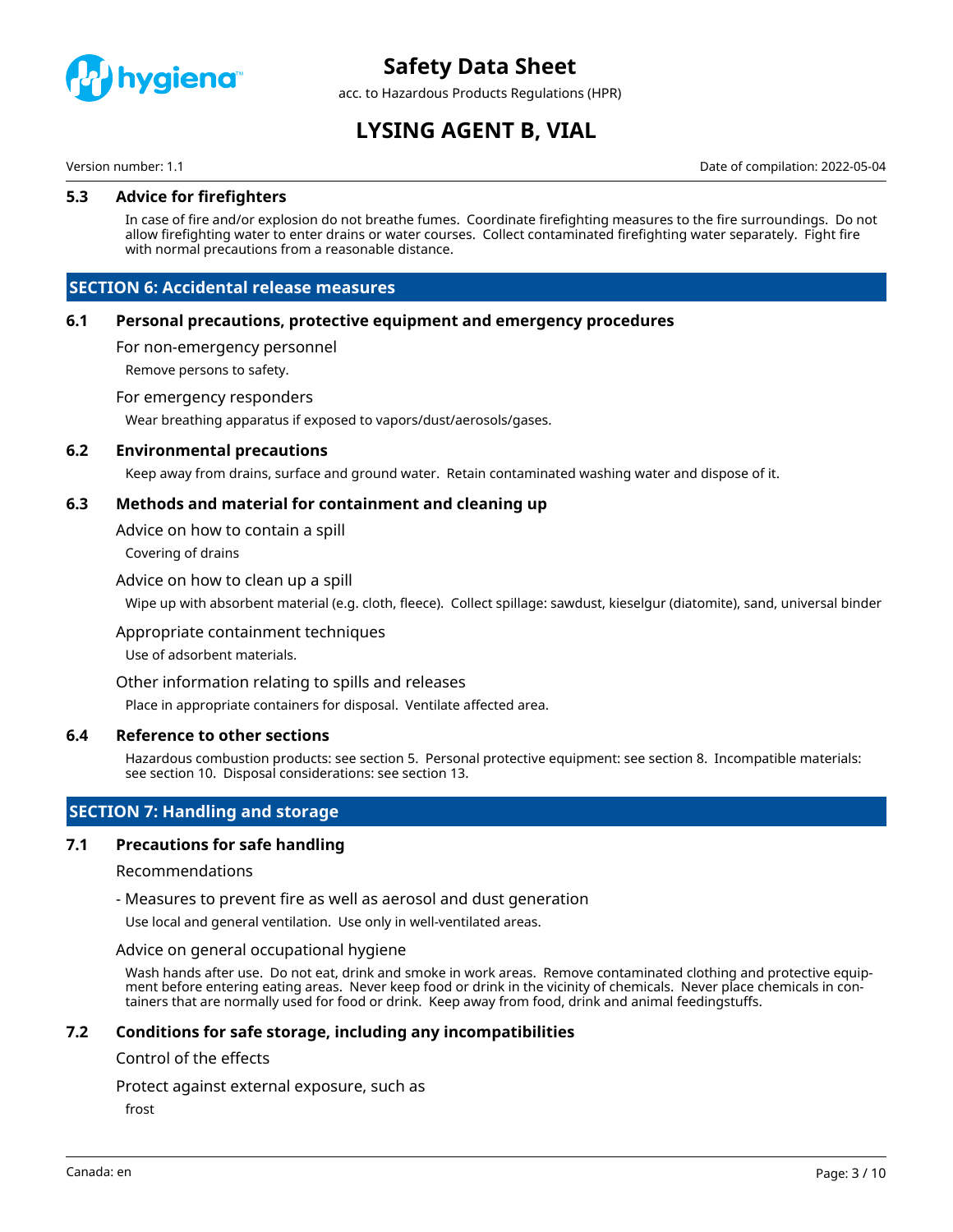

acc. to Hazardous Products Regulations (HPR)

# **LYSING AGENT B, VIAL**

Version number: 1.1 Date of compilation: 2022-05-04

# **7.3 Specific end use(s)**

See section 16 for a general overview.

# **SECTION 8: Exposure controls/personal protection**

#### **8.1 Control parameters**

This information is not available.

#### **8.2 Exposure controls**

Appropriate engineering controls

General ventilation.

#### Individual protection measures (personal protective equipment)

#### Eye/face protection

Wear eye/face protection.

#### Skin protection

#### - Hand protection

Wear suitable gloves. Chemical protection gloves are suitable, which are tested according to EN 374. Check leak-tightness/impermeability prior to use. In the case of wanting to use the gloves again, clean them before taking off and air them well. For special purposes, it is recommended to check the resistance to chemicals of the protective gloves mentioned above together with the supplier of these gloves.

#### - Other protection measures

Take recovery periods for skin regeneration. Preventive skin protection (barrier creams/ointments) is recommended. Wash hands thoroughly after handling.

#### Respiratory protection

In case of inadequate ventilation wear respiratory protection.

#### Environmental exposure controls

Use appropriate container to avoid environmental contamination. Keep away from drains, surface and ground water.

# **SECTION 9: Physical and chemical properties**

#### **9.1 Information on basic physical and chemical properties**

#### **Appearance**

| Physical state | liquid                |
|----------------|-----------------------|
| Color          | not determined        |
| Particle       | not relevant (liquid) |
| Odor           | characteristic        |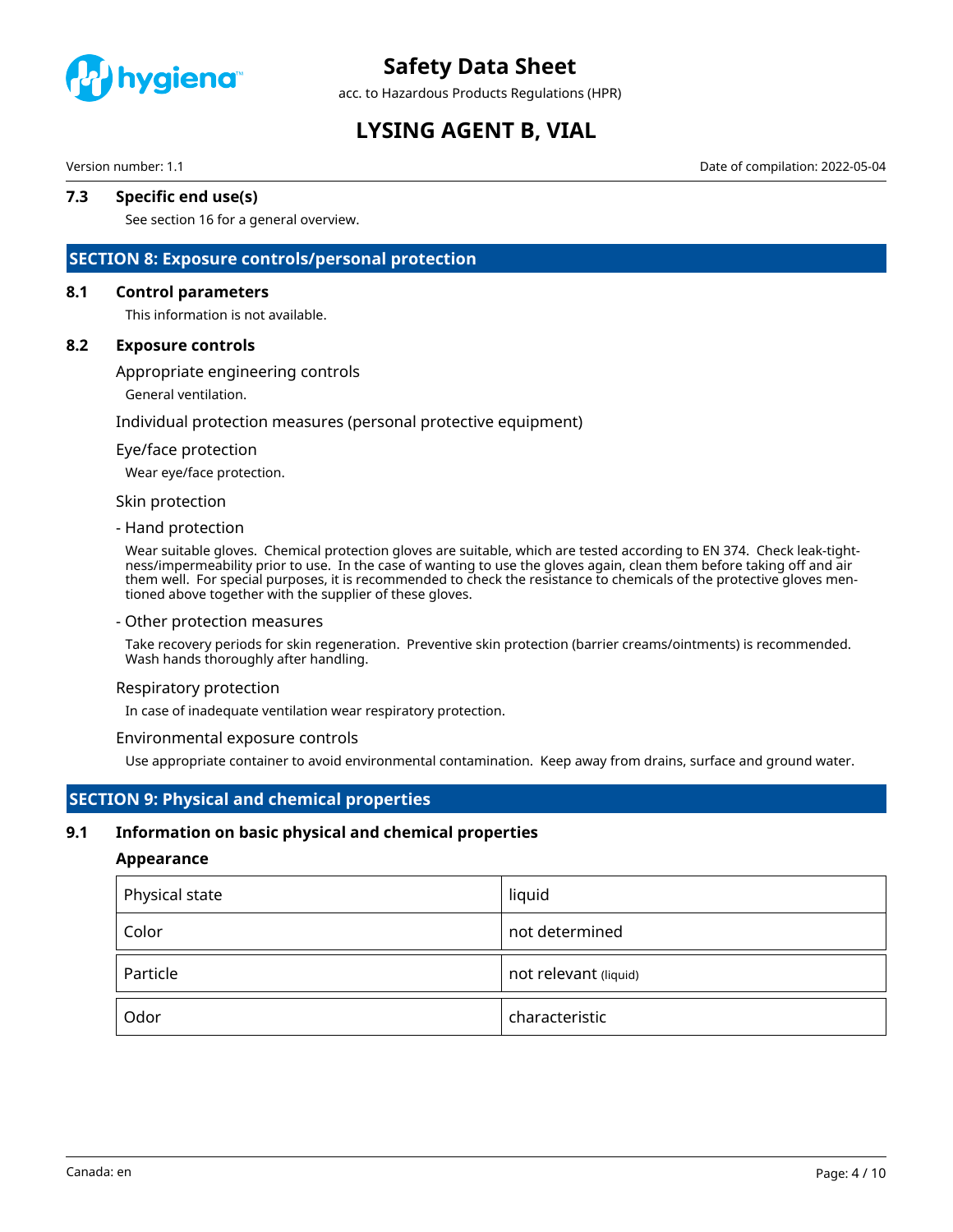

acc. to Hazardous Products Regulations (HPR)

# **LYSING AGENT B, VIAL**

Version number: 1.1 Date of compilation: 2022-05-04

| not determined                                     |
|----------------------------------------------------|
| not determined                                     |
| not determined                                     |
| not determined                                     |
| Not determined                                     |
| not relevant, (fluid)                              |
| not determined                                     |
| not determined                                     |
| this information is not available                  |
| Information on this property is not available      |
| not determined                                     |
|                                                    |
| this information is not available                  |
| not determined                                     |
| not determined                                     |
| not explosive (GHS of the United Nations, annex 4) |
| none                                               |
|                                                    |
|                                                    |

# Solvent content 100 % Solid content  $\begin{array}{ccc} \vert & 0 \end{array}$

# **SECTION 10: Stability and reactivity**

# **10.1 Reactivity**

Concerning incompatibility: see below "Conditions to avoid" and "Incompatible materials".

# **10.2 Chemical stability**

The material is stable under normal ambient and anticipated storage and handling conditions of temperature and pressure.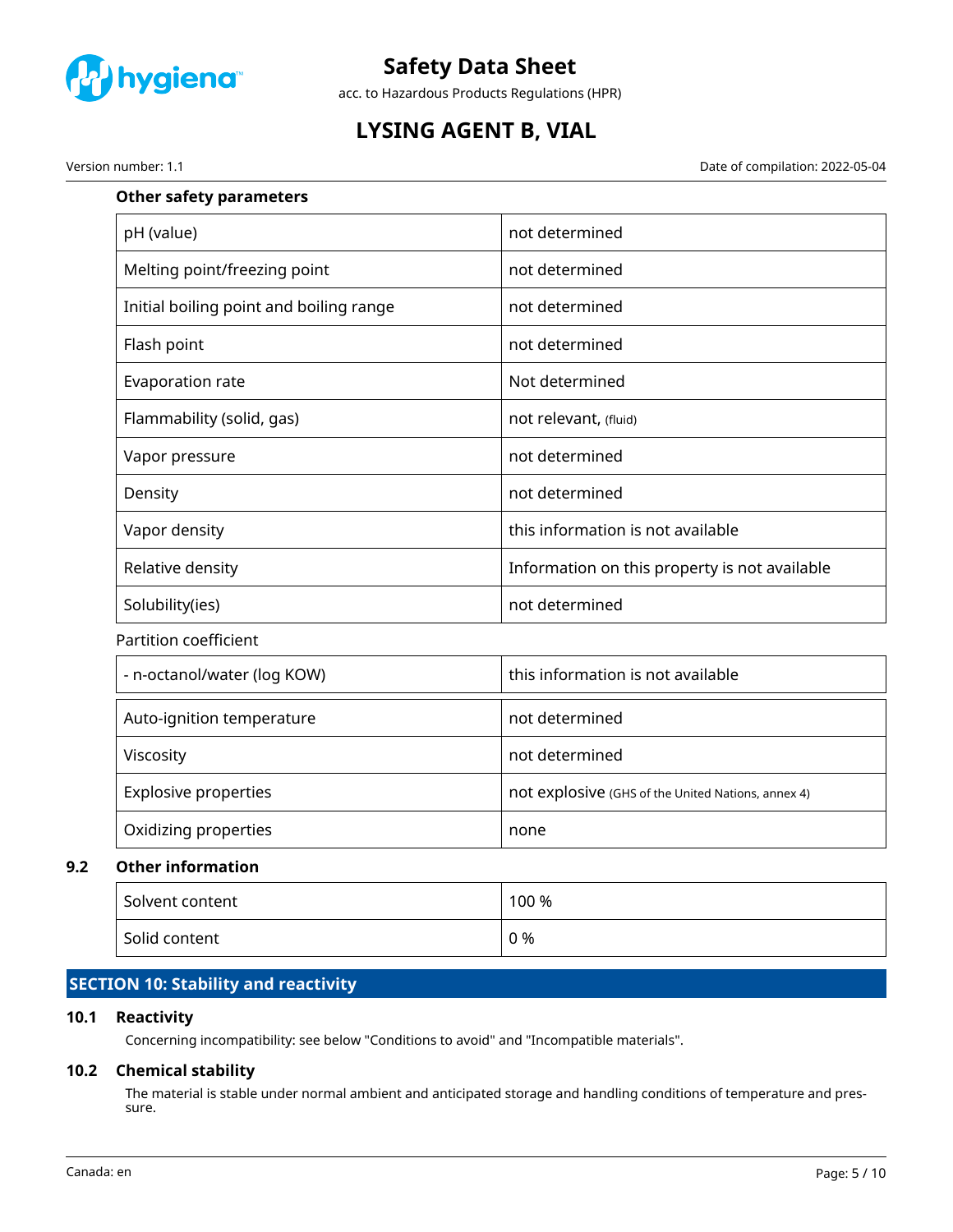

acc. to Hazardous Products Regulations (HPR)

# **LYSING AGENT B, VIAL**

Version number: 1.1 Date of compilation: 2022-05-04

### **10.3 Possibility of hazardous reactions**

No known hazardous reactions.

#### **10.4 Conditions to avoid**

There are no specific conditions known which have to be avoided.

#### **10.5 Incompatible materials**

**Oxidizers** 

#### **10.6 Hazardous decomposition products**

Reasonably anticipated hazardous decomposition products produced as a result of use, storage, spill and heating are not known. Hazardous combustion products: see section 5.

### **SECTION 11: Toxicological information**

#### **11.1 Information on toxicological effects**

Test data are not available for the complete mixture.

#### Classification procedure

The method for classification of the mixture is based on ingredients of the mixture (additivity formula).

#### **Classification acc. to GHS**

This mixture does not meet the criteria for classification.

#### Acute toxicity

Shall not be classified as acutely toxic.

#### Skin corrosion/irritation

Shall not be classified as corrosive/irritant to skin.

#### Serious eye damage/eye irritation

Shall not be classified as seriously damaging to the eye or eye irritant.

#### Respiratory or skin sensitization

Shall not be classified as a respiratory or skin sensitizer.

#### Germ cell mutagenicity

Shall not be classified as germ cell mutagenic.

#### Carcinogenicity

Shall not be classified as carcinogenic.

#### Reproductive toxicity

Shall not be classified as a reproductive toxicant.

#### Specific target organ toxicity - single exposure

Shall not be classified as a specific target organ toxicant (single exposure).

#### Specific target organ toxicity - repeated exposure

Shall not be classified as a specific target organ toxicant (repeated exposure).

#### Aspiration hazard

Shall not be classified as presenting an aspiration hazard.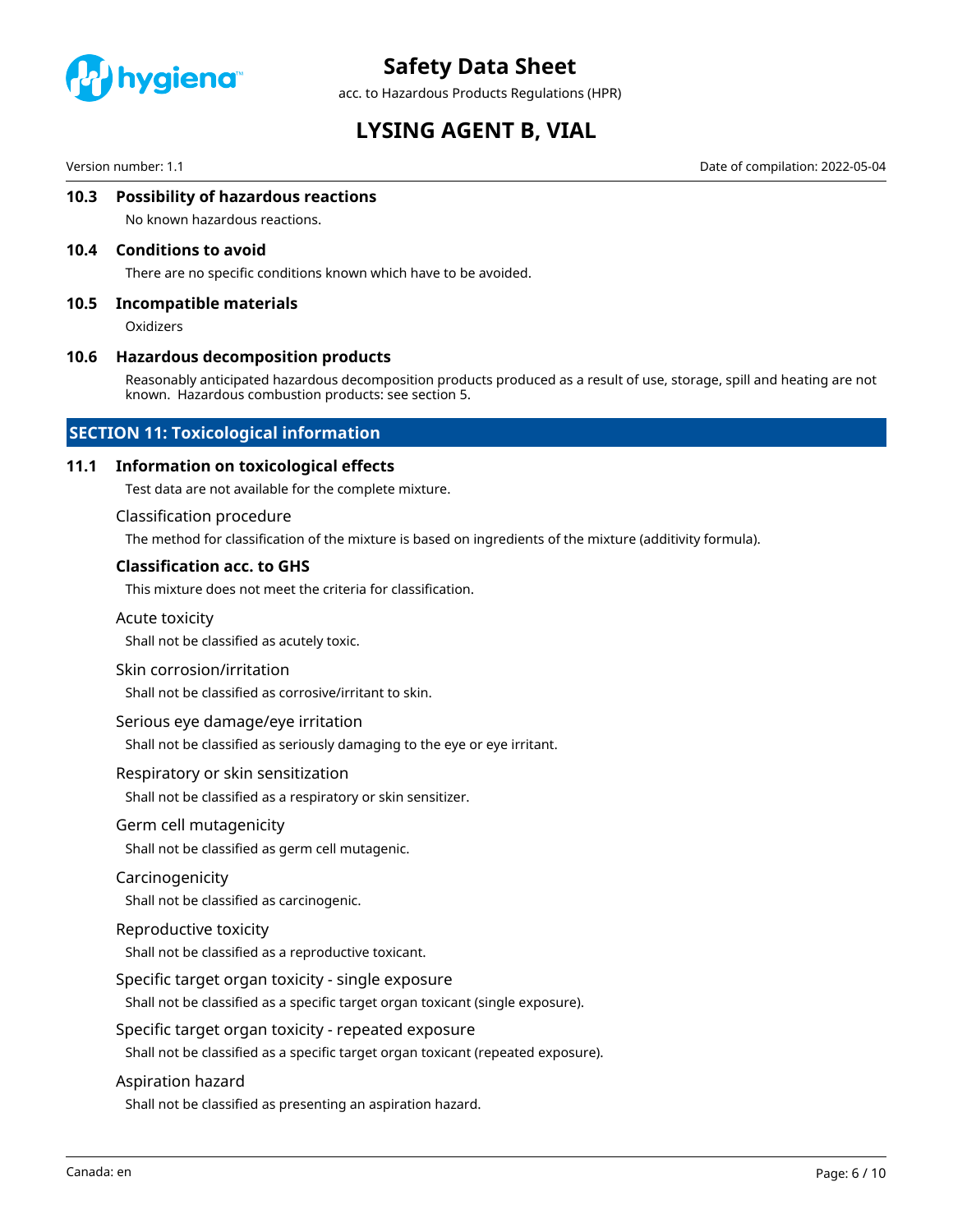

acc. to Hazardous Products Regulations (HPR)

# **LYSING AGENT B, VIAL**

Version number: 1.1 Date of compilation: 2022-05-04

# **SECTION 12: Ecological information**

### **12.1 Toxicity**

- **12.2 Persistence and degradability** Data are not available.
- **12.3 Bioaccumulative potential** Data are not available.
- **12.4 Mobility in soil** Data are not available.
- **12.5 Results of PBT and vPvB assessment** Data are not available.
- **12.6 Endocrine disrupting properties**

None of the ingredients are listed.

### **12.7 Other adverse effects**

Data are not available.

# **SECTION 13: Disposal considerations**

### **13.1 Waste treatment methods**

Sewage disposal-relevant information

Do not empty into drains. Avoid release to the environment. Refer to special instructions/safety data sheets.

Waste treatment of containers/packages

Completely emptied packages can be recycled. Handle contaminated packages in the same way as the substance itself.

### **Remarks**

Please consider the relevant national or regional provisions. Waste shall be separated into the categories that can be handled separately by the local or national waste management facilities.

# **SECTION 14: Transport information**

- **14.1 UN number 14.1 UN** number
- **14.2 UN proper shipping name** not relevant
- **14.3 Transport hazard class(es)** not assigned
- **14.4 Packing group not assigned**
- 

**14.5 Environmental hazards** non-environmentally hazardous acc. to the dangerous goods regulations

#### **14.6 Special precautions for user**

There is no additional information.

# **14.7 Transport in bulk according to IMO instruments**

The cargo is not intended to be carried in bulk.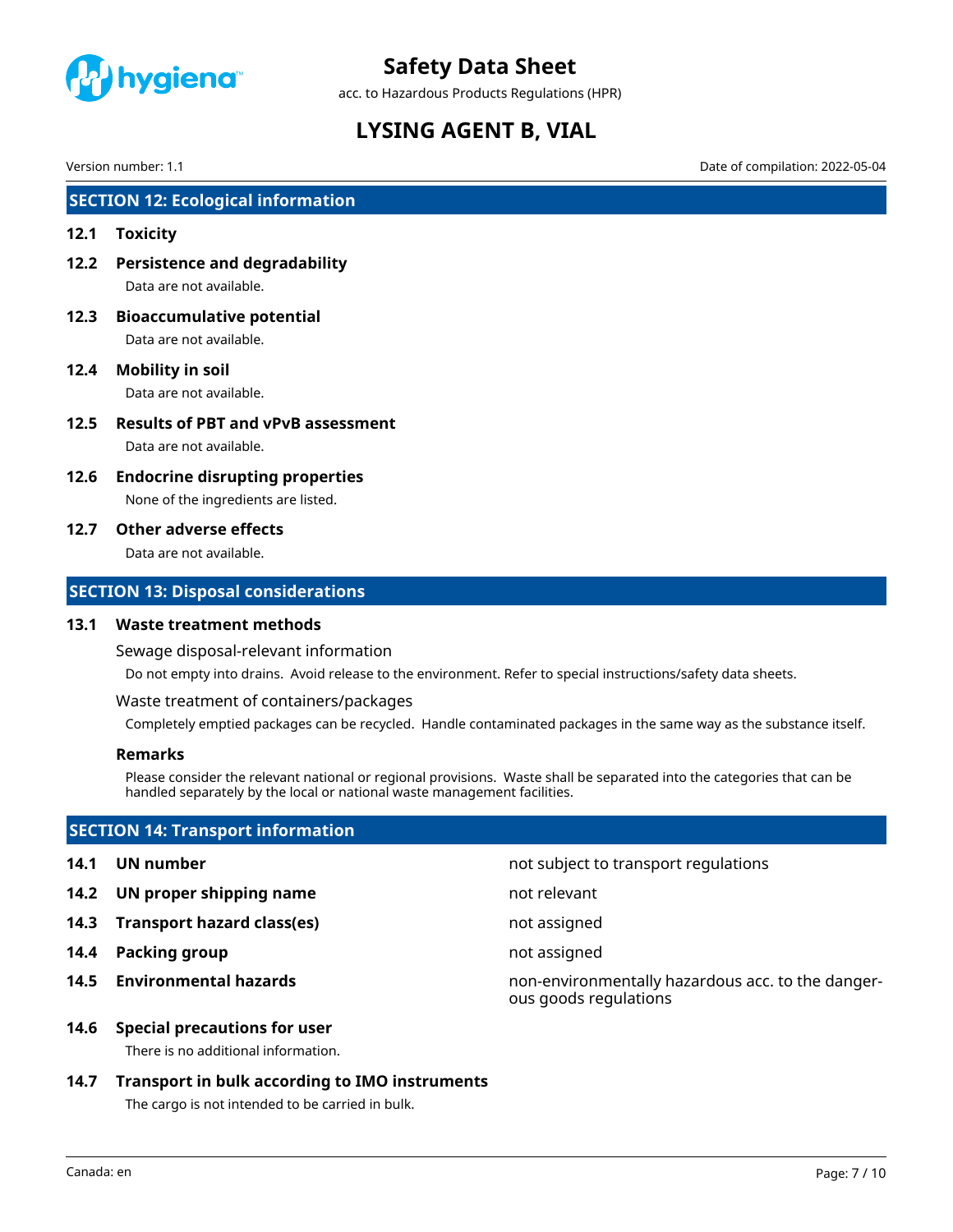

acc. to Hazardous Products Regulations (HPR)

# **LYSING AGENT B, VIAL**

Version number: 1.1 Date of compilation: 2022-05-04

# **Information for each of the UN Model Regulations**

**Transport information - National regulations - Additional information (UN RTDG)** Not subject to transport regulations: UN RTDG

**International Maritime Dangerous Goods Code (IMDG) - Additional information** Not subject to IMDG.

**International Civil Aviation Organization (ICAO-IATA/DGR) - Additional information** Not subject to ICAO-IATA.

# **SECTION 15: Regulatory information**

**15.1 Safety, health and environmental regulations specific for the product in question**

# **National regulations (United States)**

# **Superfund Amendment and Reauthorization Act (SARA TITLE III )**

- The List of Extremely Hazardous Substances and Their Threshold Planning Quantities (EPCRA Section 302, 304)

none of the ingredients are listed

- Specific Toxic Chemical Listings (EPCRA Section 313) none of the ingredients are listed

# **Comprehensive Environmental Response, Compensation, and Liability Act (CERCLA)**

- List of Hazardous Substances and Reportable Quantities (CERCLA section 102a) (40 CFR 302.4) none of the ingredients are listed

### **Clean Air Act**

none of the ingredients are listed

### **Right to Know Hazardous Substance List**

- Hazardous Substance List (NJ-RTK) none of the ingredients are listed

# **California Environmental Protection Agency (Cal/EPA): Proposition 65 - Safe Drinking Water and Toxic Enforcement Act of 1987**

none of the ingredients are listed

### **Industry or sector specific available guidance(s)**

### **NPCA-HMIS® III**

Hazardous Materials Identification System. American Coatings Association.

| <b>Category</b> | <b>Rating</b> | <b>Description</b>                                        |
|-----------------|---------------|-----------------------------------------------------------|
| Chronic         |               | none                                                      |
| Health          | 0             | no significant risk to health                             |
| Flammability    |               | material that must be preheated before ignition can occur |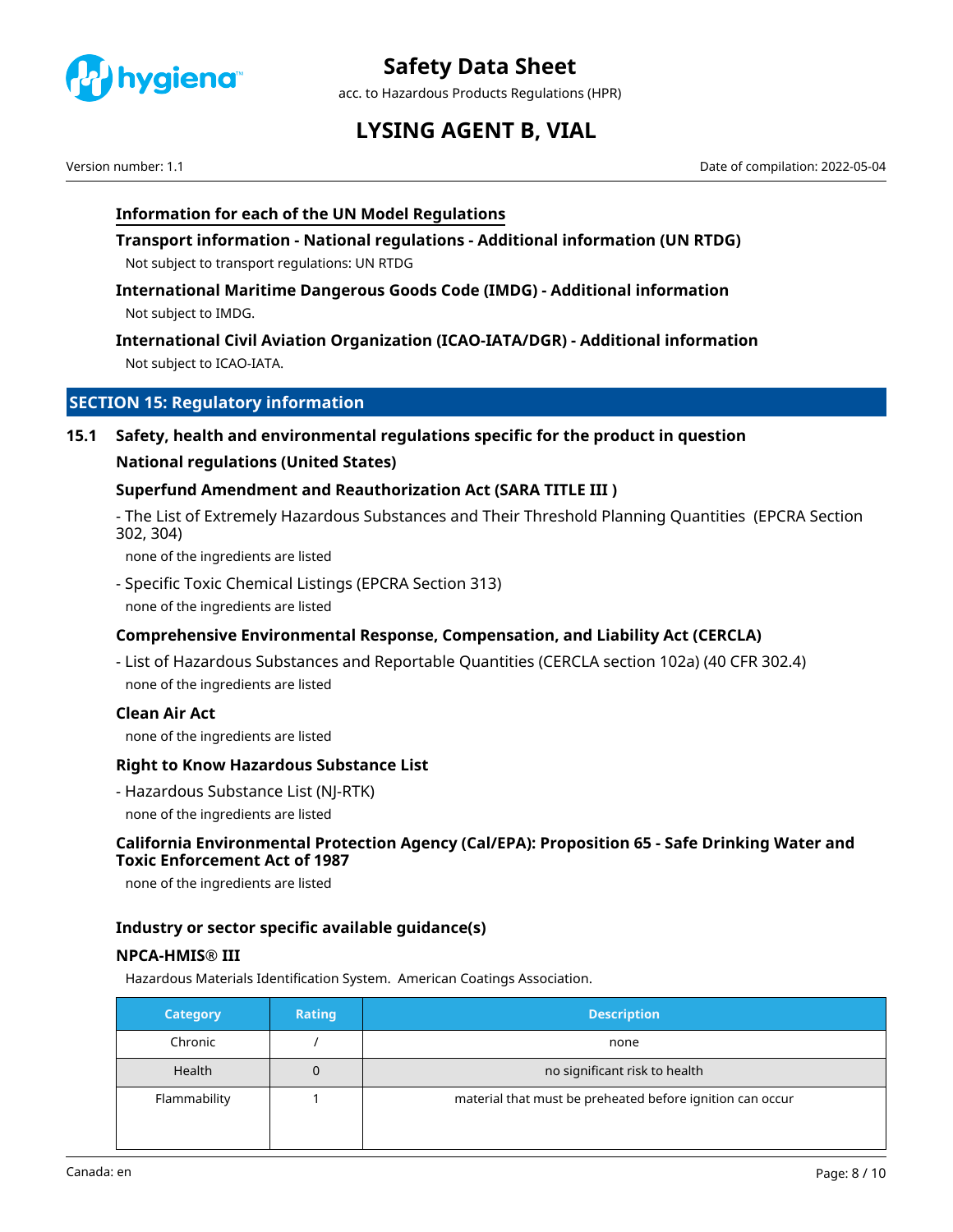

acc. to Hazardous Products Regulations (HPR)

# **LYSING AGENT B, VIAL**

Version number: 1.1 Date of compilation: 2022-05-04

| <b>Category</b>     | <b>Rating</b> | <b>Description</b>                                                                                                                                              |
|---------------------|---------------|-----------------------------------------------------------------------------------------------------------------------------------------------------------------|
| Physical hazard     |               | material that is normally stable, even under fire conditions, and will not react with water,  <br>polymerize, decompose, condense, or self-react. Non-explosive |
| Personal protection |               |                                                                                                                                                                 |

# **NFPA® 704**

National Fire Protection Association: Standard System for the Identification of the Hazards of Materials for Emergency Response (United States).

| <b>Category</b> | Degree of<br>hazard | <b>Description</b>                                                                                                 |
|-----------------|---------------------|--------------------------------------------------------------------------------------------------------------------|
| Flammability    |                     | material that must be preheated before ignition can occur                                                          |
| Health          |                     | material that, under emergency conditions, would offer no hazard beyond that of ordin-<br>ary combustible material |
| Instability     |                     | material that is normally stable, even under fire conditions                                                       |
| Special hazard  |                     |                                                                                                                    |

# **15.2 Chemical Safety Assessment**

Chemical safety assessments for substances in this mixture were not carried out.

# **SECTION 16: Other information**

### **Abbreviations and acronyms**

| Abbr.                                                                                                                   | <b>Descriptions of used abbreviations</b>                                                                     |
|-------------------------------------------------------------------------------------------------------------------------|---------------------------------------------------------------------------------------------------------------|
| CAS<br>Chemical Abstracts Service (service that maintains the most comprehensive list of chemical substances)           |                                                                                                               |
| <b>DGR</b>                                                                                                              | Dangerous Goods Regulations (see IATA/DGR)                                                                    |
| "Globally Harmonized System of Classification and Labelling of Chemicals" developed by the United Nations<br><b>GHS</b> |                                                                                                               |
| <b>IATA</b><br><b>International Air Transport Association</b>                                                           |                                                                                                               |
| Dangerous Goods Regulations (DGR) for the air transport (IATA)<br><b>IATA/DGR</b>                                       |                                                                                                               |
| <b>ICAO</b>                                                                                                             | International Civil Aviation Organization                                                                     |
| IMDG<br>International Maritime Dangerous Goods Code                                                                     |                                                                                                               |
| NPCA-HMIS® III                                                                                                          | National Paint and Coatings Association: Hazardous Materials Identification System - HMIS® III, Third Edition |
| <b>PBT</b>                                                                                                              | Persistent, Bioaccumulative and Toxic                                                                         |
| <b>RTECS</b>                                                                                                            | Registry of Toxic Effects of Chemical Substances (database of NIOSH with toxicological information)           |
| UN RTDG                                                                                                                 | UN Recommendations on the Transport of Dangerous Good                                                         |
| vPvB<br>Very Persistent and very Bioaccumulative                                                                        |                                                                                                               |

# **Key literature references and sources for data**

Hazardous Products Regulations (HPR).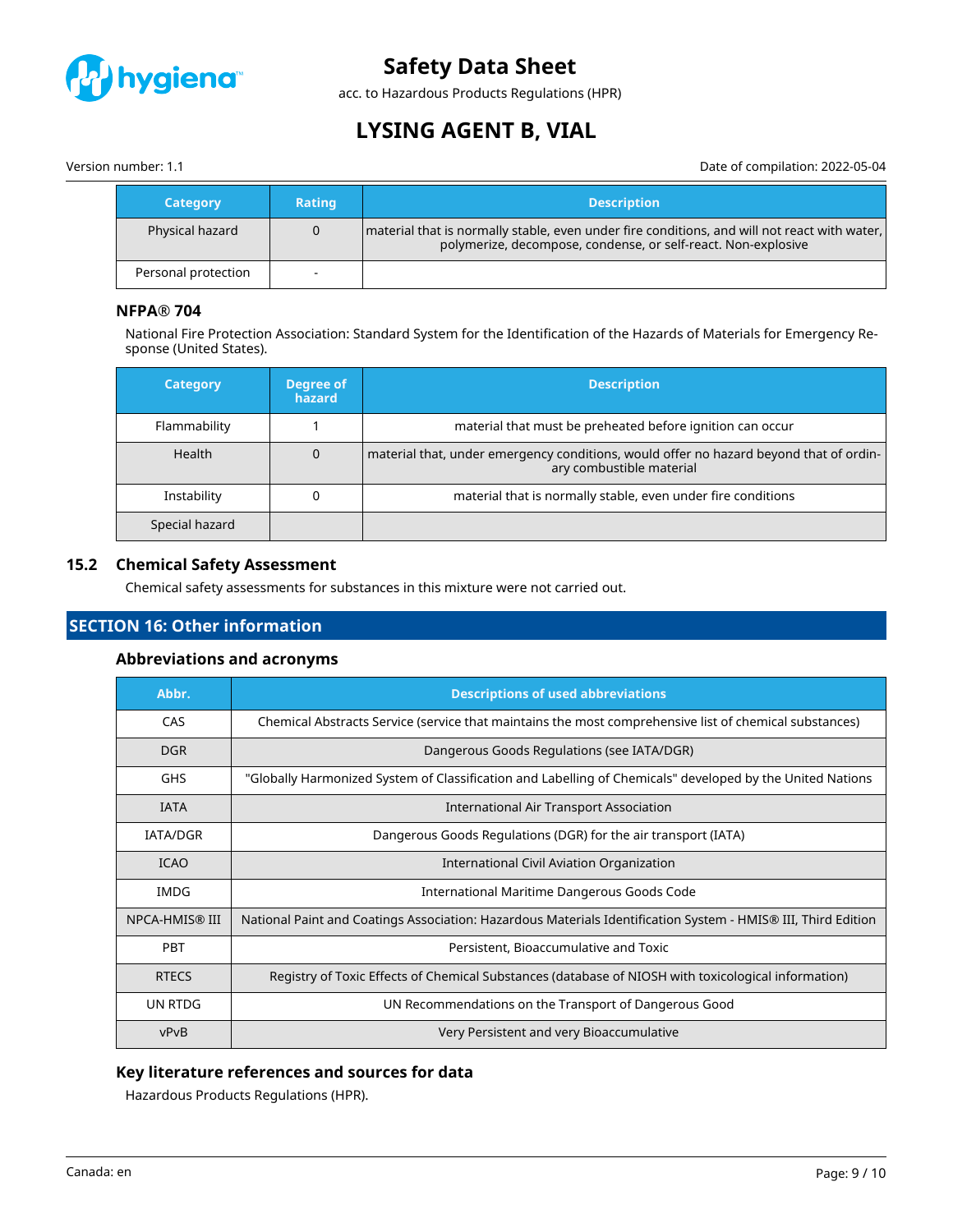

acc. to Hazardous Products Regulations (HPR)

# **LYSING AGENT B, VIAL**

Version number: 1.1 Date of compilation: 2022-05-04

UN Recommendations on the Transport of Dangerous Good. International Maritime Dangerous Goods Code (IMDG). Dangerous Goods Regulations (DGR) for the air transport (IATA).

# **Classification procedure**

Physical and chemical properties: The classification is based on tested mixture. Health hazards, Environmental hazards: The method for classification of the mixture is based on ingredients of the mixture (additivity formula).

### **Disclaimer**

This information is based upon the present state of our knowledge. This SDS has been compiled and is solely intended for this product.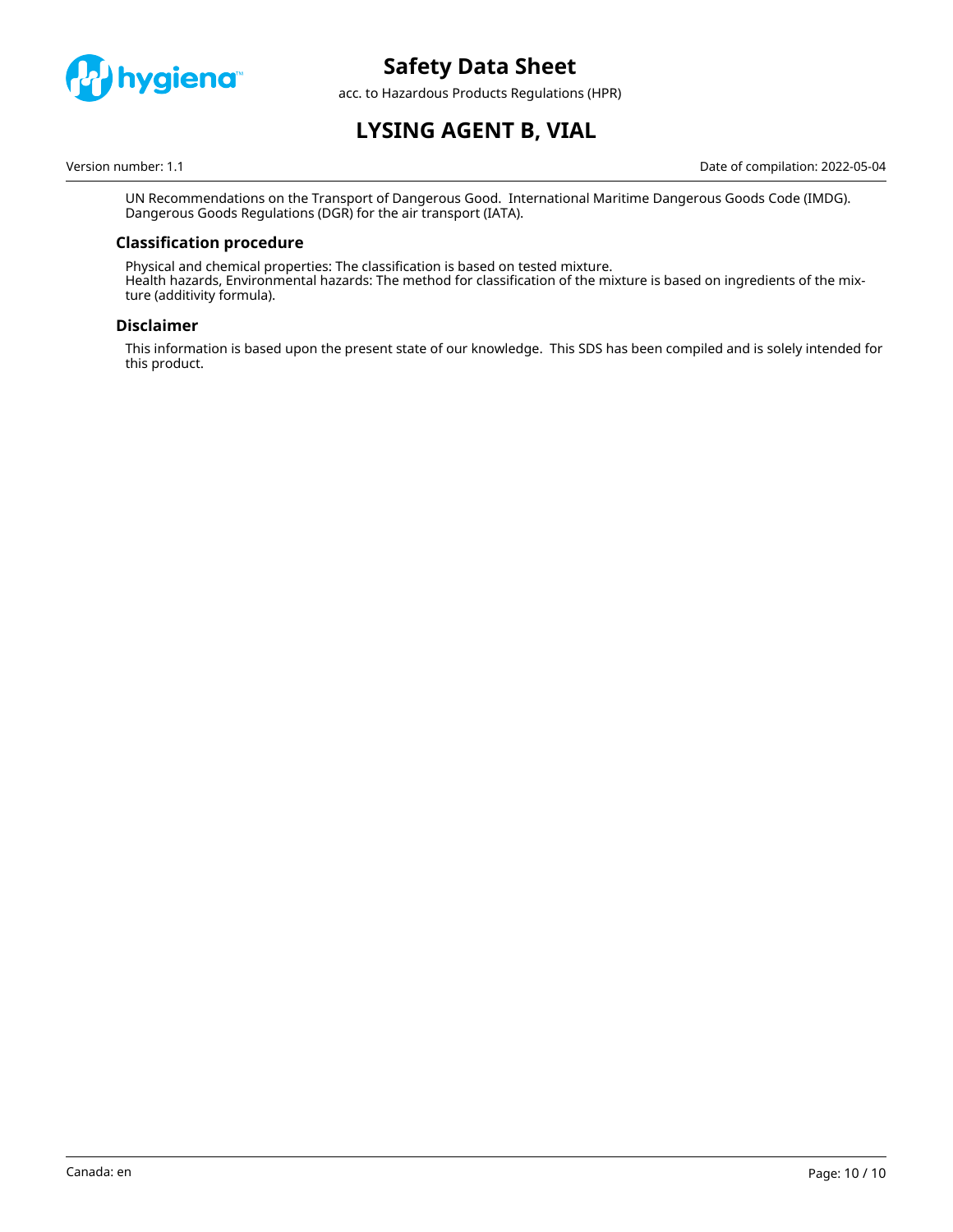<span id="page-35-0"></span>

acc. to Hazardous Products Regulations (HPR)

# **LYSING AGENT A, VIAL (NAM)**

Version number: 1.1 Date of compilation: 2022-05-04

|     | <b>SECTION 1: Identification</b>                                                       |                                                                                                                   |  |  |
|-----|----------------------------------------------------------------------------------------|-------------------------------------------------------------------------------------------------------------------|--|--|
| 1.1 | <b>Product identifier</b>                                                              |                                                                                                                   |  |  |
|     | Trade name                                                                             | LYSING AGENT A, VIAL (NAM)                                                                                        |  |  |
|     | Alternative name(s)                                                                    | Mutanolysin                                                                                                       |  |  |
|     | Product code(s)                                                                        | ASY2037                                                                                                           |  |  |
| 1.2 | Relevant identified uses of the substance or mixture and uses advised against          |                                                                                                                   |  |  |
|     | Relevant identified uses                                                               | Laboratory and analytical use                                                                                     |  |  |
| 1.3 | Details of the supplier of the safety data sheet                                       |                                                                                                                   |  |  |
|     | Hygiena USA<br>941 Avenida Acaso<br>Camarillo California 93012<br><b>United States</b> |                                                                                                                   |  |  |
|     | Telephone: +1 (805) 388-8007<br>Telefax: +1 (805) 388-5531<br>e-mail: info@hygiena.com |                                                                                                                   |  |  |
|     | e-mail (competent person)                                                              | info@hygiena.com                                                                                                  |  |  |
| 1.4 | <b>Emergency telephone number</b>                                                      |                                                                                                                   |  |  |
|     | Emergency information service                                                          | 1-888-494-4362<br>This number is only available during the following<br>office hours: Mon-Fri 08:00 AM - 05:00 PM |  |  |

# **SECTION 2: Hazard identification**

# **2.1 Classification of the substance or mixture**

Classification acc. to GHS

This mixture does not meet the criteria for classification.

### **2.2 Label elements**

Labeling

not required

# **2.3 Other hazards**

of no significance

# **SECTION 3: Composition/information on ingredients**

# **3.1 Substances**

Not relevant (mixture)

# **3.2 Mixtures**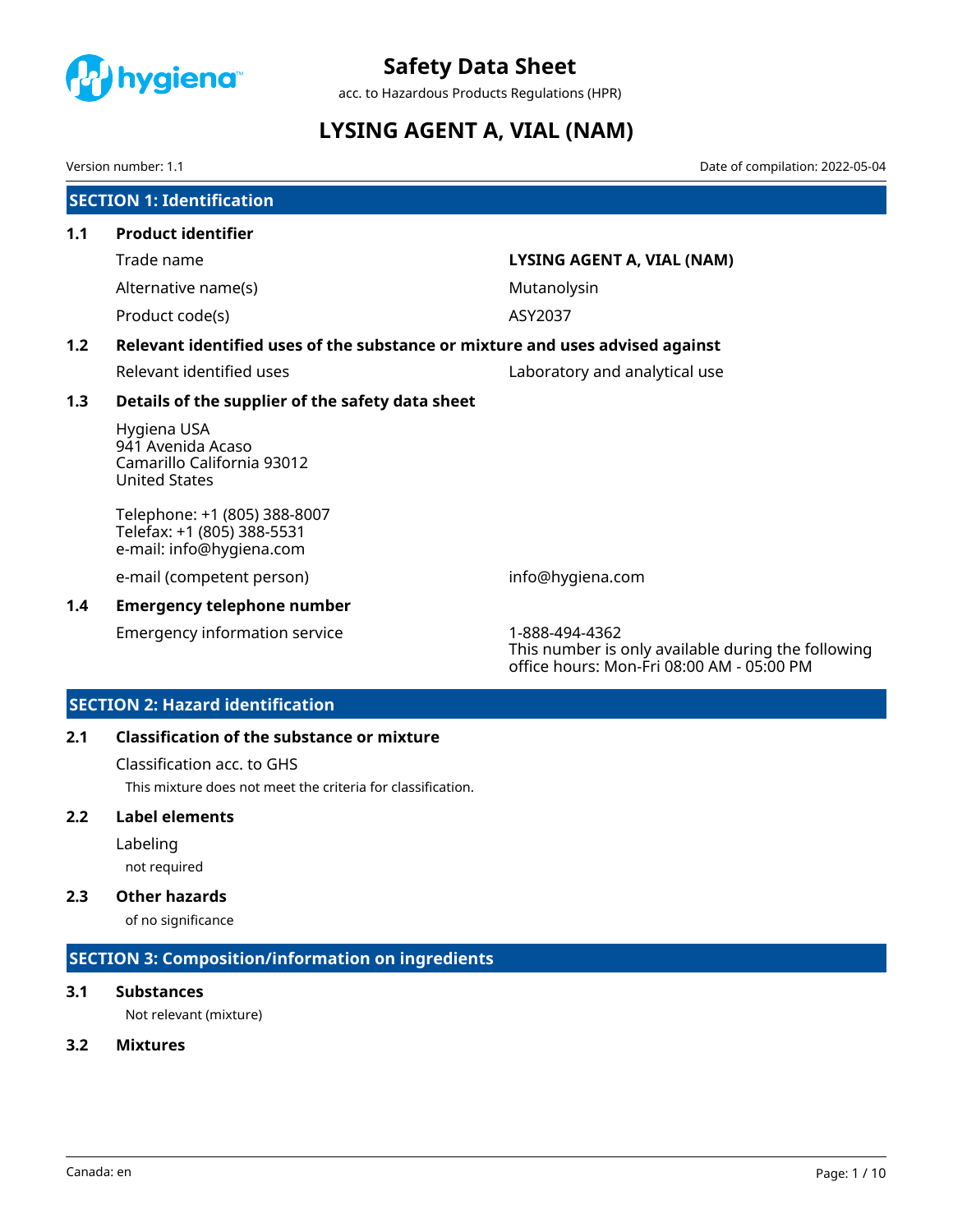

acc. to Hazardous Products Regulations (HPR)

# **LYSING AGENT A, VIAL (NAM)**

Version number: 1.1 Date of compilation: 2022-05-04

#### Description of the mixture

| Name of substance  | <b>Identifier</b>    | $Wt\%$    | <b>Classification acc. to GHS</b> | <b>Pictograms</b> |
|--------------------|----------------------|-----------|-----------------------------------|-------------------|
| Pyrogen Free Water | CAS No<br>7732-18-5  | $\geq 90$ |                                   |                   |
| Mutanolysin        | CAS No<br>55466-22-3 | $0.1 - 1$ |                                   |                   |

For full text of abbreviations: see SECTION 16.

# **SECTION 4: First-aid measures**

#### **4.1 Description of first-aid measures**

#### General notes

Do not leave affected person unattended. Remove victim out of the danger area. Keep affected person warm, still and covered. Take off immediately all contaminated clothing. In all cases of doubt, or when symptoms persist, seek medical advice. In case of unconsciousness place person in the recovery position. Never give anything by mouth.

#### Following inhalation

If breathing is irregular or stopped, immediately seek medical assistance and start first aid actions. Provide fresh air.

#### Following skin contact

Wash with plenty of soap and water.

#### Following eye contact

Remove contact lenses, if present and easy to do. Continue rinsing. Irrigate copiously with clean, fresh water for at least 10 minutes, holding the eyelids apart.

#### Following ingestion

Rinse mouth with water (only if the person is conscious). Do NOT induce vomiting.

#### **4.2 Most important symptoms and effects, both acute and delayed**

Symptoms and effects are not known to date.

#### **4.3 Indication of any immediate medical attention and special treatment needed**

none

# **SECTION 5: Fire-fighting measures**

# **5.1 Extinguishing media**

Suitable extinguishing media

Water spray, BC-powder, Carbon dioxide (CO2)

Unsuitable extinguishing media

Water jet

# **5.2 Special hazards arising from the substance or mixture**

# Hazardous combustion products

Carbon monoxide (CO), Carbon dioxide (CO2)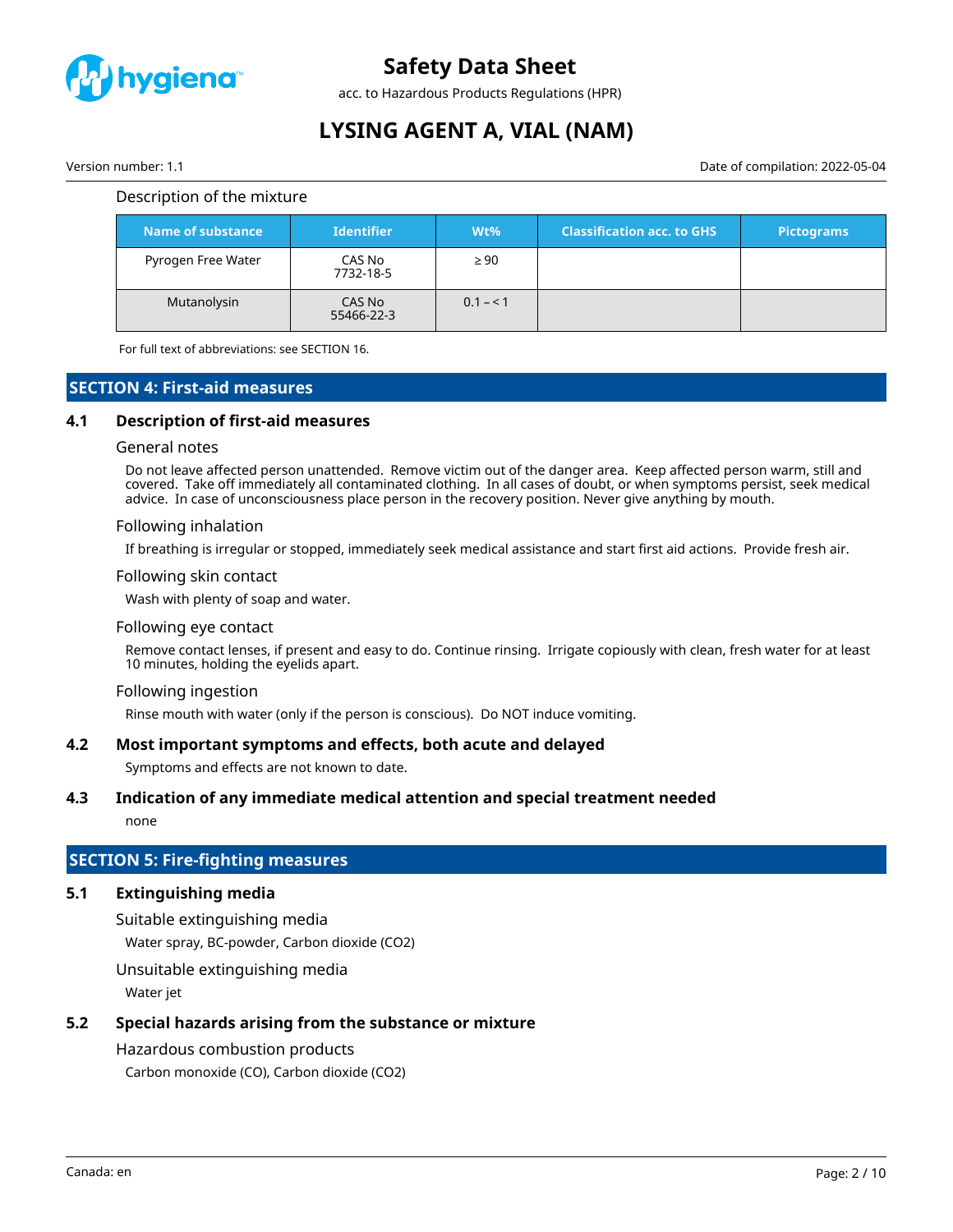

acc. to Hazardous Products Regulations (HPR)

# **LYSING AGENT A, VIAL (NAM)**

Version number: 1.1 Date of compilation: 2022-05-04

### **5.3 Advice for firefighters**

In case of fire and/or explosion do not breathe fumes. Coordinate firefighting measures to the fire surroundings. Do not allow firefighting water to enter drains or water courses. Collect contaminated firefighting water separately. Fight fire with normal precautions from a reasonable distance.

# **SECTION 6: Accidental release measures**

#### **6.1 Personal precautions, protective equipment and emergency procedures**

For non-emergency personnel

Remove persons to safety.

#### For emergency responders

Wear breathing apparatus if exposed to vapors/dust/aerosols/gases.

#### **6.2 Environmental precautions**

Keep away from drains, surface and ground water. Retain contaminated washing water and dispose of it.

### **6.3 Methods and material for containment and cleaning up**

Advice on how to contain a spill

Covering of drains

#### Advice on how to clean up a spill

Wipe up with absorbent material (e.g. cloth, fleece). Collect spillage: sawdust, kieselgur (diatomite), sand, universal binder

#### Appropriate containment techniques

Use of adsorbent materials.

#### Other information relating to spills and releases

Place in appropriate containers for disposal. Ventilate affected area.

#### **6.4 Reference to other sections**

Hazardous combustion products: see section 5. Personal protective equipment: see section 8. Incompatible materials: see section 10. Disposal considerations: see section 13.

# **SECTION 7: Handling and storage**

#### **7.1 Precautions for safe handling**

#### Recommendations

- Measures to prevent fire as well as aerosol and dust generation

Use local and general ventilation. Use only in well-ventilated areas.

#### Advice on general occupational hygiene

Wash hands after use. Do not eat, drink and smoke in work areas. Remove contaminated clothing and protective equipment before entering eating areas. Never keep food or drink in the vicinity of chemicals. Never place chemicals in containers that are normally used for food or drink. Keep away from food, drink and animal feedingstuffs.

#### **7.2 Conditions for safe storage, including any incompatibilities**

#### Control of the effects

Protect against external exposure, such as

frost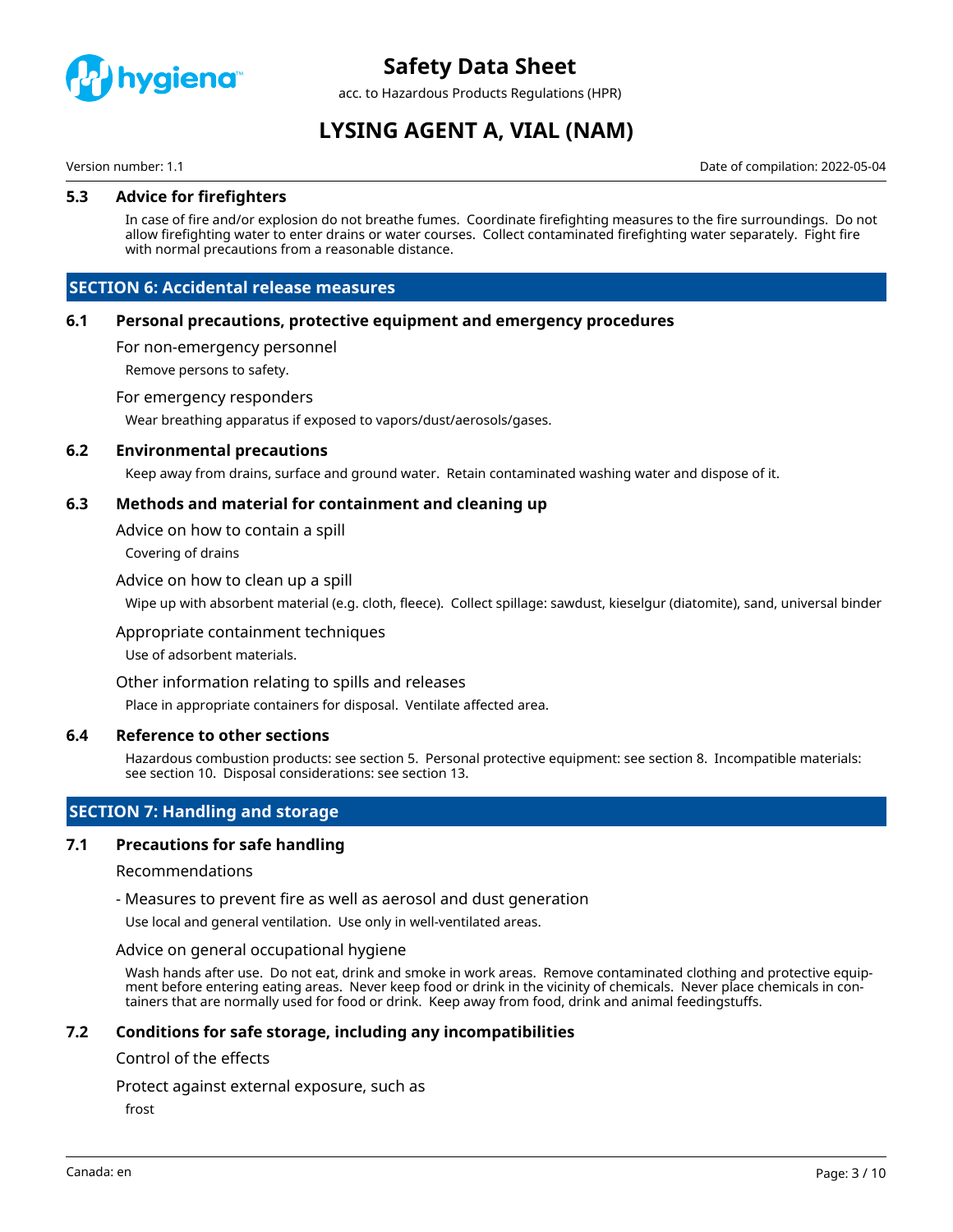

acc. to Hazardous Products Regulations (HPR)

# **LYSING AGENT A, VIAL (NAM)**

Version number: 1.1 Date of compilation: 2022-05-04

# **7.3 Specific end use(s)**

See section 16 for a general overview.

# **SECTION 8: Exposure controls/personal protection**

#### **8.1 Control parameters**

This information is not available.

#### **8.2 Exposure controls**

Appropriate engineering controls

General ventilation.

#### Individual protection measures (personal protective equipment)

#### Eye/face protection

Wear eye/face protection.

#### Skin protection

#### - Hand protection

Wear suitable gloves. Chemical protection gloves are suitable, which are tested according to EN 374. Check leak-tightness/impermeability prior to use. In the case of wanting to use the gloves again, clean them before taking off and air them well. For special purposes, it is recommended to check the resistance to chemicals of the protective gloves mentioned above together with the supplier of these gloves.

#### - Other protection measures

Take recovery periods for skin regeneration. Preventive skin protection (barrier creams/ointments) is recommended. Wash hands thoroughly after handling.

#### Respiratory protection

In case of inadequate ventilation wear respiratory protection.

#### Environmental exposure controls

Use appropriate container to avoid environmental contamination. Keep away from drains, surface and ground water.

### **SECTION 9: Physical and chemical properties**

#### **9.1 Information on basic physical and chemical properties**

#### **Appearance**

| Physical state | liquid                |
|----------------|-----------------------|
| Color          | not determined        |
| Particle       | not relevant (liquid) |
| Odor           | characteristic        |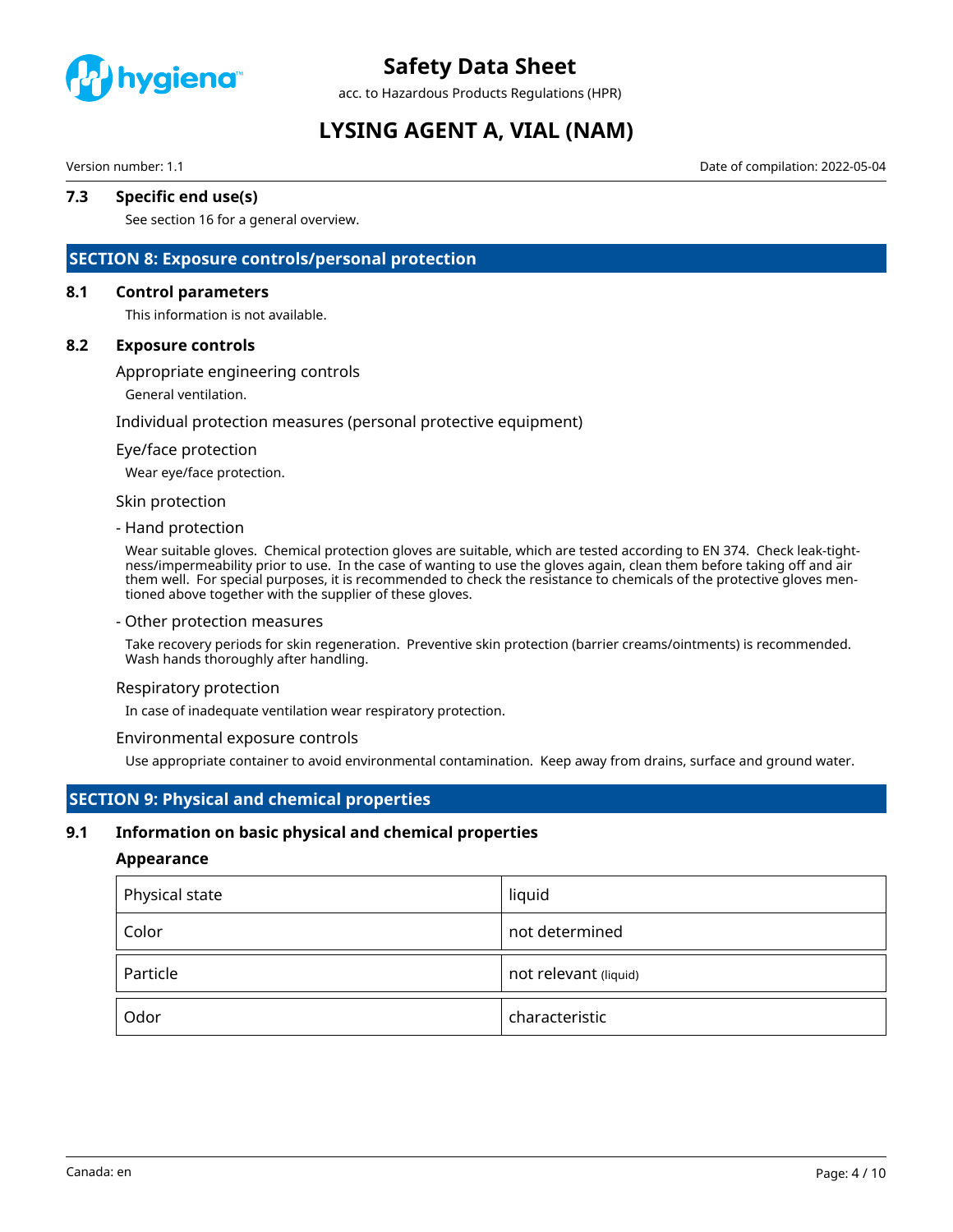

acc. to Hazardous Products Regulations (HPR)

# **LYSING AGENT A, VIAL (NAM)**

Version number: 1.1 Date of compilation: 2022-05-04

| <b>Other safety parameters</b>          |                                                    |
|-----------------------------------------|----------------------------------------------------|
| pH (value)                              | not determined                                     |
| Melting point/freezing point            | not determined                                     |
| Initial boiling point and boiling range | not determined                                     |
| Flash point                             | not determined                                     |
| Evaporation rate                        | Not determined                                     |
| Flammability (solid, gas)               | not relevant, (fluid)                              |
| Vapor pressure                          | not determined                                     |
| Density                                 | not determined                                     |
| Vapor density                           | this information is not available                  |
| Relative density                        | Information on this property is not available      |
| Solubility(ies)                         | not determined                                     |
| Partition coefficient                   |                                                    |
| - n-octanol/water (log KOW)             | this information is not available                  |
| Auto-ignition temperature               | not determined                                     |
| Viscosity                               | not determined                                     |
| <b>Explosive properties</b>             | not explosive (GHS of the United Nations, annex 4) |
| Oxidizing properties                    | none                                               |
| <b>Other information</b>                |                                                    |
|                                         |                                                    |

# **9.2 Other information**

| Solvent content | 100 % |
|-----------------|-------|
| Solid content   | 0 %   |

# **SECTION 10: Stability and reactivity**

# **10.1 Reactivity**

Concerning incompatibility: see below "Conditions to avoid" and "Incompatible materials".

# **10.2 Chemical stability**

The material is stable under normal ambient and anticipated storage and handling conditions of temperature and pressure.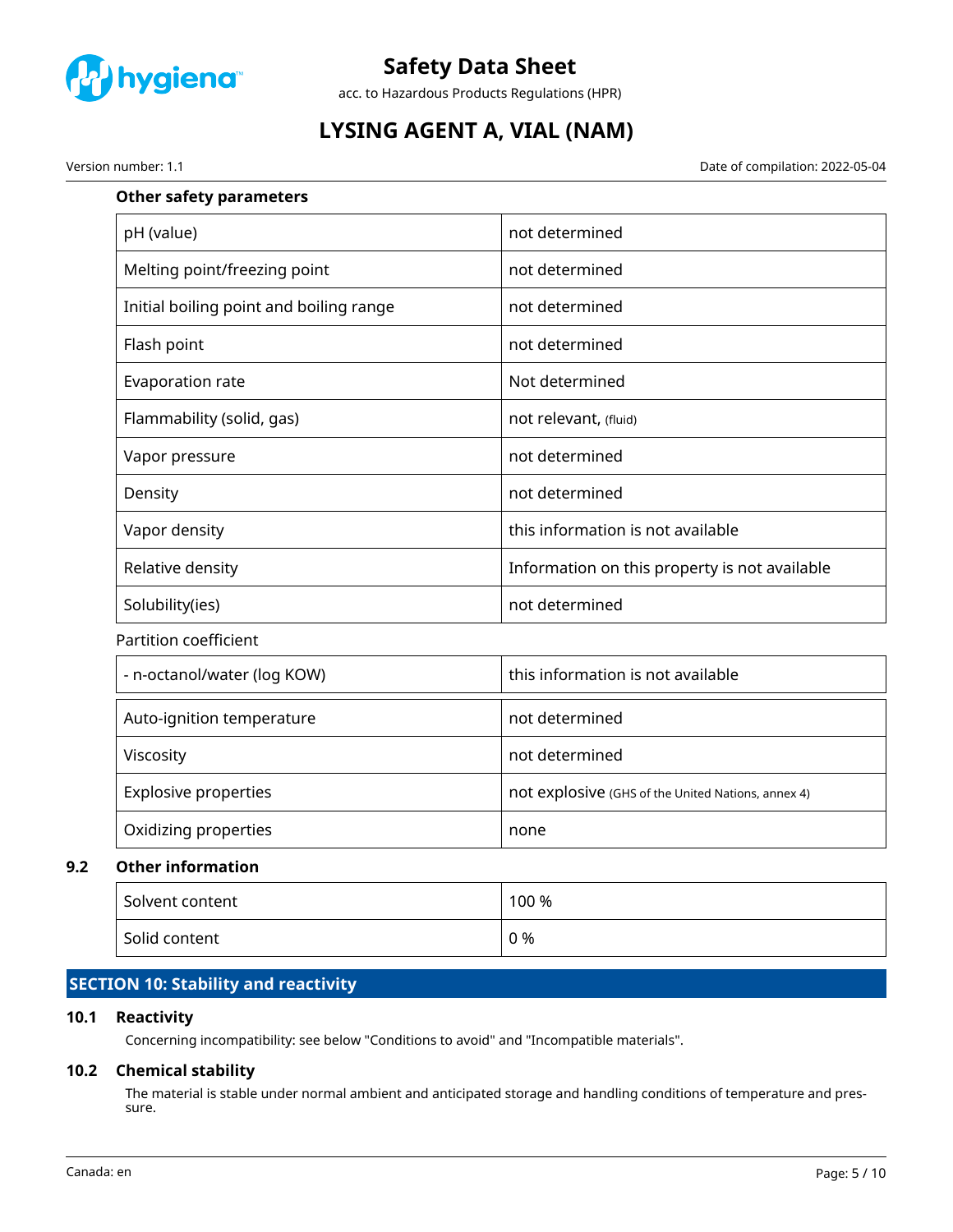

acc. to Hazardous Products Regulations (HPR)

# **LYSING AGENT A, VIAL (NAM)**

Version number: 1.1 Date of compilation: 2022-05-04

### **10.3 Possibility of hazardous reactions**

No known hazardous reactions.

#### **10.4 Conditions to avoid**

There are no specific conditions known which have to be avoided.

#### **10.5 Incompatible materials**

**Oxidizers** 

#### **10.6 Hazardous decomposition products**

Reasonably anticipated hazardous decomposition products produced as a result of use, storage, spill and heating are not known. Hazardous combustion products: see section 5.

### **SECTION 11: Toxicological information**

#### **11.1 Information on toxicological effects**

Test data are not available for the complete mixture.

#### Classification procedure

The method for classification of the mixture is based on ingredients of the mixture (additivity formula).

### **Classification acc. to GHS**

This mixture does not meet the criteria for classification.

#### Acute toxicity

Shall not be classified as acutely toxic.

#### Skin corrosion/irritation

Shall not be classified as corrosive/irritant to skin.

#### Serious eye damage/eye irritation

Shall not be classified as seriously damaging to the eye or eye irritant.

#### Respiratory or skin sensitization

Shall not be classified as a respiratory or skin sensitizer.

#### Germ cell mutagenicity

Shall not be classified as germ cell mutagenic.

#### Carcinogenicity

Shall not be classified as carcinogenic.

#### Reproductive toxicity

Shall not be classified as a reproductive toxicant.

#### Specific target organ toxicity - single exposure

Shall not be classified as a specific target organ toxicant (single exposure).

#### Specific target organ toxicity - repeated exposure

Shall not be classified as a specific target organ toxicant (repeated exposure).

#### Aspiration hazard

Shall not be classified as presenting an aspiration hazard.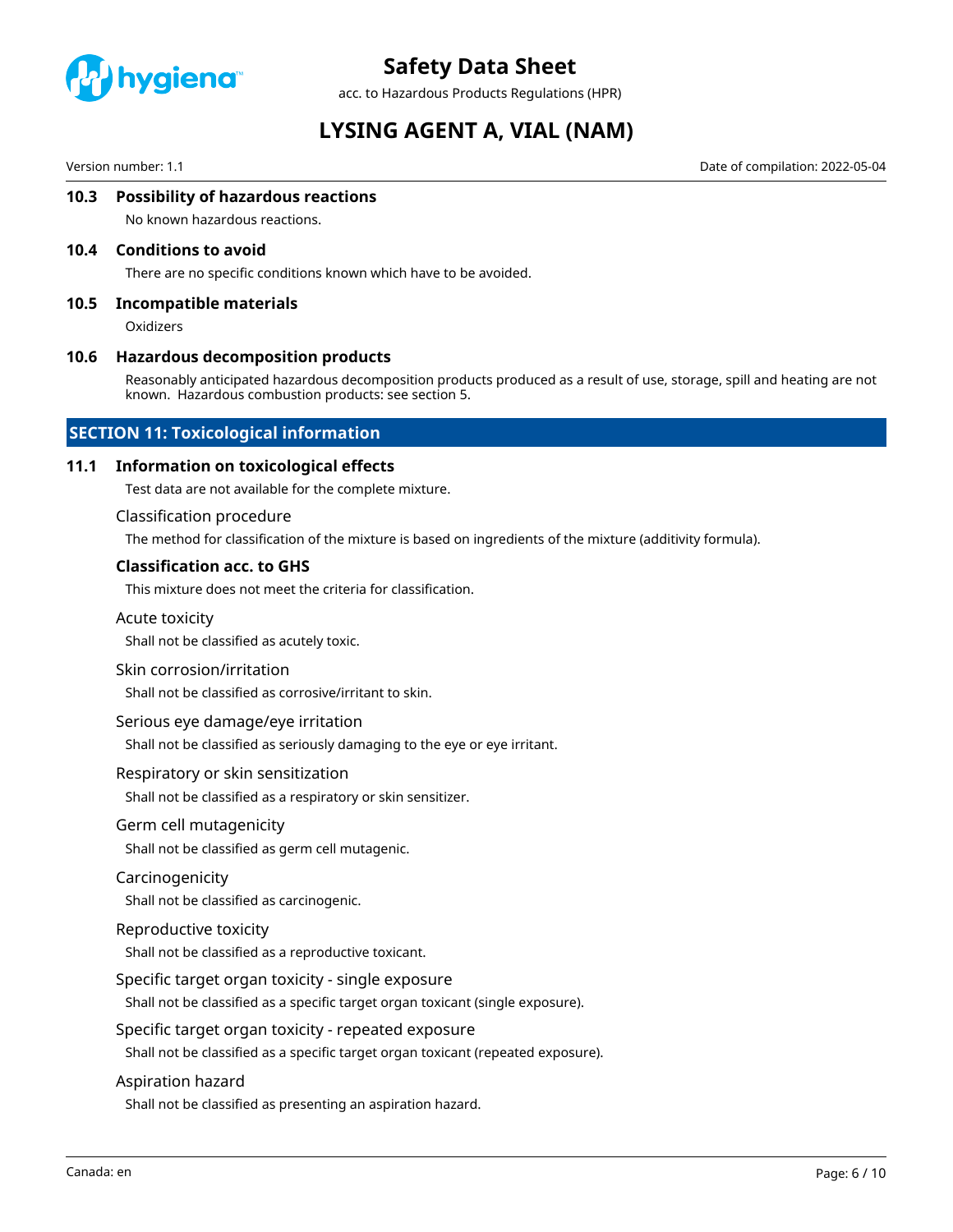

acc. to Hazardous Products Regulations (HPR)

# **LYSING AGENT A, VIAL (NAM)**

Version number: 1.1 Date of compilation: 2022-05-04

# **SECTION 12: Ecological information**

#### **12.1 Toxicity**

- **12.2 Persistence and degradability** Data are not available.
- **12.3 Bioaccumulative potential** Data are not available.
- **12.4 Mobility in soil** Data are not available.
- **12.5 Results of PBT and vPvB assessment** Data are not available.
- **12.6 Endocrine disrupting properties**

None of the ingredients are listed.

### **12.7 Other adverse effects**

Data are not available.

# **SECTION 13: Disposal considerations**

#### **13.1 Waste treatment methods**

Sewage disposal-relevant information

Do not empty into drains. Avoid release to the environment. Refer to special instructions/safety data sheets.

Waste treatment of containers/packages

Completely emptied packages can be recycled. Handle contaminated packages in the same way as the substance itself.

### **Remarks**

Please consider the relevant national or regional provisions. Waste shall be separated into the categories that can be handled separately by the local or national waste management facilities.

# **SECTION 14: Transport information**

- 
- **14.2 UN proper shipping name** not relevant
- **14.3 Transport hazard class(es)** not assigned
- **14.4 Packing group not assigned**
- 

**14.1 UN number 14.1 UN** number

**14.5 Environmental hazards** non-environmentally hazardous acc. to the dangerous goods regulations

#### **14.6 Special precautions for user**

There is no additional information.

# **14.7 Transport in bulk according to IMO instruments**

The cargo is not intended to be carried in bulk.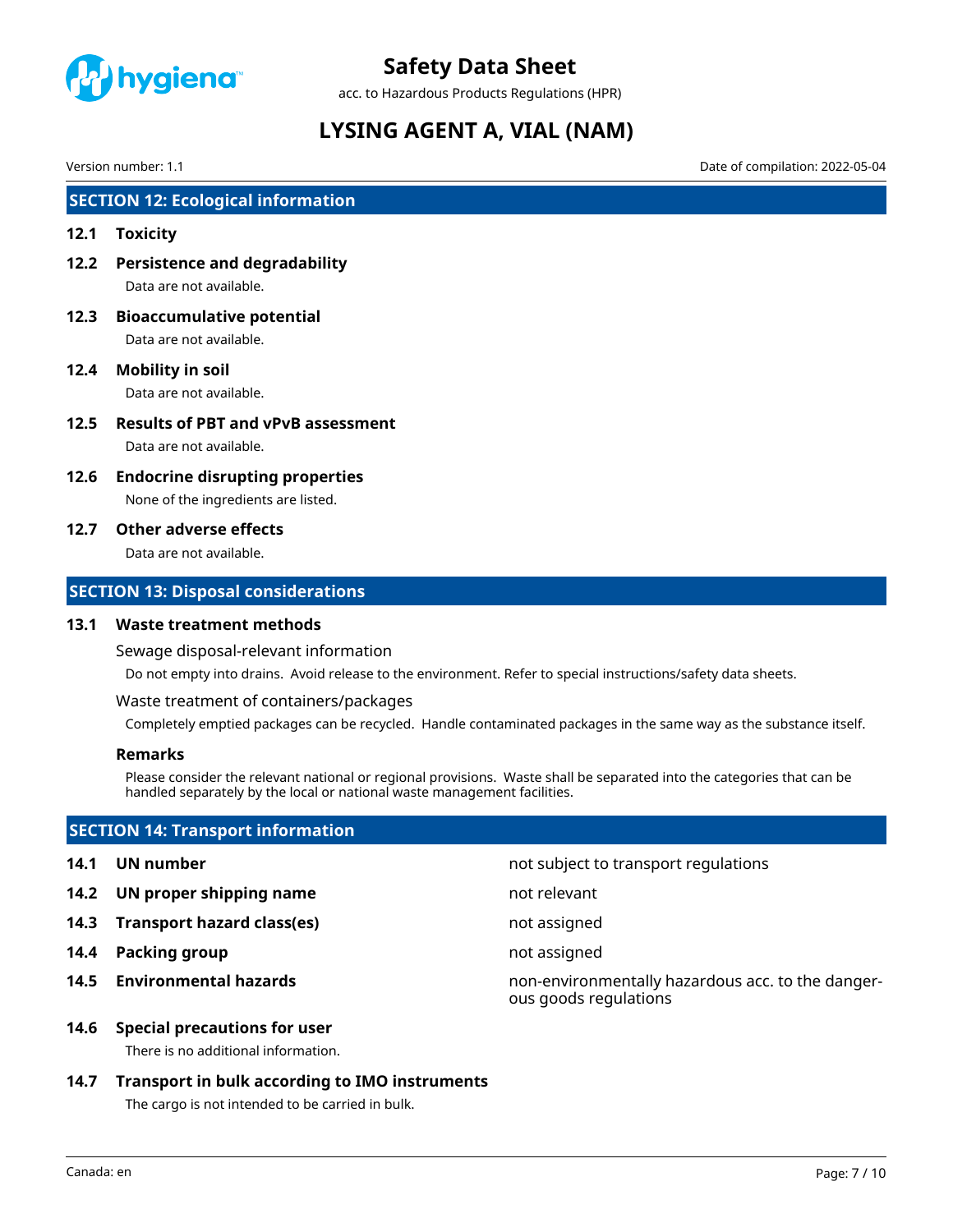

acc. to Hazardous Products Regulations (HPR)

# **LYSING AGENT A, VIAL (NAM)**

Version number: 1.1 Date of compilation: 2022-05-04

# **Information for each of the UN Model Regulations**

**Transport information - National regulations - Additional information (UN RTDG)** Not subject to transport regulations: UN RTDG

**International Maritime Dangerous Goods Code (IMDG) - Additional information** Not subject to IMDG.

**International Civil Aviation Organization (ICAO-IATA/DGR) - Additional information** Not subject to ICAO-IATA.

# **SECTION 15: Regulatory information**

**15.1 Safety, health and environmental regulations specific for the product in question**

### **National regulations (United States)**

### **Superfund Amendment and Reauthorization Act (SARA TITLE III )**

- The List of Extremely Hazardous Substances and Their Threshold Planning Quantities (EPCRA Section 302, 304)

none of the ingredients are listed

- Specific Toxic Chemical Listings (EPCRA Section 313) none of the ingredients are listed

# **Comprehensive Environmental Response, Compensation, and Liability Act (CERCLA)**

- List of Hazardous Substances and Reportable Quantities (CERCLA section 102a) (40 CFR 302.4) none of the ingredients are listed

### **Clean Air Act**

none of the ingredients are listed

# **Right to Know Hazardous Substance List**

- Hazardous Substance List (NJ-RTK) none of the ingredients are listed

# **California Environmental Protection Agency (Cal/EPA): Proposition 65 - Safe Drinking Water and Toxic Enforcement Act of 1987**

none of the ingredients are listed

### **Industry or sector specific available guidance(s)**

### **NPCA-HMIS® III**

Hazardous Materials Identification System. American Coatings Association.

| <b>Category</b> | <b>Rating</b> | <b>Description</b>                                        |
|-----------------|---------------|-----------------------------------------------------------|
| Chronic         |               | none                                                      |
| Health          | 0             | no significant risk to health                             |
| Flammability    |               | material that must be preheated before ignition can occur |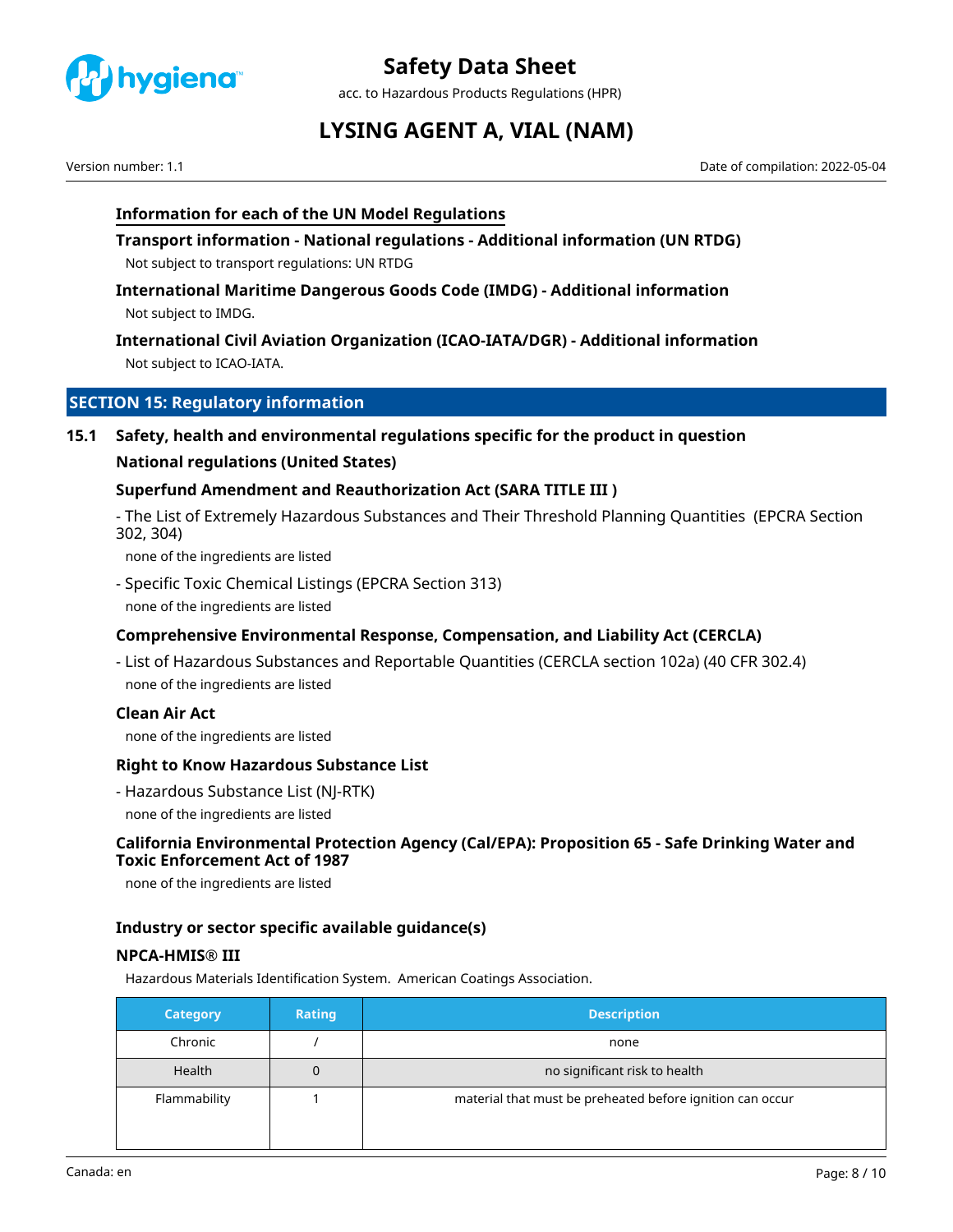

acc. to Hazardous Products Regulations (HPR)

# **LYSING AGENT A, VIAL (NAM)**

Version number: 1.1 Date of compilation: 2022-05-04

| <b>Category</b>     | <b>Rating</b> | <b>Description</b>                                                                                                                                              |
|---------------------|---------------|-----------------------------------------------------------------------------------------------------------------------------------------------------------------|
| Physical hazard     |               | material that is normally stable, even under fire conditions, and will not react with water,  <br>polymerize, decompose, condense, or self-react. Non-explosive |
| Personal protection |               |                                                                                                                                                                 |

# **NFPA® 704**

National Fire Protection Association: Standard System for the Identification of the Hazards of Materials for Emergency Response (United States).

| <b>Category</b> | Degree of<br>hazard | <b>Description</b>                                                                                                 |
|-----------------|---------------------|--------------------------------------------------------------------------------------------------------------------|
| Flammability    |                     | material that must be preheated before ignition can occur                                                          |
| <b>Health</b>   | 0                   | material that, under emergency conditions, would offer no hazard beyond that of ordin-<br>ary combustible material |
| Instability     |                     | material that is normally stable, even under fire conditions                                                       |
| Special hazard  |                     |                                                                                                                    |

### **National inventories**

| <b>Country</b> | <b>Inventory</b> | <b>Status</b>                  |
|----------------|------------------|--------------------------------|
| AU             | AIIC             | not all ingredients are listed |
| CA             | <b>DSL</b>       | not all ingredients are listed |
| <b>CN</b>      | <b>IECSC</b>     | not all ingredients are listed |
| EU             | <b>ECSI</b>      | not all ingredients are listed |
| JP             | <b>CSCL-ENCS</b> | not all ingredients are listed |
| <b>KR</b>      | <b>KECI</b>      | not all ingredients are listed |
| <b>MX</b>      | <b>INSQ</b>      | not all ingredients are listed |
| NZ             | <b>NZIOC</b>     | not all ingredients are listed |
| <b>PH</b>      | <b>PICCS</b>     | not all ingredients are listed |
| <b>TW</b>      | <b>TCSI</b>      | all ingredients are listed     |
| US.            | <b>TSCA</b>      | not all ingredients are listed |

 $\frac{\text{Legend}}{\text{AIC}}$ AIIC Australian Inventory of Industrial Chemicals<br>CSCL-ENCS List of Existing and New Chemical Substance CSCL-ENCS List of Existing and New Chemical Substances (CSCL-ENCS)<br>DSL Domestic Substances List (DSL) DSL Domestic Substances List (DSL)<br>ECSI EC Substance Inventory (EINECS ECSI EC Substance Inventory (EINECS, ELINCS, NLP) IECSC Inventory of Existing Chemical Substances Produced or Imported in China INSQ National Inventory of Chemical Substances KECI Korea Existing Chemicals Inventory NZIoC New Zealand Inventory of Chemicals<br>PICCS Philippine Inventory of Chemicals and PICCS Philippine Inventory of Chemicals and Chemical Substances (PICCS)<br>TCSI Taiwan Chemical Substance Inventory TCSI Taiwan Chemical Substance Inventory<br>
TSCA Toxic Substance Control Act Toxic Substance Control Act